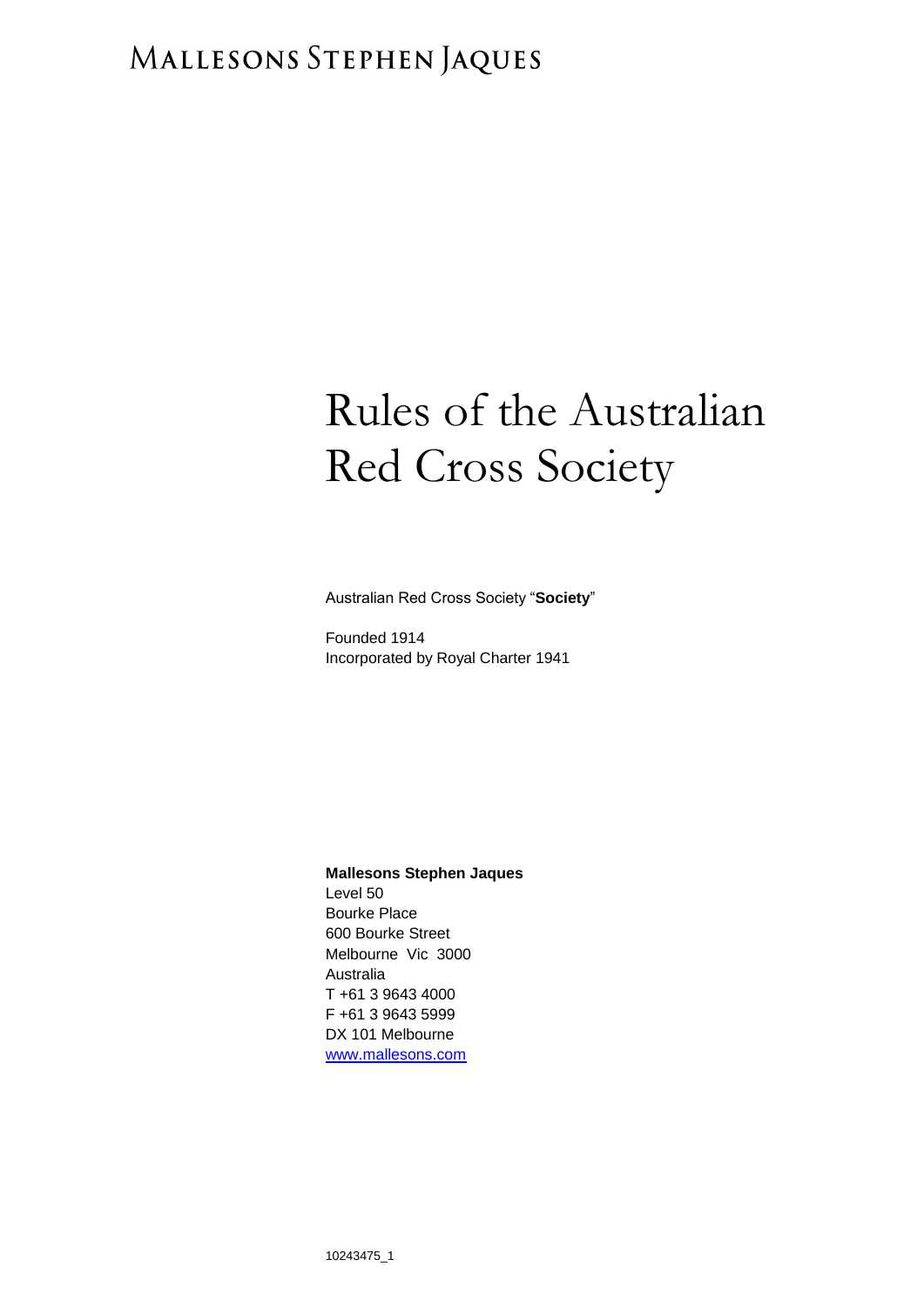## **Rules of the Australian Red Cross Society Contents**

| <b>PREAMBLE</b> |                                                             | 1              |
|-----------------|-------------------------------------------------------------|----------------|
| 1               | Definitions and interpretation                              | 3              |
| 1.1             | Definitions                                                 | 3              |
| 1.2             | Interpretation                                              | 5              |
| 1.3             | Headings                                                    | 6              |
| 1.4             | Ex officio members                                          | 6              |
| $\mathbf{2}$    | <b>Objects and purposes of Society</b>                      | 6              |
| 2.1             | Objects                                                     | 6              |
| 2.2             | Charitable purpose                                          | $\overline{7}$ |
| 2.3             | <b>Based in Australia</b>                                   | 7              |
| 2.4             | Duties as a component of the International Red Cross and    |                |
|                 | <b>Red Crescent Movement</b>                                | 7              |
| 2.5             | Not a limit on power                                        | 7              |
| 3               | Income and property of Society                              | 8              |
| 3.1             | Application of income and property for purposes and objects |                |
|                 | only                                                        | 8              |
| 3.2             | No dividend, bonus or other payment to Members              | 8              |
| 3.3             | Payments by Society in good faith                           | 8              |
| 4               | <b>Volunteers</b>                                           | 8              |
| 5               | <b>Membership</b>                                           | 9              |
| 5.1             | Application for registration as a Member                    | 9              |
| 5.2             | Registration as a Member                                    | 9              |
| 5.3             | Decision                                                    | 9              |
| 5.4             | Effect of application                                       | 10             |
| 5.5             | Transitional membership                                     | 10             |
| 5.6             | Admission to Membership                                     | 10             |
| 5.7             | Member to notify changes                                    | 10             |
| 5.8             | Ceasing to be a Member                                      | 10             |
| 5.9             | Appeal                                                      | 11             |
| 5.10            | Resignation                                                 | 11             |
| 5.11            | Procedure for Termination                                   | 11             |
| 5.12            | <b>Register of Members</b>                                  | 11             |
| 5.13            | Honorary life members                                       | 12             |
| 6               | <b>Council</b>                                              | 12             |
| 6.1             | <b>Members of Council</b>                                   | 12             |
| 6.2             | Acting in the Interests of the Society                      | 13             |
| 6.3             | Term of office - Office Bearers and the Special Councillors | 13             |
| 6.4             | Term of office - Divisional Members                         | 13             |
| 6.5             | Term of office - other members of Council                   | 14             |
| 6.6             | <b>Maximum Service Periods</b>                              | 14             |
| 6.7             | Additional Divisional Advisory Board Member                 | 14             |
| 6.8             | Eligibility                                                 | 14             |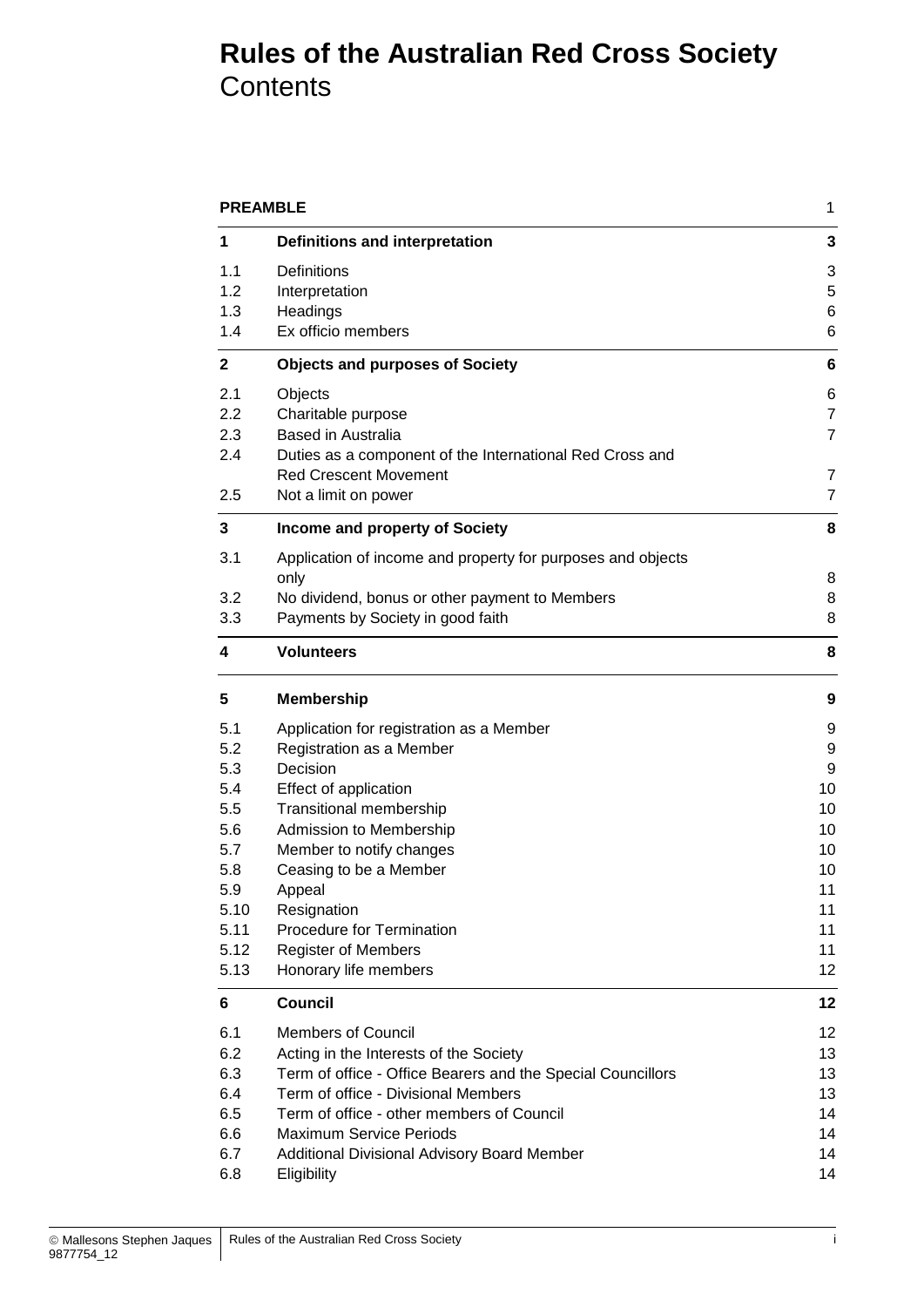| 6.9<br>6.10<br>6.11<br>6.12<br>6.13 | Nomination and election procedures<br>Casual vacancies<br>Attendance at Council Meetings<br><b>Special Councillors</b><br><b>Alternates for Divisions</b> | 15<br>15<br>16<br>16<br>16 |
|-------------------------------------|-----------------------------------------------------------------------------------------------------------------------------------------------------------|----------------------------|
| 7                                   | <b>General Meetings of the Council</b>                                                                                                                    | 17                         |
| 7.1                                 | Annual General Meeting of the Council                                                                                                                     | 17                         |
| 7.2                                 | Business of the Annual General Meeting of the Council                                                                                                     | 17                         |
| 7.3                                 | Business of general meetings of the Council                                                                                                               | 17                         |
| 7.4<br>7.5                          | Convening a general meeting of the Council<br>Use of technology                                                                                           | 17<br>18                   |
| 7.6                                 | Notice of meeting of Council                                                                                                                              | 18                         |
| 7.7                                 | Contents of notice of meeting of Council                                                                                                                  | 18                         |
| 7.8                                 | Calculation of period of notice                                                                                                                           | 18                         |
| 7.9                                 | Cancellation or postponement of general meeting                                                                                                           | 18                         |
| 7.10                                | Notice of cancellation, postponement or change of place of                                                                                                |                            |
|                                     | general meeting                                                                                                                                           | 19                         |
| 7.11                                | Contents of notice postponing general meeting                                                                                                             | 19                         |
| 7.12                                | Number of clear days for postponement of general meeting                                                                                                  | 19                         |
| 7.13<br>7.14                        | Business at postponed general meeting<br>Non-receipt of notice                                                                                            | 19<br>19                   |
| 7.15                                | Business of the meeting                                                                                                                                   | 19                         |
|                                     |                                                                                                                                                           |                            |
| 8                                   | Proceedings at general meetings of Council                                                                                                                | 20                         |
| 8.1                                 | Reference to a member of Council                                                                                                                          | 20                         |
| 8.2                                 | Quorum                                                                                                                                                    | 20                         |
| 8.3<br>8.4                          | Requirement for a quorum<br>If quorum not present                                                                                                         | 20<br>21                   |
| 8.5                                 | Adjourned meeting                                                                                                                                         | 21                         |
| 8.6                                 | Conduct of general meetings of Council                                                                                                                    | 21                         |
| 8.7                                 | Adjournment of general meeting of Council                                                                                                                 | 22                         |
| 8.8                                 | Notice of adjourned general meeting                                                                                                                       | 22                         |
| 8.9                                 | Questions decided by majority                                                                                                                             | 22                         |
| 8.10                                | Equality of votes - casting vote for President                                                                                                            | 22                         |
| 8.11                                | Voting on show of hands                                                                                                                                   | 22                         |
| 8.12                                | Demanding a poll                                                                                                                                          | 23                         |
| 8.13<br>8.14                        | Proxies<br>Objection to voting qualification                                                                                                              | 23<br>23                   |
| 8.15                                | President to determine voting dispute                                                                                                                     | 24                         |
| 8.16                                | Circulating resolutions of members of Council                                                                                                             | 24                         |
| 9                                   | Duties and Powers of President and Deputy President                                                                                                       | 24                         |
| 10                                  | <b>Board</b>                                                                                                                                              | 25                         |
| 10.1                                | <b>Composition of Board</b>                                                                                                                               | 25                         |
| 10.2                                | Appointment of Additional Board Members                                                                                                                   | 26                         |
| 10.3                                | Eligibility                                                                                                                                               | 26                         |
| 10.4                                | Term of office                                                                                                                                            | 26                         |
| 10.5                                | Leave of absence                                                                                                                                          | 26                         |
| 10.6                                | Casual vacancy                                                                                                                                            | 26                         |
| 10.7<br>10.8                        | Appointment of Divisional members of the Board<br>Vacation of office                                                                                      | 27<br>27                   |
| 10.9                                | Effect of vacation of office                                                                                                                              | 28                         |
|                                     |                                                                                                                                                           |                            |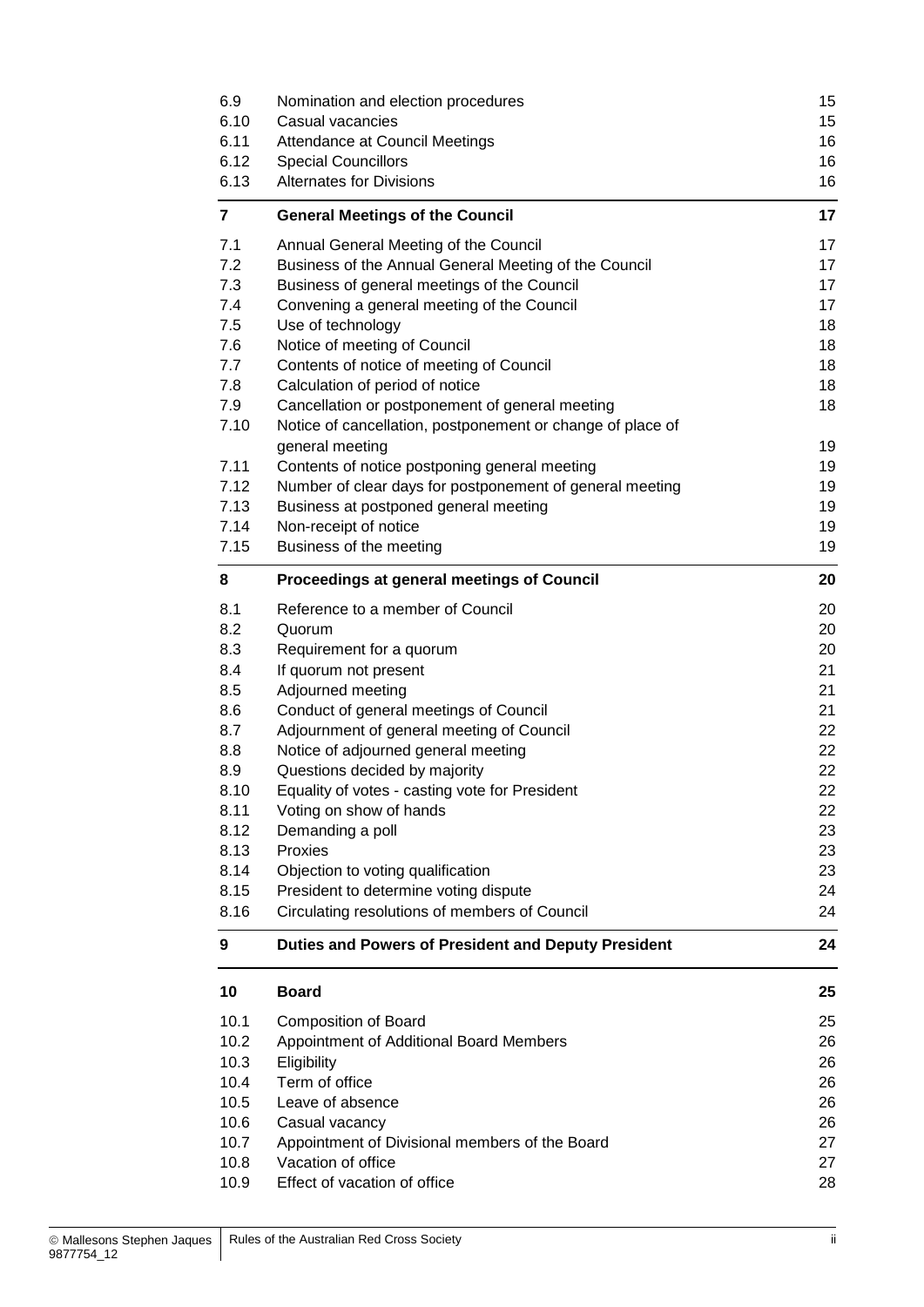| 11    | <b>Powers and duties of Board</b>                               | 29 |
|-------|-----------------------------------------------------------------|----|
| 11.1  | Board to manage Society                                         | 29 |
| 11.2  | Appointment of attorney                                         | 29 |
| 11.3  | Provisions in power of attorney                                 | 29 |
| 11.4  | Powers of delegation                                            | 29 |
| 11.5  | Acting in the interests of the Society                          | 30 |
| 12    | <b>Board Proceedings</b>                                        | 30 |
| 12.1  | <b>Board Meetings</b>                                           | 30 |
| 12.2  | Convening a Board Meeting                                       | 30 |
| 12.3  | Use of technology                                               | 30 |
| 12.4  | Questions decided by majority                                   | 30 |
| 12.5  | Alternate Board Member and voting                               | 31 |
| 12.6  | President as Chair and casting vote at meetings                 | 31 |
| 12.7  | Appointment of Alternate Board Member                           | 31 |
| 12.8  | Alternate Board Member and meetings                             | 31 |
| 12.9  | Alternate Board Member's powers                                 | 31 |
| 12.10 | Alternate Board Member responsible for own acts and<br>defaults | 31 |
| 12.11 | Alternate Board Member and remuneration                         | 32 |
| 12.12 | Termination of appointment of Alternate Board Member            | 32 |
| 12.13 | Appointment or termination in writing                           | 32 |
| 12.14 | Alternate Board Member and number of Board Members              | 32 |
| 12.15 | Board Member attending and voting by proxy                      | 32 |
| 12.16 | Quorum for Board Meeting                                        | 32 |
| 12.17 | Continuing Board Members may act                                | 32 |
| 12.18 | <b>Circulating resolutions</b>                                  | 32 |
| 12.19 | Decision by President                                           | 33 |
| 12.20 | Validity of acts of Board                                       | 33 |
| 12.21 | Meeting by use of technology                                    | 33 |
| 12.22 | <b>Frequency of Board Meetings</b>                              | 33 |
| 12.23 | Attendance by invitation and attendance as of right             | 33 |
| 13    | <b>Committees</b>                                               | 34 |
| 13.1  | Board may delegate to a Committee                               | 34 |
| 13.2  | <b>Board Committees</b>                                         | 34 |
| 13.3  | Powers delegated to Committees                                  | 34 |
| 13.4  | <b>Chair of Committees</b>                                      | 34 |
| 13.5  | Chair of the National Youth Advisory Committee                  | 34 |
| 13.6  | <b>Meetings of Committee</b>                                    | 35 |
| 13.7  | Determination of questions                                      | 35 |
| 14    | <b>Secretary</b>                                                | 35 |
| 14.1  | Appointment of Secretary                                        | 35 |
| 14.2  | Suspension and removal of Secretary                             | 35 |
| 14.3  | Powers, duties and authorities of Secretary                     | 35 |
| 15    | <b>CEO (Secretary-General)</b>                                  | 35 |
| 15.1  | Appointment of CEO (Secretary-General)                          | 35 |
| 15.2  | Suspension and removal of CEO (Secretary-General)               | 36 |
| 15.3  | Powers, duties and authorities of CEO (Secretary-General)       | 36 |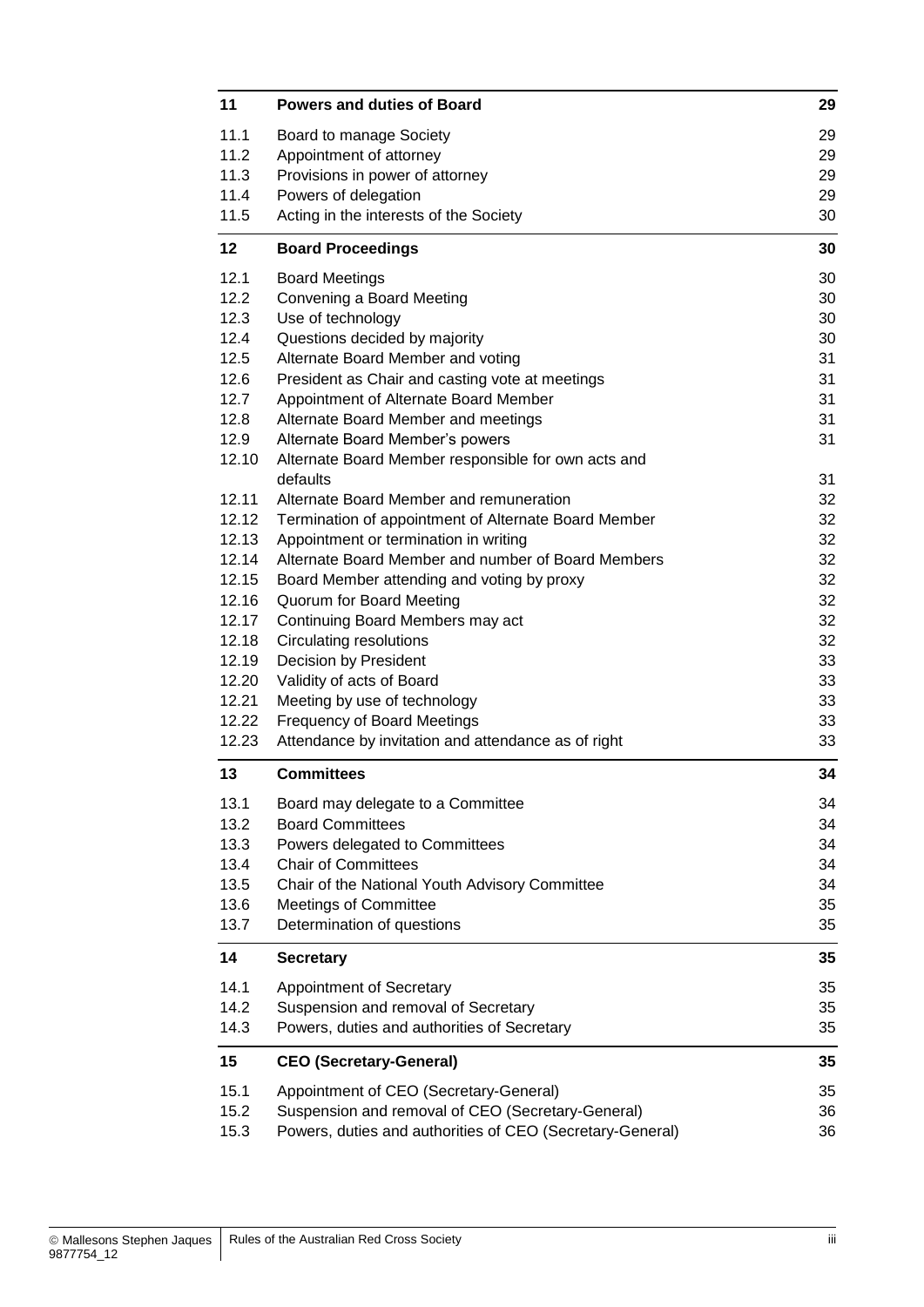| 16           | <b>Chief Financial Officer</b>                                                 | 36       |
|--------------|--------------------------------------------------------------------------------|----------|
| 16.1         | Appointment of Chief Financial Officer                                         | 36       |
| 16.2         | Suspension and removal of Chief Financial Officer                              | 36       |
| 16.3         | Powers, duties and authorities of Chief Financial Officer                      | 36       |
| 17           | <b>Divisions</b>                                                               | 37       |
| 17.1         | <b>Constitution of Divisions</b>                                               | 37       |
| 17.2         | Divisions of the Society                                                       | 37       |
| 17.3         | General Meetings of the Division                                               | 37       |
| 17.4         | Divisional Advisory Board                                                      | 37       |
| 17.5         | Role of Divisional Advisory Board                                              | 37       |
| 17.6         | Acting in the Interests of the Society                                         | 38       |
| 17.7         | <b>Divisional Regulations</b>                                                  | 38       |
| 18           | <b>Divisional Patrons and Vice-Patrons</b>                                     | 38       |
| 18.1         | Invitation for appointment as Divisional Patrons                               | 38       |
| 18.2         | Invitations for appointment as Society and Divisional Vice-                    |          |
|              | Patrons                                                                        | 38       |
| 18.3         | Other provisions                                                               | 38       |
| 19           | <b>Australian Red Cross Blood Service</b>                                      | 38       |
| 19.1         | Australian Red Cross Blood Service                                             | 38       |
| 19.2         | <b>Composition of ARCBS Board</b>                                              | 39       |
| 19.3         | Suspension and removal of members of the ARCBS Board                           | 39       |
| 19.4         | Term of office - ARCBS Board Members                                           | 39       |
| 19.5         | <b>ARCBS Chief Executive Officer</b>                                           | 39       |
| 19.6         | Terms and conditions of appointment of ARCBS Chief<br><b>Executive Officer</b> | 39       |
| 19.7         | Reporting - ARCBS Chief Executive Officer                                      | 40       |
| 19.8         | <b>ARCBS Board powers</b>                                                      | 40       |
| 19.9         | Chair of the ARCBS                                                             | 40       |
| 19.10        | <b>ARCBS Board Meetings</b>                                                    | 40       |
| 19.11        | Convening a meeting of the ARCBS Board                                         | 40       |
| 19.12        | Quorum for ARCBS Board Meetings                                                | 41       |
| 19.13        | <b>ARCBS</b> committees                                                        | 41       |
| 19.14        | Financial reports of ARCBS                                                     | 41       |
| 19.15        | <b>ARCBS Advisory Committee</b>                                                | 41       |
| 20           | Execution of documents and powers to make contracts                            | 42       |
| 20.1         | Exercise of the Society's power to make contracts                              | 42       |
| 20.2         | Use of Common Seal                                                             | 42       |
| 20.3         | Execution of documents under Common Seal                                       | 42       |
| 20.4         | <b>Execution of documents</b>                                                  | 42       |
| 20.5         | Execution of document as a deed                                                | 42       |
| 20.6         | Method of execution not limited by these Rules                                 | 43<br>43 |
| 20.7<br>20.8 | Seal register<br>Assumptions                                                   | 43       |
| 21           | <b>Records</b>                                                                 | 43       |
| 21.1         | <b>Minutes</b>                                                                 | 43       |
| 21.2         | Annual Report and inspection of records                                        | 44       |
| 21.3         | Right of a Member to inspect                                                   | 44       |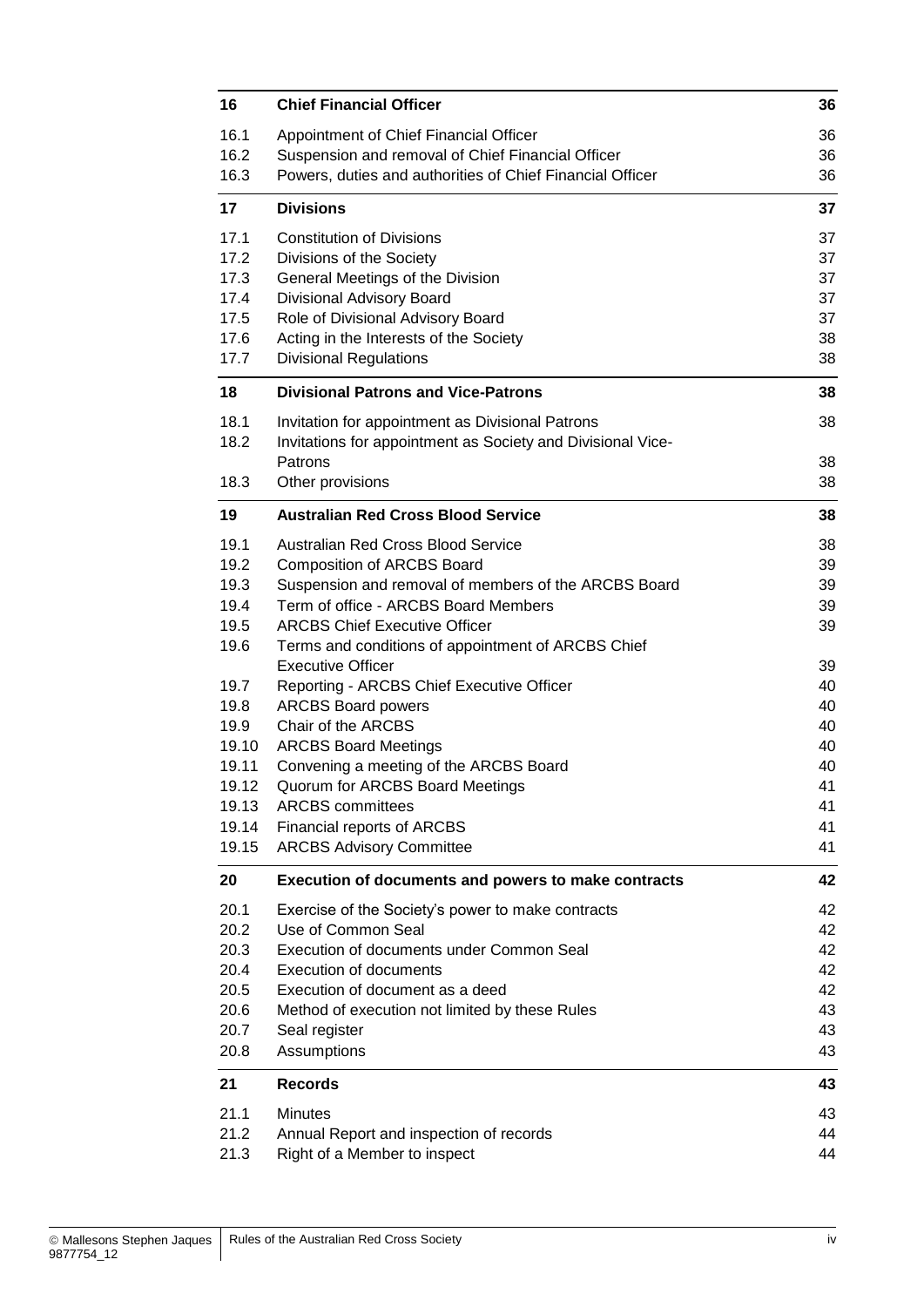| 22   | Endorsement as a deductible gift recipient                | 44 |
|------|-----------------------------------------------------------|----|
| 23   | <b>Service of documents</b>                               | 44 |
| 23.1 | Document includes notice                                  | 44 |
| 23.2 | Methods of service                                        | 44 |
| 23.3 | Post                                                      | 45 |
| 23.4 | Fax or electronic transmission                            | 45 |
| 23.5 | Electronic means                                          | 45 |
| 23.6 | Evidence of service                                       | 45 |
| 24   | <b>Indemnity and insurance</b>                            | 45 |
| 24.1 | Indemnity                                                 | 45 |
| 24.2 | Insurance                                                 | 46 |
| 24.3 | Contract                                                  | 46 |
| 25   | <b>Modification or repeal; Divisions</b>                  | 47 |
| 25.1 | General power to modify or repeal Rules                   | 47 |
| 25.2 | Consideration by International Federation                 | 47 |
| 25.3 | Establishment or disestablishment of Divisions            | 47 |
| 26   | <b>Transitional</b>                                       | 47 |
| 26.1 | Previous Rules of the Society rescinded                   | 47 |
| 26.2 | Offices held before these Rules came into force           | 47 |
| 26.3 | Transitioning Members of the Society                      | 47 |
| 26.4 | <b>Transitional terminology</b>                           | 47 |
| 26.5 | Delegations, policies and decisions                       | 48 |
| 26.6 | Committees established before these Rules came into force | 48 |
| 26.7 | Questions as to interpretation of transitional provisions | 48 |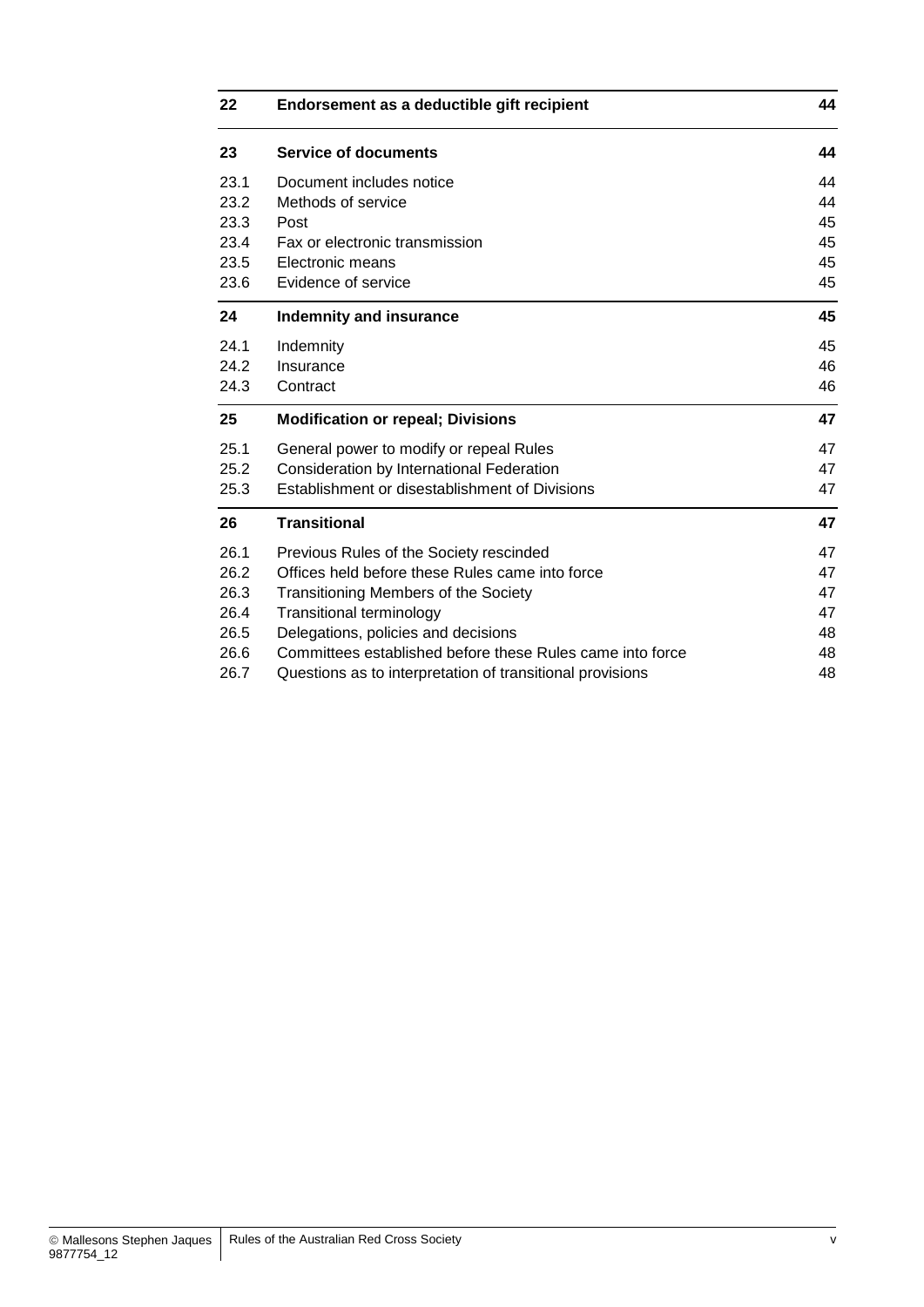## **` Preamble**

**A** The Society recognises the Fundamental Principles of the International Movement (as the same may be amended and restated from time to time by the International Conference of the Red Cross and Red Crescent), namely:

#### **Humanity**

The Movement, born of a desire to bring assistance without discrimination to the wounded on the battlefield, endeavours, in its international and national capacity, to prevent and alleviate human suffering wherever it may be found. Its purpose is to protect life and health and to ensure respect for the human being. It promotes mutual understanding, friendship, cooperation and lasting peace amongst all peoples.

#### **Impartiality**

It makes no discrimination as to nationality, race, religious beliefs, class or political opinions. It endeavours to relieve the suffering of individuals, being guided solely by their needs, and to give priority to the most urgent cases of distress.

#### **Neutrality**

In order to continue to enjoy the confidence of all, the Movement may not take sides in hostilities or engage at any time in controversies of a political, racial, religious or ideological nature.

#### **Independence**

The Movement is independent. The National Societies, while auxiliaries in the humanitarian services of their governments and subject to the laws of their respective countries, must always maintain their autonomy so that they may be able at all times to act in accordance with the principles of the Movement.

#### **Voluntary Service**

The Movement is a voluntary relief movement not prompted in any manner by desire for gain.

#### **Unity**

There can be only one Red Cross or one Red Crescent Society in any one country. It must be open to all, and it must carry on its humanitarian work throughout its territory.

#### **Universality**

The International Red Cross and Red Crescent Movement, in which all Societies have equal status and share equal responsibilities and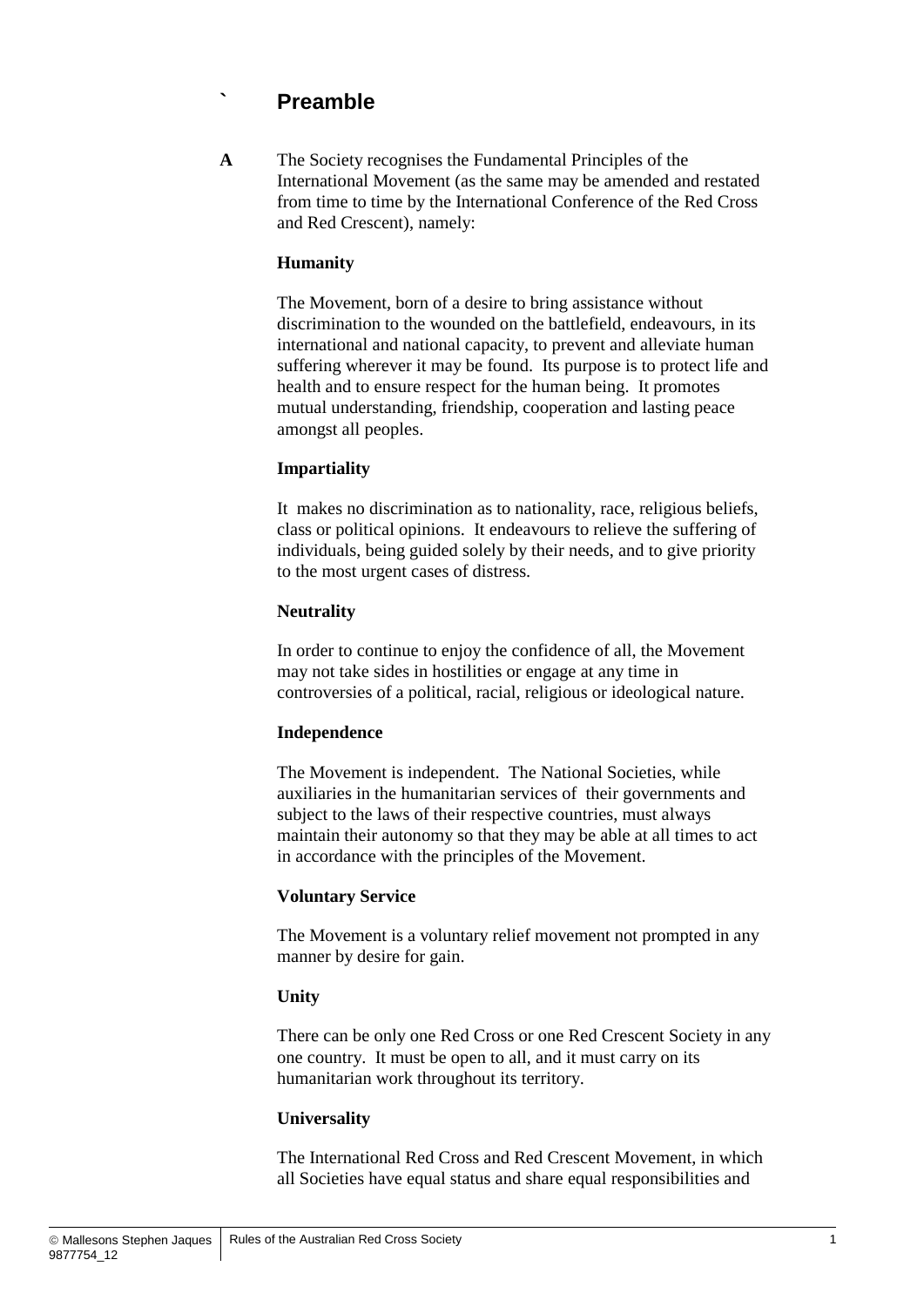duties in helping each other, is worldwide.

(The 20th International Conference proclaimed the Fundamental Principles of the International Red Cross and Red Crescent Movement in 1965. They were updated and readopted as set out above by the 25th International Conference of the Red Cross in 1986).

- **B** The Society recognises the important role of the Volunteers in the activities of the Society.
- **C** The Board is to manage the activities of the Society having regard to the strategies of the International Federation of Red Cross and Red Crescent Societies.
- **D** The Rules of the Society, as the same may be amended, added to or replaced, are set out in this document.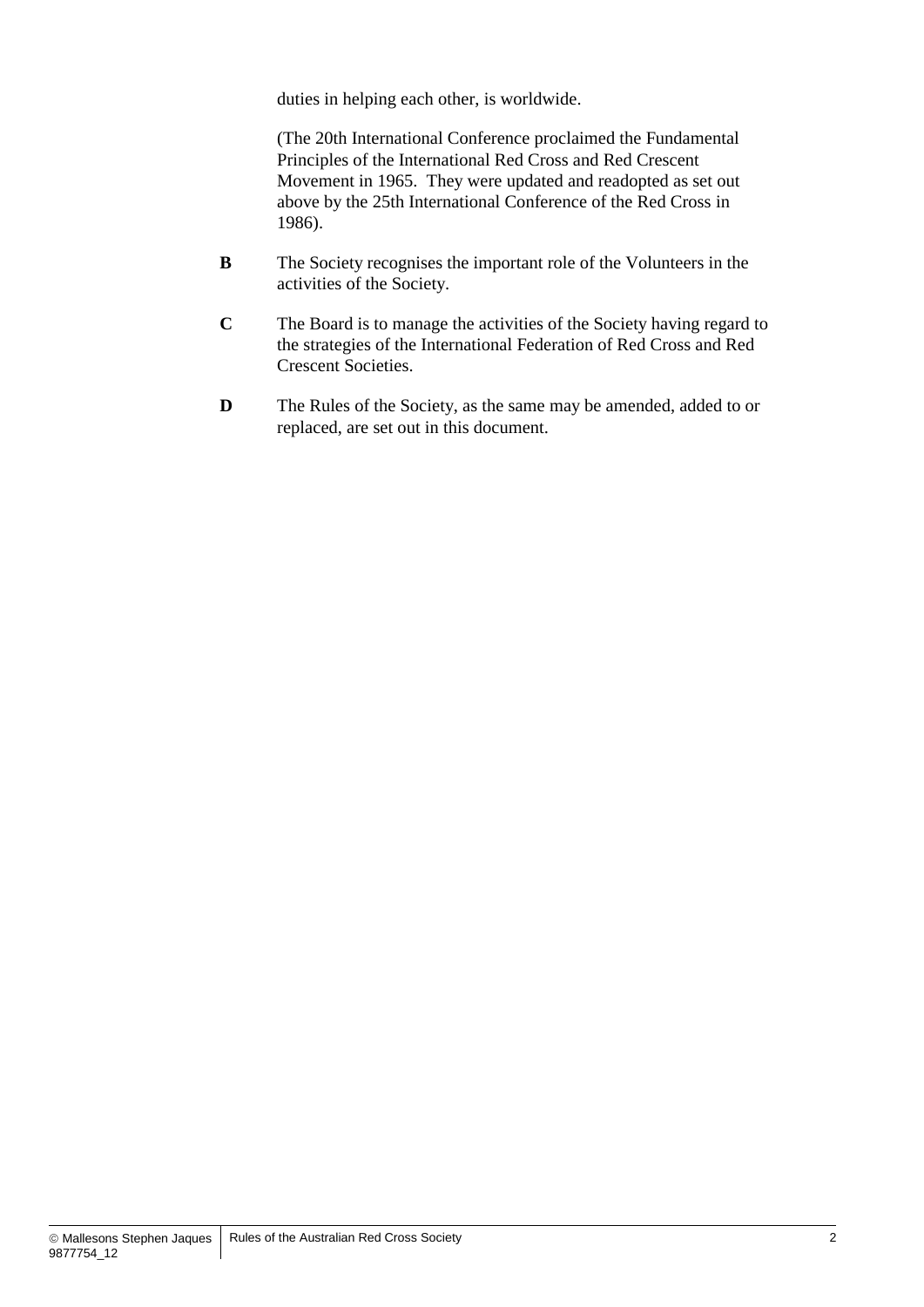## **1 Definitions and interpretation**

#### **1.1 Definitions**

These Rules should be read subject to the Charter and definitions and interpretations contained in the Charter apply to these Rules, unless the contrary intention appears.

In these Rules, the following definitions apply unless the contrary intention appears:

**Additional Divisional Advisory Board Member** means, in relation to a Division, the member of the Divisional Advisory Board for that Division appointed as a member of Council in accordance with Rule [6.7.](#page-19-0)

**Alternate Board Member** means a person appointed as an alternate Board Member under Rule [12.7.](#page-36-0)

**ARCBS Board** means the board of ARCBS under Rule [19.2.](#page-44-0)

**ARCBS Chief Executive Officer** means the Chief Executive Officer of ARCBS appointed in accordance with Rule [19.5.](#page-44-1)

**ASIC** means the Australian Securities and Investments Commission.

**Australian Red Cross Blood Service or ARCBS** means the Australian Red Cross Blood Service as described in Rule [19.](#page-43-0)

**Board** means all or some of the Board Members acting as a Board.

**Board Member** means each member of the Board appointed under Rule [10.1](#page-30-0) and Rule [10.2,](#page-31-0) and where appropriate includes an Alternate Board Member.

**Chair of the Audit and Risk Management Committee** means the chair of the Committee which has responsibility for the audit and risk management functions of the Board in accordance with Rule [13.2.](#page-39-0)

**Charter** means the Charter incorporating the Society in the form of a Letter Patent of George VI dated 28 June 1941 as that Charter has been and may be amended or supplemented.

**Committee** means a committee of persons including Board Members, Special Councillors and other members appointed by the Board, constituted under Rule [13.](#page-39-1)

**Commonwealth Taxation Act** means the *Income Tax Assessment Act 1997* (Cth) and any amendments to or substitutions of that Act as appropriate.

**Consent Date** means the date on which these Rules are consented to by the Governor-General.

**Contracts Register** means the register of contracts and other documents which are executed upon the approval of the Board by resolution in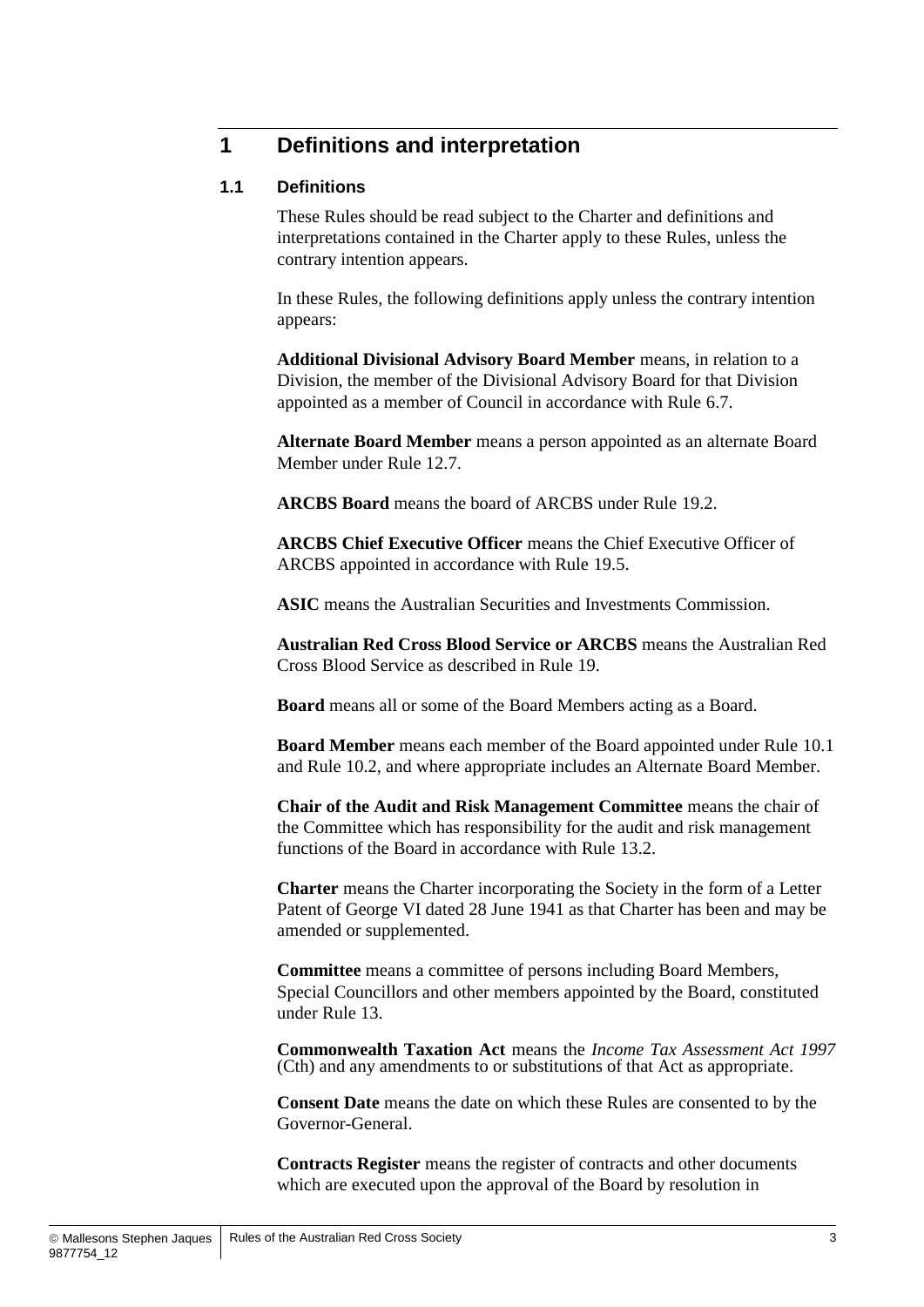accordance with the Rules whether under the Common Seal of the Society or otherwise.

**Corporations Act** means the *Corporations Act 2001* (Cth).

**Council** means some or all of the members of the Council appointed under Rule [6.1](#page-17-0) acting as a Council.

**Delegate** means a person or body of persons to whom the Board has delegated powers in accordance with Rule [11.4.](#page-34-0)

**Deputy President** means the Deputy President of the Society.

**Division** means a Division of the Society in accordance with Rule [17.](#page-42-0)

**Divisional Advisory Board** means a Divisional Advisory Board of the Society in accordance with Rule [17.4.](#page-42-1)

**Divisional Member** means a member of the Council referred to in Rule [6.1\(e\).](#page-17-1)

**Divisional Patron** means a Divisional Patron of the Society appointed under Rule [18.1.](#page-43-1)

**Divisional Regulations** means any Divisional Regulations of the Society in force under Rule 17.6

**Divisional Youth Member** means in relation to a Division the person appointed by the Divisional Advisory Board of that Division as the Divisional Youth Member.

**Fundamental Principles of the International Movement** means the principles set out in the Preamble to these Rules and as may be amended or proclaimed by an International Conference of the Red Cross and Red Crescent.

**Governance Member** means a Member who has elected to participate in the governance of the Society in accordance with Rule [5.2.](#page-14-0)

**International Movement** means the International Red Cross and Red Crescent Movement comprising the International Federation of Red Cross and Red Crescent Societies ('the Federation'), the International Committee of the Red Cross and the constituent national societies of the Federation.

**Maximum Service Period** means three continuous terms.

**Member** means a person entered in the register of members as a member of the Society.

**National Youth Advisory Committee** means the Committee established by the Board for representation of youth in accordance with Rule [13.2\(a\)\(iii\).](#page-39-2)

**NYAC** means the National Youth Advisory Committee.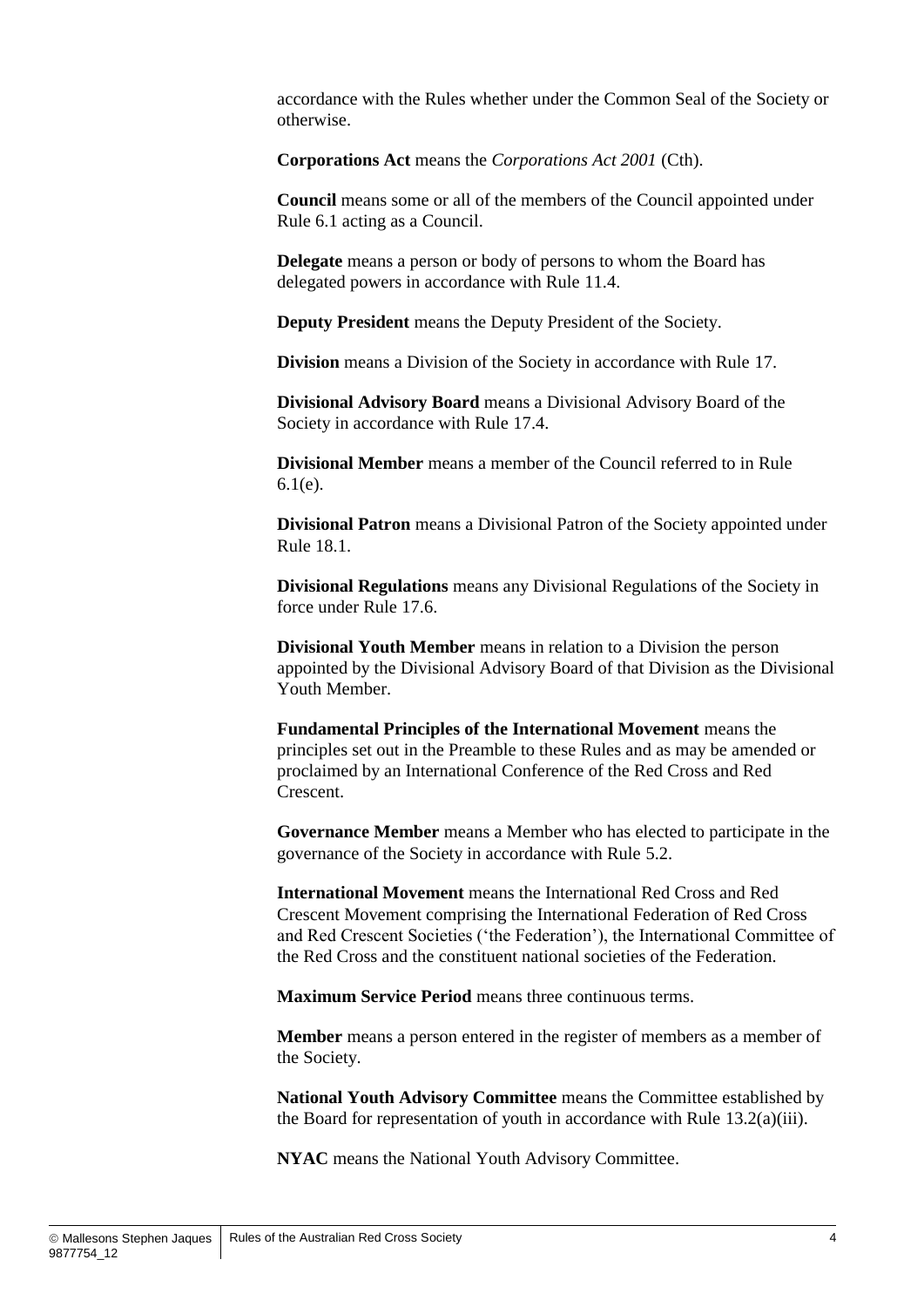**Office Bearer** means a person holding the office of the President, Deputy President or the Chair of the Audit and Risk Committee.

**Patron** means the Patron of the Society.

**President** means the President of the Society.

**Previous Rules** means the previous rules of the Society and the provisions of the Charter as was in force before the Consent Date.

**Registered Office** means the headquarters of the Society as determined by the Board.

**Rules** means these rules as amended, and a reference to a Rule is a reference to a rule of these Rules.

**Secretary** means a person appointed under Rule [14](#page-40-0) as a secretary of the Society, and where appropriate includes an acting secretary and a person appointed by the Board to perform all or any of the duties of a secretary of the Society.

**Society** means the Australian Red Cross Society.

**Special Councillor** means a Special Councillor of the Society.

**Special Resolution** means a resolution passed by at least 75% of the votes cast on the resolution have been cast in by persons entitled to vote on the resolution present in person or by proxy.

**Transitioning Member** means a person who was a member of the Society immediately before the adoption of these Rules (that is, 12 October 2010) or a person who is admitted as a member of the Society with effect on or before 30 June 2011.

**Vice-Patron** means a Vice-Patron of the Society or of a Division (as the case may require) appointed under Rule [18.2.](#page-43-3)

**Volunteer** means a volunteer of the Society as described in Rule [4.](#page-13-0)

**Youth Member** means the person appointed by the Council as the Youth Member of the Board after consideration of the person or persons recommended to it by NYAC in accordance with Rule [6.9\(g\).](#page-20-0)

#### **1.2 Interpretation**

In these Rules unless the contrary intention appears:

- (a) **(gender)** words importing any gender include all other genders;
- (b) **(person)** the word person includes a firm, a body corporate, a partnership, a joint venture, an unincorporated body or association or an authority;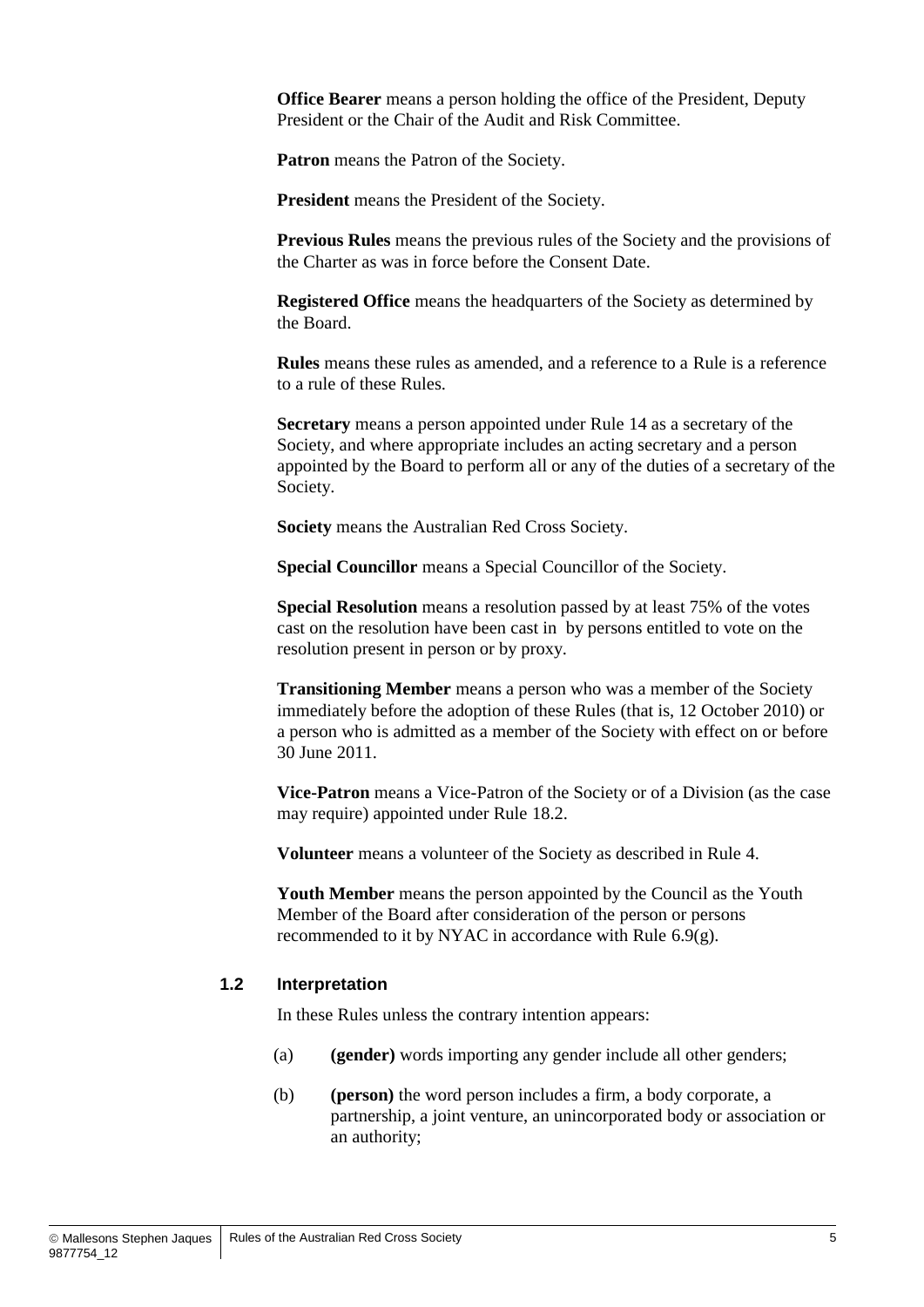- (c) **(singular includes plural)** the singular includes the plural and vice versa;
- (d) **(meaning not limited)** a reference to the words "include", "including", "for example" or "such as", when introducing an example, does not limit the meaning of the words to which the example relates to that example or examples of a similar kind;
- (e) **(regulations)** a reference to a law includes regulations and instruments made under the law;
- (f) **(amendments to statutes)** a reference to a law or a provision of a law includes amendments, re-enactments or replacements of that law or the provision, whether by the State or the Commonwealth of Australia or otherwise;
- (g) **(from time to time)** a power, an authority or a discretion reposed in the Board, any Board Member, the Council, any member of Council, the Society, a Member, a committee or any person under these Rules may be exercised at any time and from time to time;
- (h) **(signed)** where, by a provision of these Rules, a document including a notice is required to be signed, that requirement may be satisfied in relation to an electronic communication of the document in any manner permitted by law or by any State or Commonwealth law relating to electronic transmissions or in any other manner approved by the Board;
- (i) **(writing)** "writing" and "written" includes printing, typing and other modes of reproducing words in a visible form including, without limitation, any representation of words in a physical document or in an electronic communication or form or otherwise; and
- (j) **(currency)** a reference to \$ is a reference to the lawful currency of Australia.

#### **1.3 Headings**

Headings are inserted for convenience and are not to affect the interpretation of these Rules.

#### **1.4 Ex officio members**

For the avoidance of doubt, a person who is a member 'ex officio' of a body established by these Rules has the same rights (including but not limited to voting rights) and obligations in their capacity as a member of that body as each other member of that body.

## <span id="page-11-0"></span>**2 Objects and purposes of Society**

#### **2.1 Objects**

The objects of the Society are: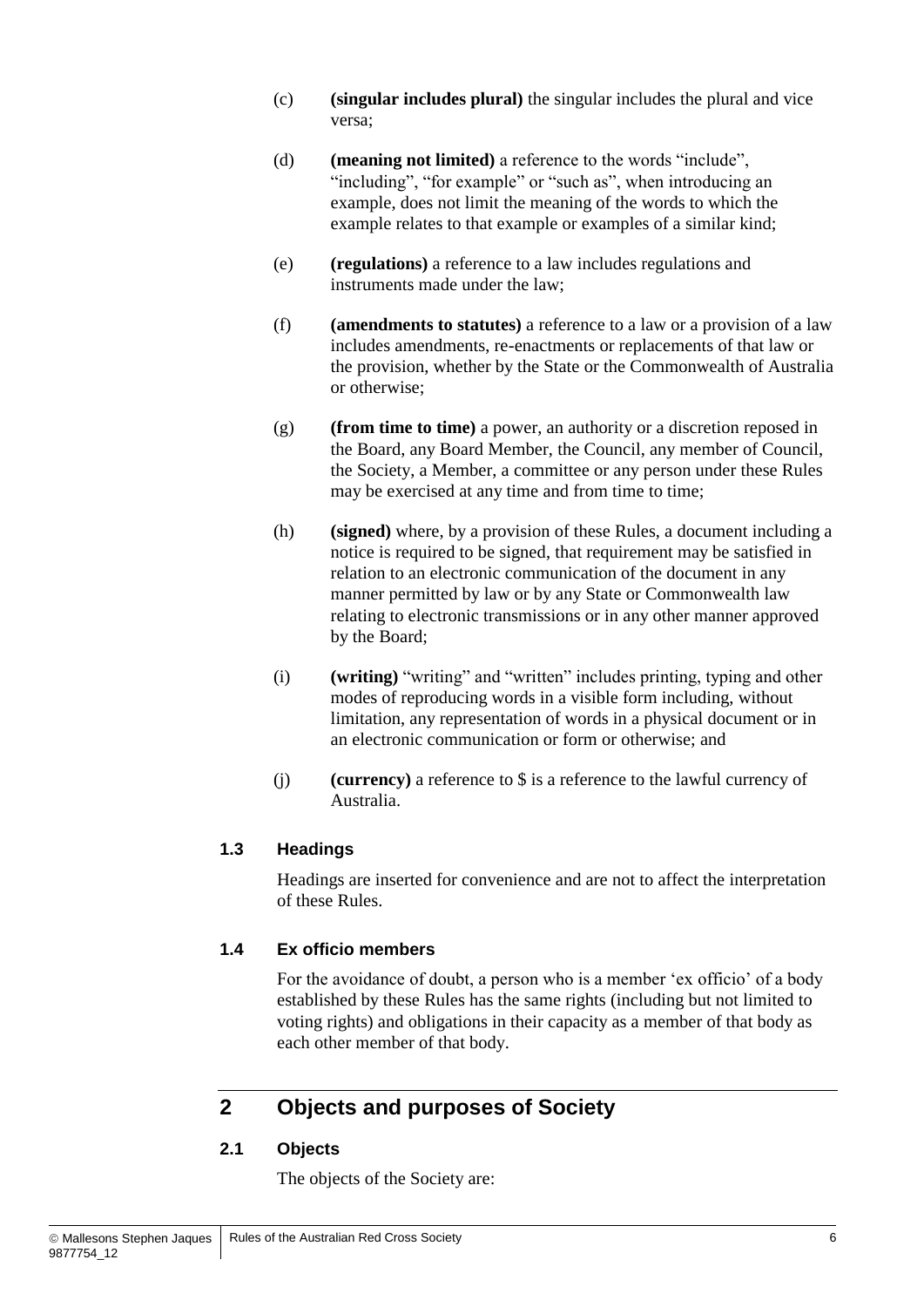- (a) to act in case of armed conflict, and in peace to be prepared to act in all fields covered by the Geneva Conventions and the Additional Protocols and on behalf of all war victims, both civilian and military;
- (b) to prevent and alleviate human suffering with complete impartiality, making no discrimination as to nationality, race, gender, religious beliefs, class or political opinions or as to any other ground of discrimination which is irrelevant to the need;
- (c) to provide emergency relief and services in time of disaster or conflict in Australia and internationally for the alleviation of human suffering;
- (d) to contribute to the improvement of health, the prevention of disease and the mitigation of suffering by programmes of training and services for the benefit of the community, adapted to national and local needs and circumstances;
- (e) to provide direct relief of poverty, sickness, suffering, distress, misfortune, disability, destitution or helplessness as arouses compassion in the community;
- (f) to promote the participation of all people in the work of the International Red Cross and Red Crescent Movement;
- (g) to pursue any other objects or activities, including assistance to vulnerable people, as are in keeping with the Fundamental Principles of the International Movement and of International Humanitarian Law; and
- (h) to do all other things as may be incidental or ancillary to the attainment of these objects.

#### **2.2 Charitable purpose**

The Society may only pursue charitable purposes, associated with its objects.

#### **2.3 Based in Australia**

The Society is established, maintained and operated in Australia. The activities of the Society are to be carried out predominantly in Australia.

#### **2.4 Duties as a component of the International Red Cross and Red Crescent Movement**

The Society shall comply with its duties as a component of the International Movement, as a member of the International Federation of Red Cross and Red Crescent Societies and as an auxiliary to the public authorities in the humanitarian field.

#### **2.5 Not a limit on power**

(a) The Society has the legal capacity and powers of an individual and all the powers of a body corporate, including all powers as are necessary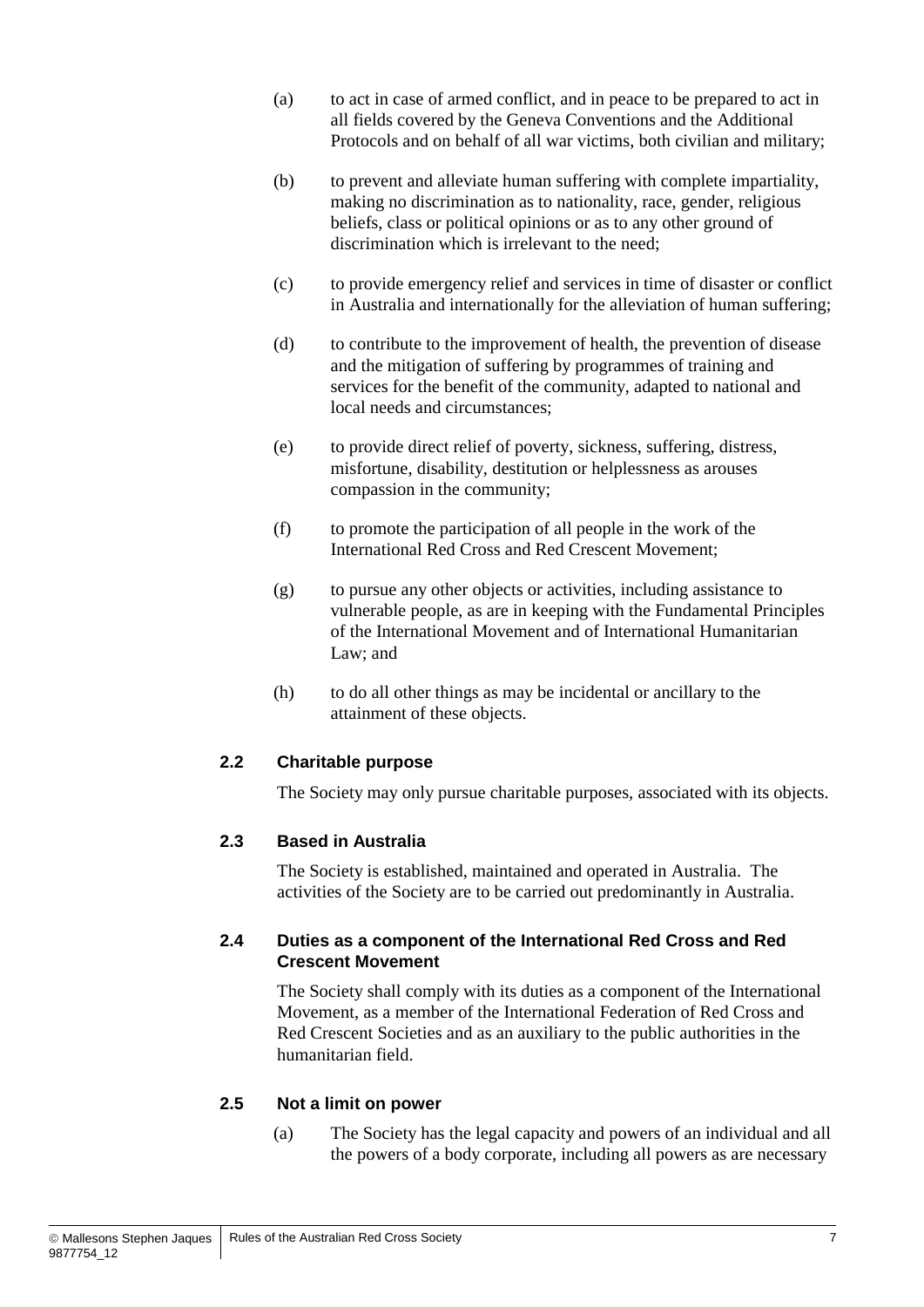or convenient for carrying out the objects of the Society. The Society does not have the power to issue shares.

(b) A person dealing with the Society may assume that the Society has power to make, vary, ratify or discharge any contract or other legal obligation regardless of whether that power is being exercised in furtherance of the Society's objects.

## **3 Income and property of Society**

#### **3.1 Application of income and property for purposes and objects only**

The income and property of the Society, however derived, must be applied solely towards the promotion of the purposes and objects of the Society as set out in Rule [2.](#page-11-0)

#### <span id="page-13-1"></span>**3.2 No dividend, bonus or other payment to Members**

No part of the income or property of the Society may be paid or transferred to a Member, either directly or indirectly by way of dividend, bonus or otherwise.

#### <span id="page-13-2"></span>**3.3 Payments by Society in good faith**

Rule [3.2](#page-13-1) does not prevent payment in good faith to an officer of the Society or a Member, or to a firm of which an officer of the Society or a Member is a partner:

- (a) of remuneration for services (including salary or wages for employee services) provided by that officer or Member to the Society;
- (b) for goods supplied in the ordinary course of business;
- (c) of interest at a rate not exceeding the rate fixed for the purposes of this Rule by the Council in general meeting on money borrowed from an officer of the Society or a Member; or
- (d) of reasonable rent for premises let by an officer of the Society or a Member.

#### <span id="page-13-0"></span>**4 Volunteers**

The Volunteers are those persons who assist the Society in pursuing its objects and who have applied and been approved to serve as volunteers in accordance with policies and procedures approved by the Board.

The Volunteers include any Members of the Society and any members of staff who:

(a) at certain times may act in the capacity of Volunteers and not in the capacity of members of the Society or in the capacity of members of staff (as the case may be), and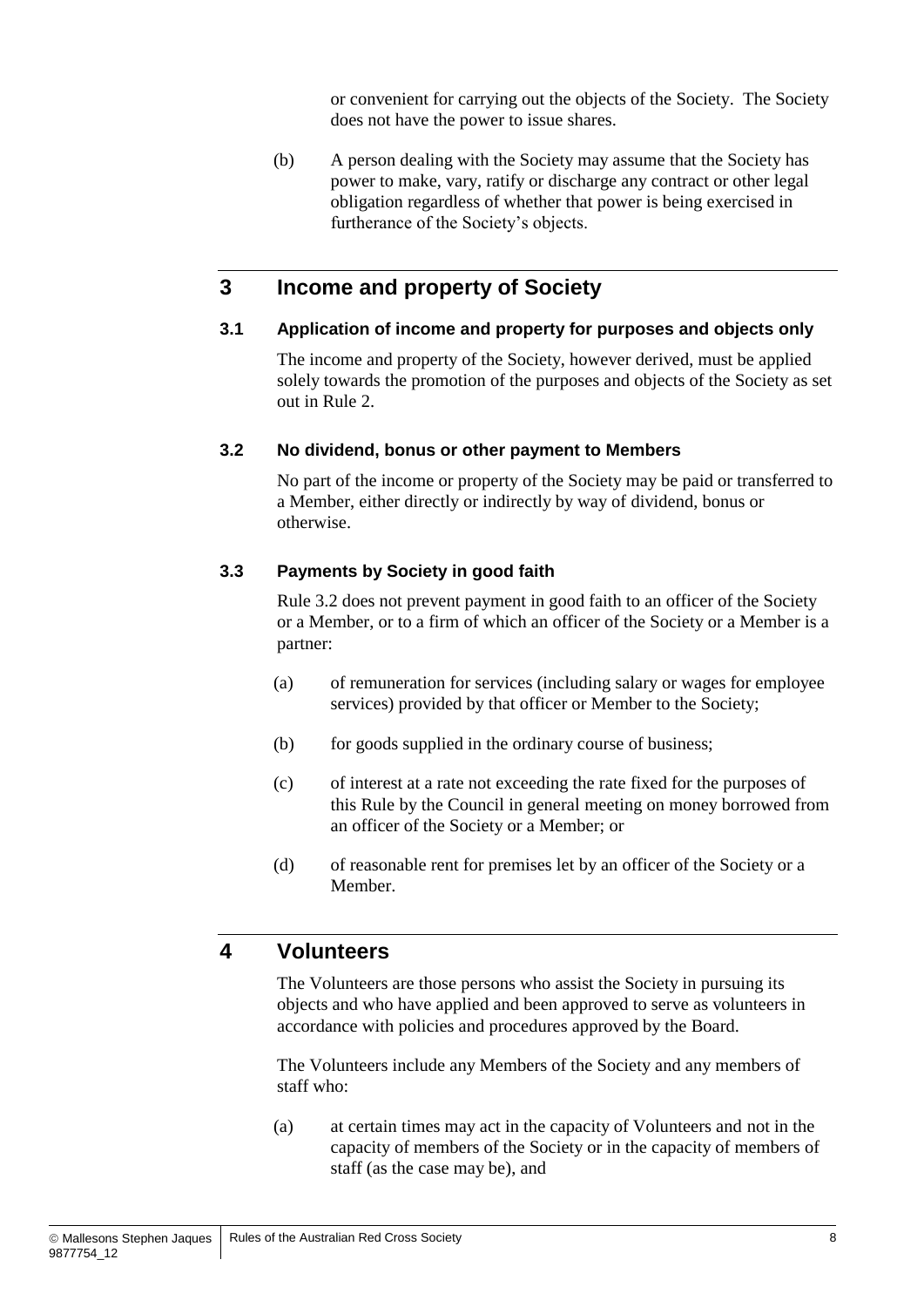(b) have applied and been approved to serve as Volunteers in accordance with policies and procedures approved by the Board.

## **5 Membership**

#### **5.1 Application for registration as a Member**

An application for registration as a Member must be made in writing on the Board approved application form.

#### <span id="page-14-0"></span>**5.2 Registration as a Member**

- (a) An Australian resident who is a natural person is eligible to register as a Member of the Society, without any discrimination based on race, sex, religious beliefs, language, class or political opinion or any other attribute or ground of discrimination prohibited by law, if they declare their support for the Fundamental Principles of the International Movement by signing a declaration as provided by the Board and meet each year the criteria for membership (such as commitment of time or resources), in accordance with any policies determined by the Board.
- (b) A person may elect in writing at the time of application for registration to be a Governance Member (if the application is accepted). A Member (other than a Transitioning Member) who is not a Governance Member may elect in writing at any time to be a Governance Member.
- (c) Unless and until a Transitioning Member elects in writing not to participate in the governance of the Society as a Governance Member, he or she has the rights and obligations of a Governance Member.
- (d) A member whose membership has been terminated under Rule [5.11](#page-16-0) will not be eligible for membership except with the approval of the Board.
- (e) An election in writing referred to in this Rule must be delivered to the Board or, if the Board so determines, to the Divisional Advisory Board.

#### <span id="page-14-1"></span>**5.3 Decision**

The Board must consider and resolve whether to accept or reject each application for membership and, within a reasonable time after making a decision, give the applicant a notice which states whether the application was successful or not. The Board must give reasons for rejection of an application for membership of the Society.

For the avoidance of doubt, the Board may delegate this power to the relevant Divisional Advisory Board.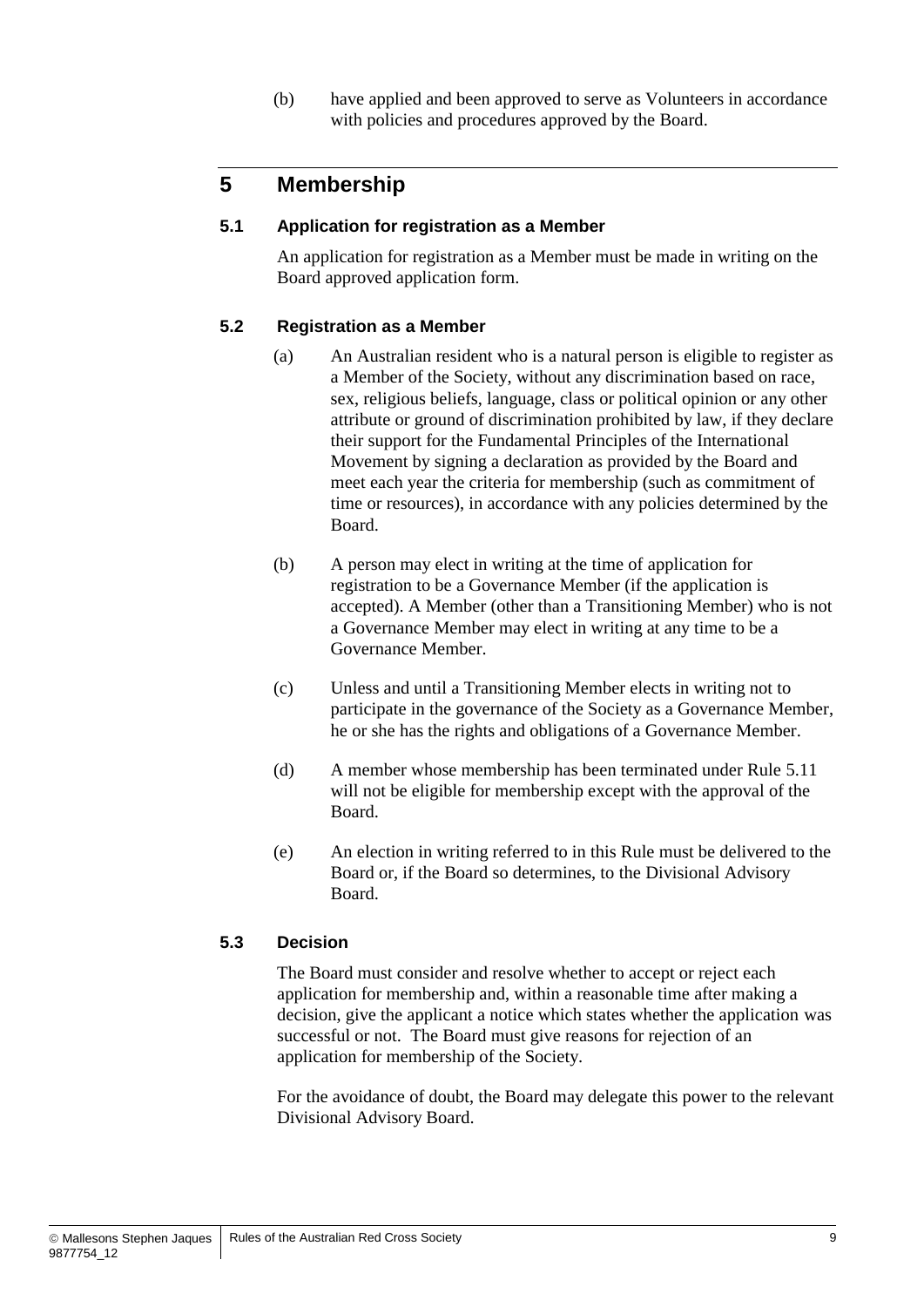#### **5.4 Effect of application**

By completing an application form, the person applying to become a Member agrees to be bound by the Charter, these Rules and any other rules, Divisional Regulations, policies and other standards prescribed by the Board.

#### **5.5 Transitional membership**

A person who was a member of the Society immediately before the adoption of these Rules will continue to be a Member.

#### **5.6 Admission to Membership**

- (a) Subject to this Rule a person is admitted as a Member when the person's application is accepted under Rule [5.3.](#page-14-1)
- (b) The Patron and any Vice-Patron of the Society, and any Patron or Vice-Patron of a Division, are automatically admitted as a Member on their appointment as Patron, or Vice-Patron of the Society or as Patron or Vice-Patron of a Division (as applicable). However, no Patron or Vice-Patron has:
	- (i) the right to vote which he or she would otherwise have if he or she were a Governance Member;
	- (ii) an entitlement to be nominated for or elected to any elected office or position in the Society.
- (c) A Member has the rights and obligations of Members under these Rules, including the right to participate in meetings and forums of the Society in which the Member is entitled to participate in accordance with these Rules and the obligations to comply with the Fundamental Principles, the Rules and criteria of membership as determined by the Board.

#### **5.7 Member to notify changes**

A Member must promptly notify the Society of any change in the details with respect to that Member which are recorded in the register of Members.

#### **5.8 Ceasing to be a Member**

A person ceases to be a Member on:

- (a) resignation in the manner provided by Rule [5.10;](#page-16-1)
- (b) a determination by the relevant Divisional Advisory Board in accordance with policies and procedures determined by the Board that the Member failed to satisfy the criteria for membership including any display of character or morality incompatible with the Fundamental Principles or engagement in activities which are detrimental to the reputation or the activities of the Society;
- (c) death; or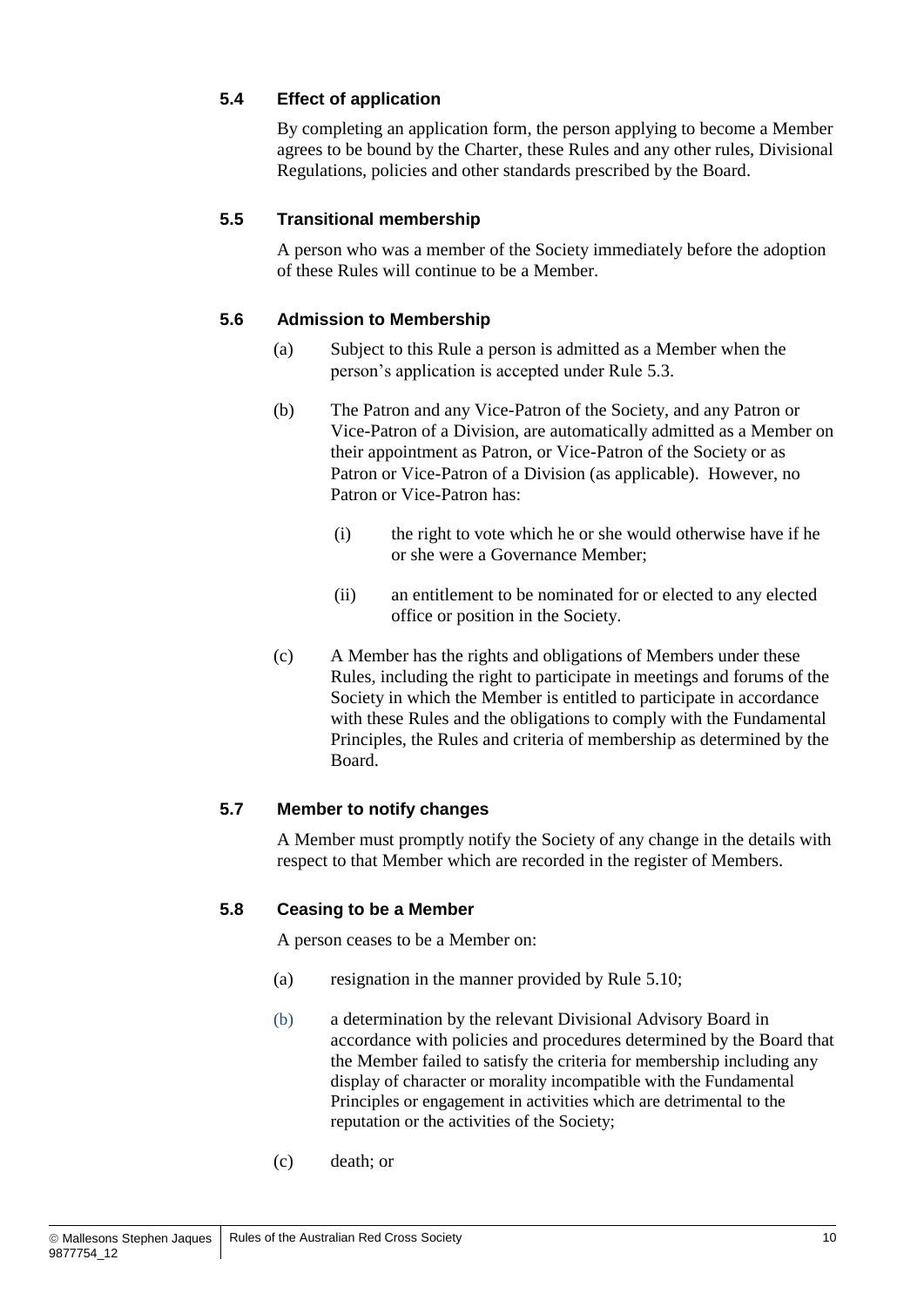- (d) the termination of the person's membership by the Board or by the Council in general meeting in accordance with these Rules, including on the ground of any display of character or morality incompatible with the Fundamental Principles or engagement in activities which are detrimental to the reputation or the activities of the Society;
- (e) having been sent a reminder of the opportunity to renew membership, having failed or omitted to pay any membership fee, or made another commitment of time or resources, within 6 months of that payment having become due or the giving of a commitment having been sought.

#### **5.9 Appeal**

A person whose membership has been terminated by a Divisional Advisory Board, or by the Board, in accordance with these Rules may lodge an appeal from that decision in accordance with the Divisional Regulations, which must:

- (a) determine and, if necessary, establish the body responsible to hear the appeal;
- (b) provide for the composition of the appeal body (if not otherwise determined);
- (c) provide a fair procedure;
- (d) otherwise ensure so far as practicable that the person is not unjustly treated.

#### <span id="page-16-1"></span>**5.10 Resignation**

A Member may by written notice to the Society resign from membership with immediate effect or with effect from a specified date occurring not more than 30 days after the service of the notice. A Member remains liable after resignation for all money due by the Member to the Society.

#### <span id="page-16-0"></span>**5.11 Procedure for Termination**

The Board may by written notice to a Member terminate the Member's membership with immediate effect or with effect from a specified date occurring not more than 30 days after service of the notice in accordance with the Divisional Regulations.

For the avoidance of doubt, the Board may delegate this power to the Divisional Advisory Board.

#### **5.12 Register of Members**

(a) The name of every Member must be enrolled in the register of Members of the Society. The name of any person who has ceased to be a member of the Society must be struck off the register of **Members**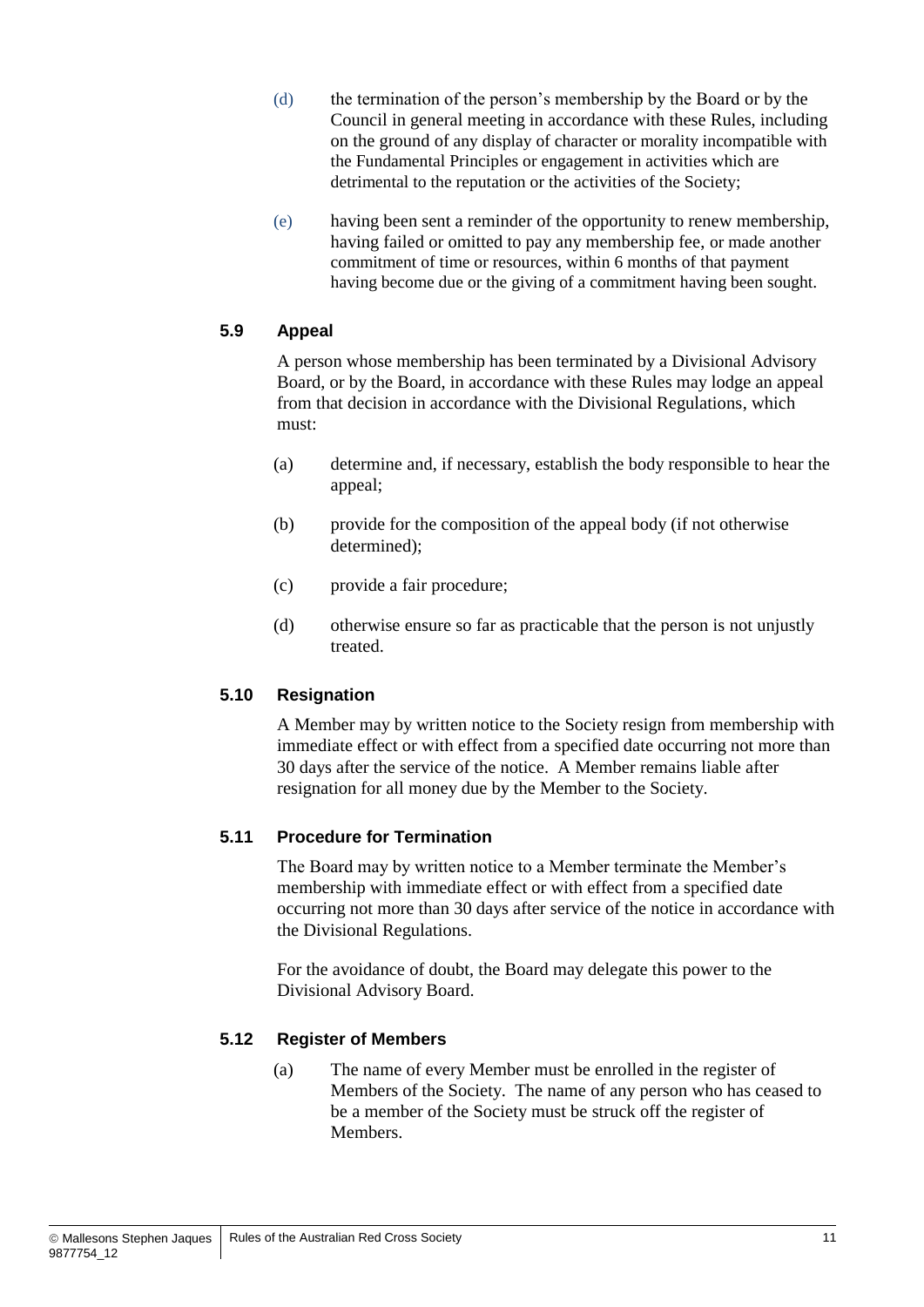(b) Each Member who has elected in writing to be a Governance Member and each Transitioning Member (unless he or she has elected in writing not to be a Governance Member) must be identified as a Governance Member in the register of Members.

#### **5.13 Honorary life members**

The Board may admit any persons to, and remove any persons from, honorary life membership of the Society on the recommendation of the National Awards Committee and in accordance with the policies approved by the Board.

No person may have their honorary life membership removed other than on serious grounds including on the ground of any display of character or morality incompatible with the Fundamental Principles or engagement in activities which are detrimental to the reputation or the activities of the Society.

## <span id="page-17-2"></span>**6 Council**

#### <span id="page-17-0"></span>**6.1 Members of Council**

The Council of the Society shall consist of the following:

- (a) the President;
- (b) the Deputy President;
- (c) the Chair of the Audit and Risk Committee;
- (d) the Youth Member;
- <span id="page-17-1"></span>(e) for each Division:
	- (i) the Chair of the Divisional Advisory Board (as elected by the Divisional Advisory Board in a year in which an election is required, as soon as practicable within 21 days after the Divisional General Meeting);
	- (ii) three members of the Society in the Division chosen by the Divisional Advisory Board (one of whom ought be an Additional Divisional Advisory Board Member), as soon as practicable within 21 days after the Divisional General Meeting in each calendar year;
	- (iii) a youth member chosen by the Divisional Advisory Board, as soon as practicable within 21 days after the Divisional General Meeting in each calendar year.
- (f) any Additional Board Members appointed by the Council in accordance with Rule [10.2;](#page-31-0)
- (g) the Chair of the ARCBS Board; and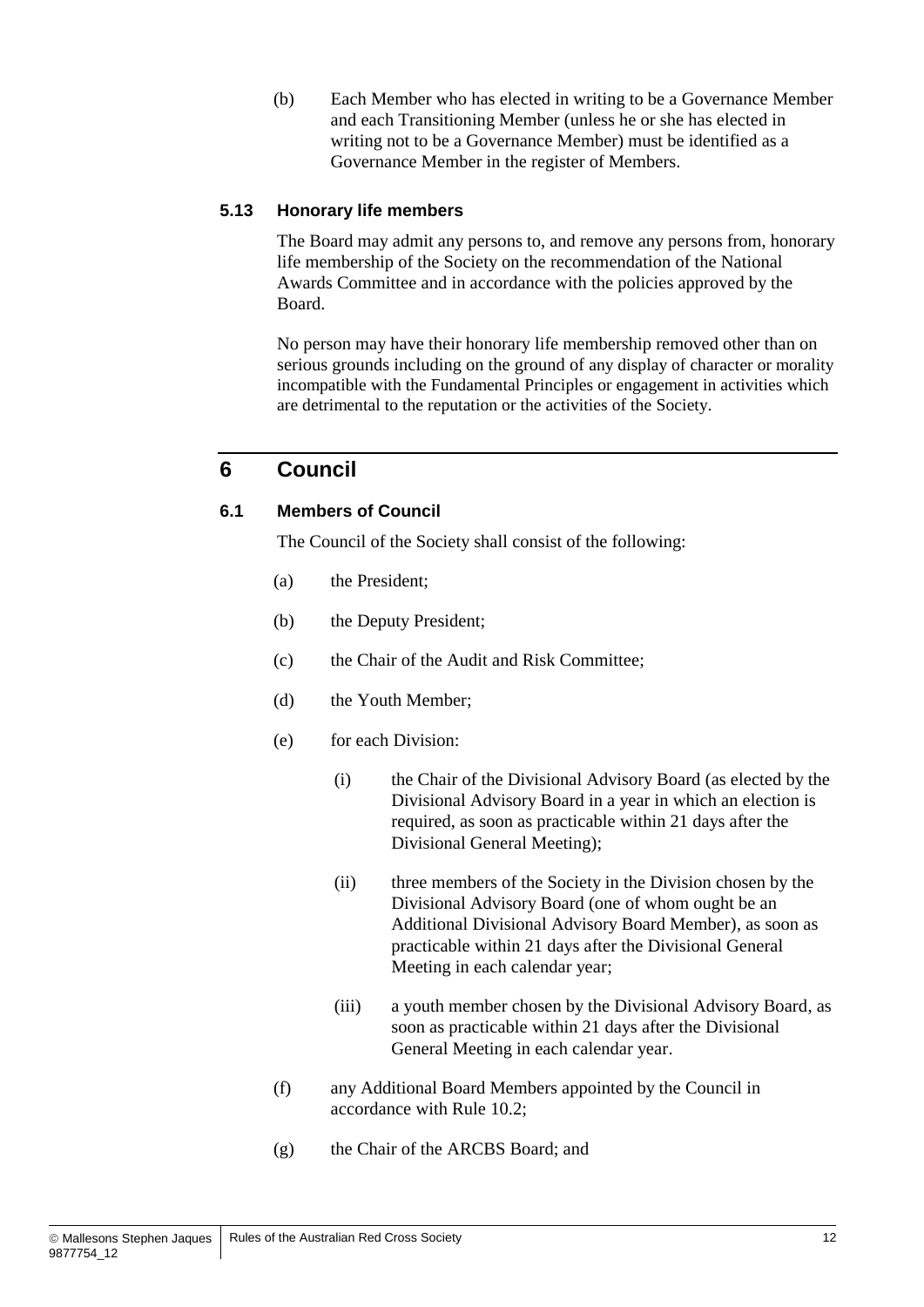(h) each Special Councillor of the Society elected in accordance with Rule [6.12.](#page-21-0)

#### **6.2 Acting in the Interests of the Society**

Regardless of who elects or appoints them or who they represent, each member of the Council must:

- (a) act in good faith in the interests of the Society as a whole;
- (b) act in accordance with any Code of Conduct and any Conflict of Interest Policy, as determined by the Council.

#### **6.3 Term of office - Office Bearers and the Special Councillors**

- (a) The Office Bearers and the Special Councillors will each be elected for a term of two years.
- (b) That term will commence from the end of the Annual General Meeting of the Council at which he or she was elected to that office and end at the end of the second following Annual General Meeting of the Council.

#### **6.4 Term of office - Divisional Members**

- (a) Subject to Rule 6.4, Divisional Members on the Council will hold office commencing on the date of their election or appointment under Rule 6.1 (e) and ceasing on the date of the next election or appointment by the Divisional Advisory Board in accordance with Rule 6.1 (e). .
- <span id="page-18-0"></span>(b) If a Divisional Member dies or resigns before the next Annual General Meeting of the Council, or if a vacancy in any of these positions exists for any other reason, the Divisional Advisory Board of the relevant Division may elect another member in his or her place to hold office:
	- (i) if the vacancy arises before the Annual General Meeting of the Council in 2012 - until the end of the Annual General Meeting of the Council in 2012;
	- (ii) if the vacancy arises after the Annual General Meeting of the Council in 2012, until the date of the next election or appointment by the Divisional Advisory Board under Rule 6.1(e).
- (c) Each Division must notify the Secretary (or other officer authorised to act on the Secretary's behalf) of the names of its elected or appointed Divisional Members no later than 17 days before the Annual General Meeting of the Council in the year of their election or appointment.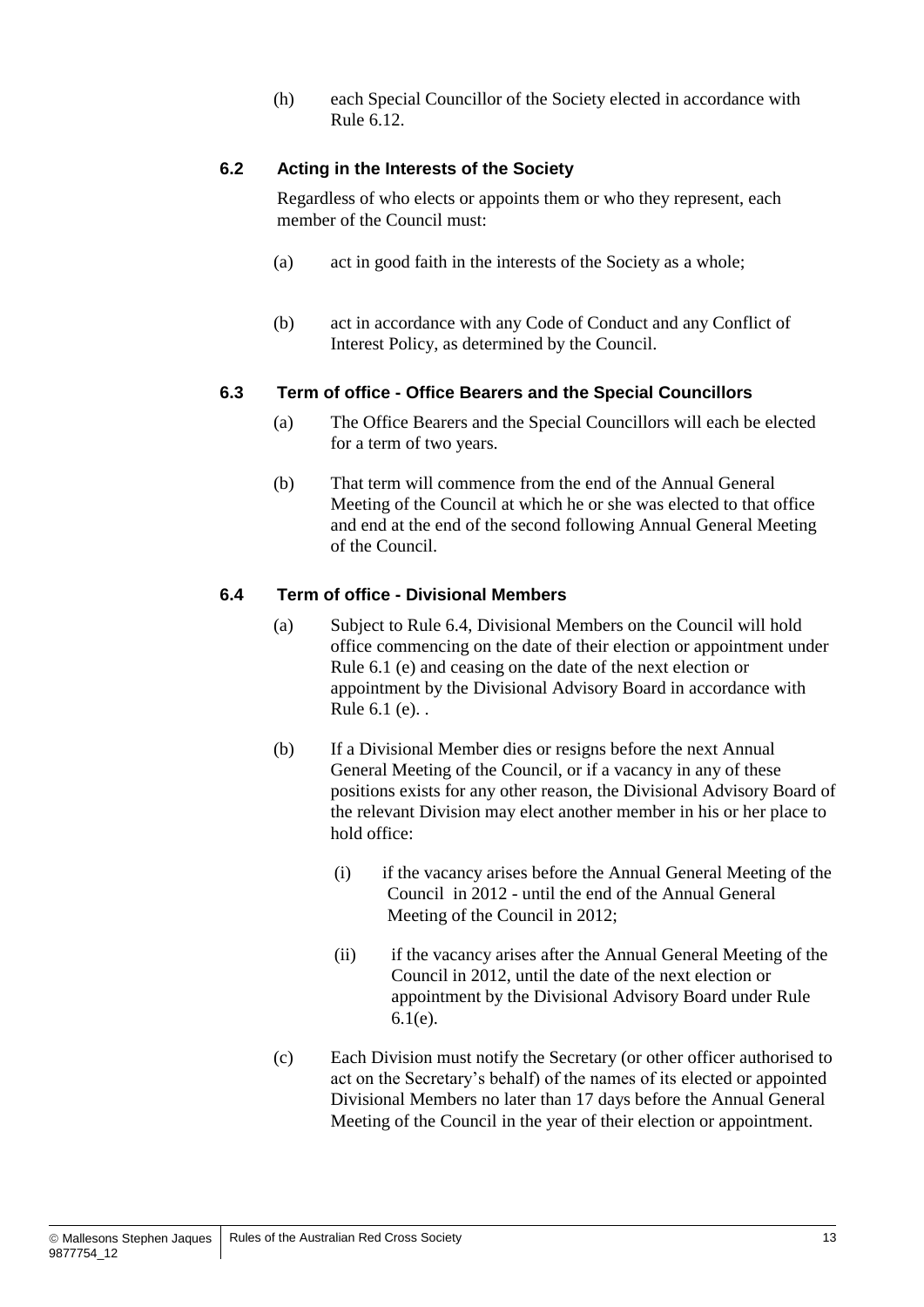(d) A Divisional Member of the Council who is elected or appointed to that office in 2012, prior to the Annual General Meeting of the Council to be held on or before 31 December 2012, holds office from the end of the 2012 Annual General Meeting of the Council until the date of election or appointment of Divisional Members of the Council in accordance with Rule 6.1 (e) in 2014.

#### **6.5 Term of office - other members of Council**

The Youth Member, the Chair of each Divisional Advisory Board, the Additional Board Members and the Chair of the ARCBS Board are ex-officio members of Council. Ex-officio members of Council will hold office on the Council for the period of their term in their role as the Youth Member (in accordance with Rule 13.5), Chair of a Divisional Advisory Board, Additional Board Member or Chair of the ARCBS Board, as the case may be.

#### **6.6 Maximum Service Periods**

- (a) Subject to Rules  $6.6(c)$ , no person may hold the same office as a Council member for more than the Maximum Service Period.
- (b) No person is eligible for re-election to that office for a period of three years following completion of the Maximum Service Period.
- <span id="page-19-1"></span>(c) A Maximum Service Period does not apply to the Chair of the ARCBS Board.

#### <span id="page-19-0"></span>**6.7 Additional Divisional Advisory Board Member**

- (a) Each Divisional Advisory Board ought to appoint a person to be an Additional Divisional Advisory Board Member.
- (b) Any Additional Divisional Advisory Board Member must be a member of the Divisional Advisory Board who has been appointed under Rule [17.4\(b\).](#page-42-2)

#### <span id="page-19-2"></span>**6.8 Eligibility**

Other than the Chair of the ARCBS Board, only Governance Members are eligible to be members of the Council (unless the Board determines otherwise).

Unless otherwise determined by a policy of the Board, a person:

(a) is not eligible to be a youth member of the Council or the Youth Member of the Board (or an alternate) unless the person is 29 years of age or less at the time of their appointment; and

(b) is no longer eligible to be (and ceases to hold office as) a youth member of the Council or the Youth Member of the Board, upon attaining the age of 30 years.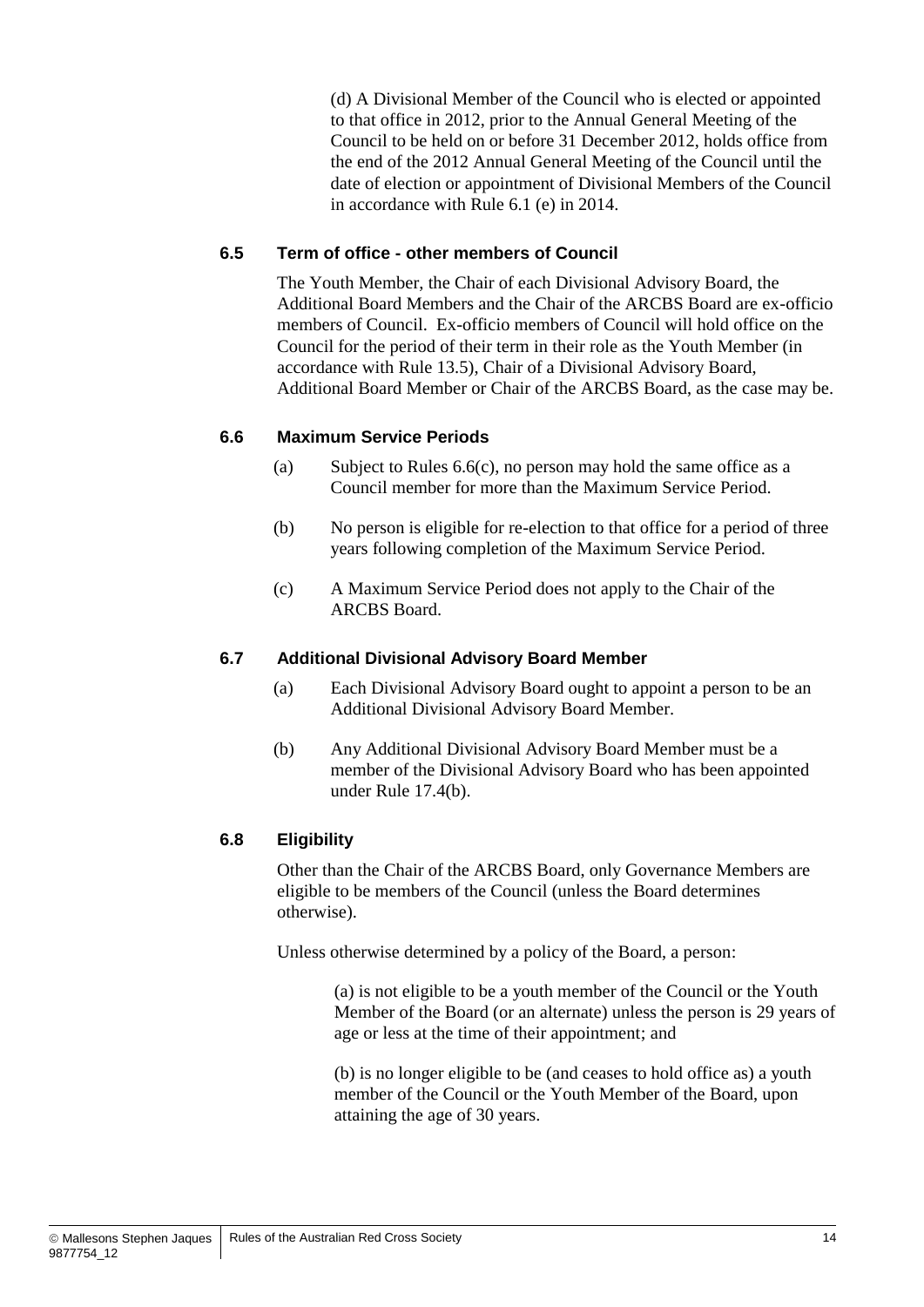#### **6.9 Nomination and election procedures**

- (a) To be eligible for election as President, Deputy President, Special Councillor or the Chair of the Audit and Risk Committee, a nomination must be:
	- (i) in the form (if any) prescribed by the Board;
	- (ii) signed by the proposer and the seconder;
	- (iii) consented to by the nominee; and
	- (iv) received by the Secretary (or other officer authorised to act on behalf of the Secretary) at least 30 days before the Annual General Meeting of the Council at which the election is to take place.
- (b) Nominations may only be made by current members of the Council.
- (c) A person who is nominated as Chair of the Audit and Risk Committee at the time of nomination must have current experience in accounting, finance or audit.
- (d) A nomination for an Office Bearer or Special Councillor must set out the special skills or experience held by the nominee in relation to the activities of the Society.
- <span id="page-20-1"></span>(e) At least 14 days before the Annual General Meeting of the Council, the Secretary (or other officer authorised to act on behalf of the Secretary) must forward a notice containing a list of all nominations received to every member of the Council.
- (f) An accidental omission of the Secretary (or other officer authorised to act on behalf of the Secretary) to provide the notice referred to in Rule [6.9\(e\),](#page-20-1) or any accidental error or omission or irregularity in that notice, or non-receipt by any person of that notice, will not invalidate any election to any office of the Council.
- <span id="page-20-0"></span>(g) The National Youth Advisory Committee must make a recommendation to the Council for a person (who is eligible to be the Youth Member of the Board) to be appointed by the Council as the Youth Member. For the avoidance of doubt, the Committee may recommend more than one person for consideration by the Council for appointment as the Youth Member.

#### <span id="page-20-2"></span>**6.10 Casual vacancies**

(a) Subject to Rule [6.4\(b\),](#page-18-0) if there is a casual vacancy in the office of President, Deputy President, Chair of the Audit and Risk Committee or Youth Member, Council will elect a replacement to hold office until the end of the next Annual General Meeting, at which a new election will be held.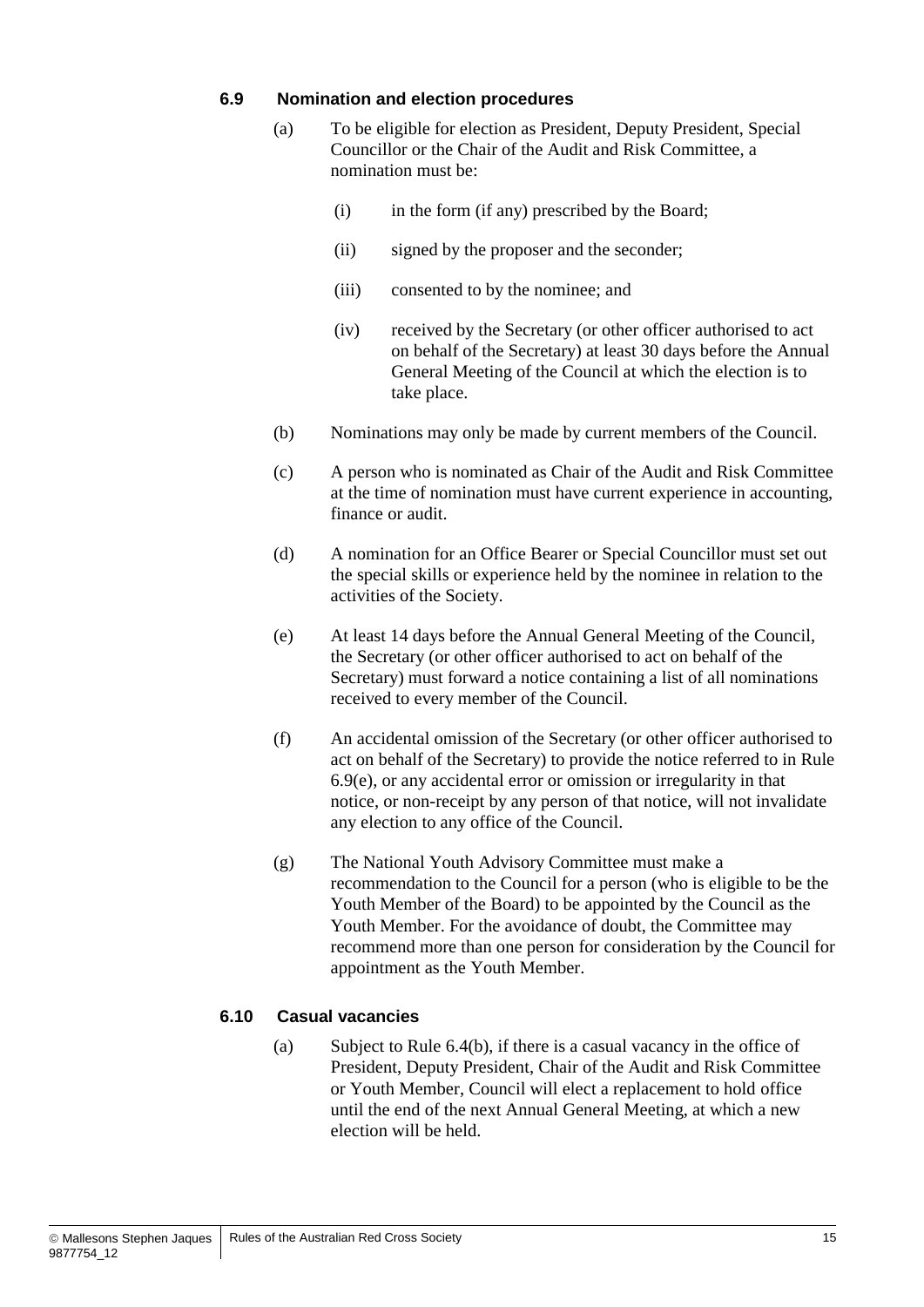- (b) For the avoidance of doubt, there will not be a casual vacancy for the purposes of Rule [6.10\(a\)](#page-20-2) if the powers and duties of:
	- (i) the President of the Council pass to the Deputy President in accordance with Rule [9;](#page-29-0)
	- (ii) the President of the Council pass to the Chair of the Audit and Risk Committee in accordance with Rule [9;](#page-29-0) or
	- (iii) the President of the Council pass to the Acting President in accordance with Rule [9.](#page-29-0)

#### <span id="page-21-1"></span>**6.11 Attendance at Council Meetings**

- (a) The Council may invite any persons as it thinks fit to attend any Council Meeting and advise on matters as the Council may determine.
- (b) However, any person invited to attend any Council Meeting under Rule [6.11\(a\)](#page-21-1) is not and is not deemed to be a member of the Council and is not permitted to exercise any right which a member of the Council may have under these Rules.

#### <span id="page-21-0"></span>**6.12 Special Councillors**

- (a) The Council may elect up to 6 Special Councillors of the Society.
- (b) A person to be elected as a Special Councillor will usually be a person who has made an outstanding contribution to the Society.
- (c) A Special Councillor may be requested to undertake special functions (for example, acting as chair of a committee).
- (d) The maximum number of Special Councillors of the Society may be altered by a Special Resolution of the Council .
- (e) The Council may, by resolution, remove or suspend any Special Councillor of the Society from office.
- (f) Any casual vacancy in the office of Special Councillor of the Society may be filled by the Council.

#### <span id="page-21-2"></span>**6.13 Alternates for Divisions**

- (a) Council members appointed under Rule [6.1\(e\)](#page-17-1) may appoint an alternate with the approval of Council.
- (b) An alternate member is a member of the Council of the nominating Division and is entitled to vote at a meeting of the Council on a show of hands or at a poll, in the absence of the member of the Council for whom they attend as alternate.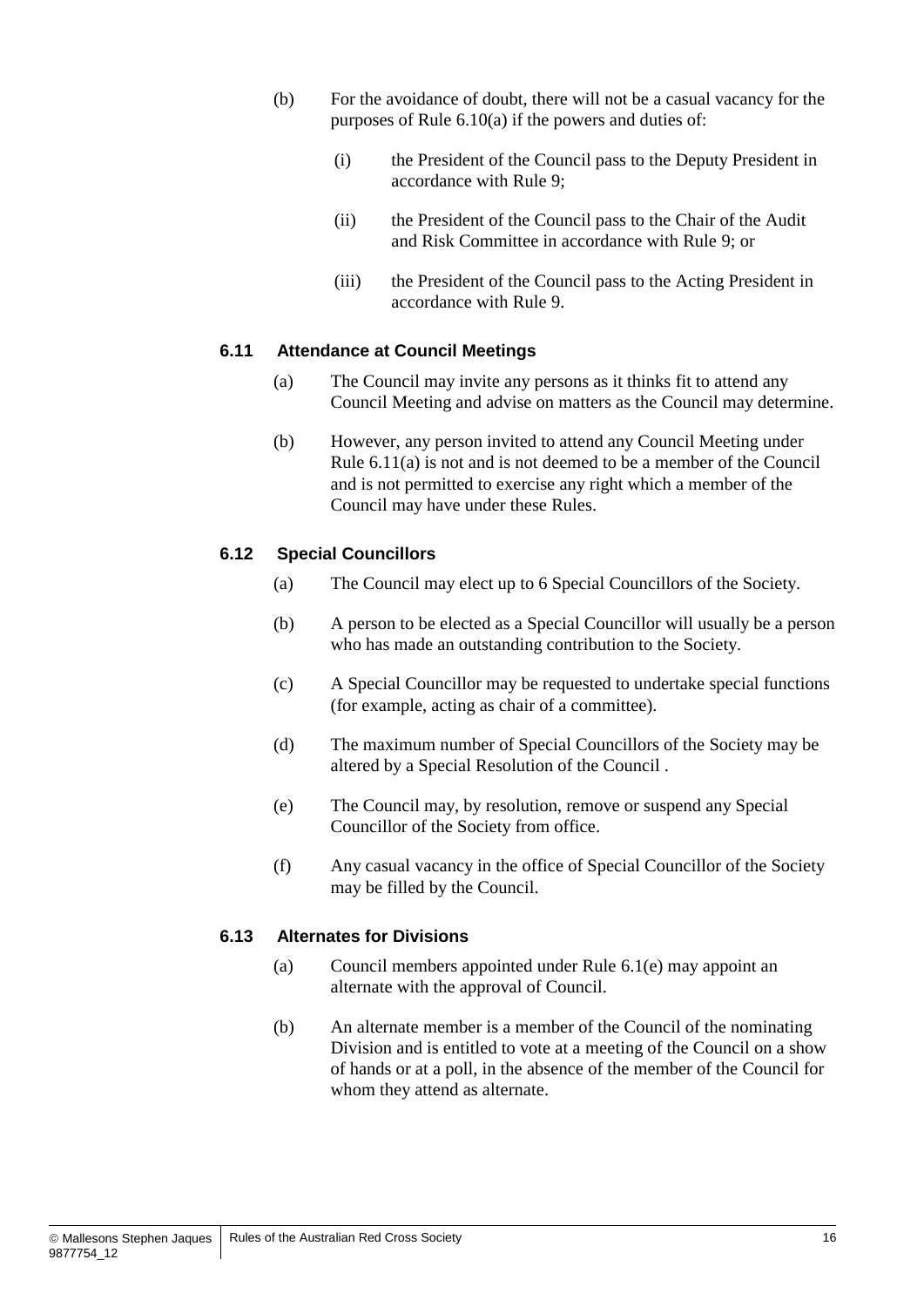## **7 General Meetings of the Council**

#### **7.1 Annual General Meeting of the Council**

The Annual General Meeting of the Council must be held before the end of December each year at a time and place determined by the Board.

#### <span id="page-22-1"></span>**7.2 Business of the Annual General Meeting of the Council**

The business of the Annual General Meeting of the Council must include:

- (a) receiving the financial reports of the Society, as audited by the external auditor;
- (b) receiving reports on the activities of the Society for the previous year, from each of the President and the CEO (Secretary-General);
- (c) electing the Office Bearers;
- (d) electing Special Councillors,

and may include any other matters that can be considered by the Council in general meeting in accordance with these Rules.

#### **7.3 Business of general meetings of the Council**

In addition to the business of the Annual General Meeting of the Council, the business of a general meeting of the Council may include:

- (a) the power to appoint the external auditor;
- (b) the right to request the making of a Supplementary or other Charter by the Governor-General;
- (c) the right to amend the Rules ;
- (d) establishing and disestablishing Divisions; and
- (e) to exercise any other powers vested in the Council.

#### **7.4 Convening a general meeting of the Council**

- (a) A general meeting of the Council may be called at any time by the President.
- <span id="page-22-0"></span>(b) The President must call a general meeting of the Council following a written request to the Secretary (or other officer authorised to act on behalf of the Secretary) made by 12 members of the Council representing at least 4 Divisions. The request must specify the objects of the meeting proposed and must be signed by the members of the Council concerned.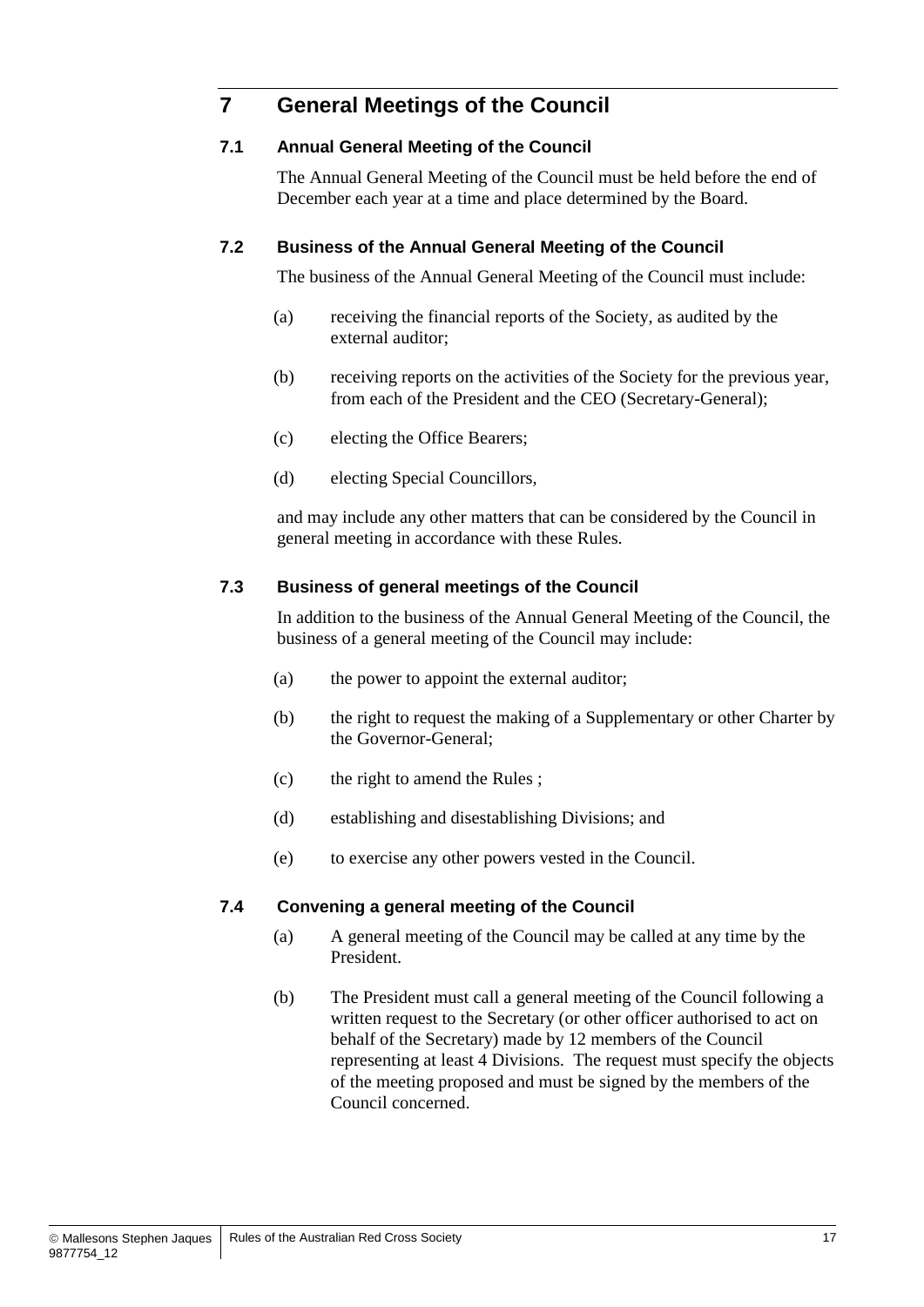#### **7.5 Use of technology**

A meeting of the Council may be called or held using any technology consented to by 75% of the members of the Council. The consent may be a standing one. A member of Council may only withdraw their consent within a reasonable period before the meeting.

#### **7.6 Notice of meeting of Council**

- (a) At least 42 days notice of any meeting of Council must be given to every member of the Council.
- (b) A meeting may be held on shorter notice with the written consent of at least 75% of members of the Council. However, no meeting of the Council may be held on less than 14 days notice.

#### **7.7 Contents of notice of meeting of Council**

A notice of meeting of Council must specify:

- (a) a date and time for the holding of the meeting;
- (b) a place for the holding of the meeting;
- (c) if the meeting is to be held in two or more places, the technology that will be used to facilitate the holding of the meeting in that manner; and
- (d) the general nature of the proposed business of the meeting.

#### **7.8 Calculation of period of notice**

In computing the period of notice under Rule 7.6, both the day on which the notice is given or taken to be given and the day of the meeting convened by it are to be disregarded.

#### **7.9 Cancellation or postponement of general meeting**

Where a general meeting (including an annual general meeting) is convened, the President may by notice, whenever he or she thinks fit,

(a) cancel the meeting (in which case it must be reconvened to a reasonable date and time determined by the President) or change the place for the meeting;

or

(b) postpone the holding of the meeting (to a reasonable date and time determined by the President) or change the place for the meeting.

This Rule does not apply to a meeting convened in accordance with Rule [7.4\(b\).](#page-22-0)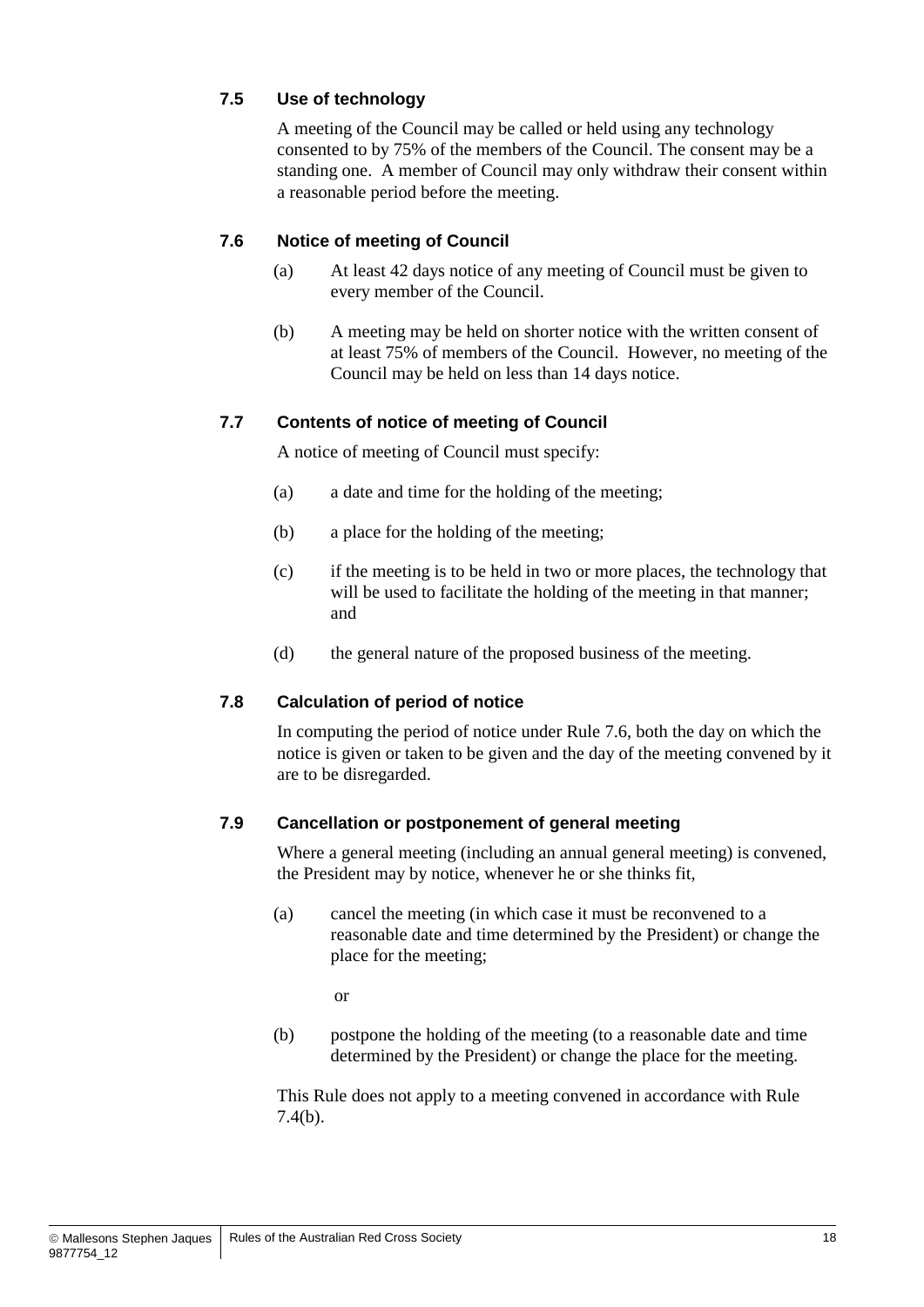#### **7.10 Notice of cancellation, postponement or change of place of general meeting**

Written notice of cancellation or postponement or change of place of a general meeting must be given to all persons entitled to receive notices of general meetings. The notice must be given at least 28 days before the date for which the meeting is convened and must specify the reason for the cancellation, postponement or change of place. A notice of a change of place of a general meeting must specify the different place for the holding of the meeting.

#### **7.11 Contents of notice postponing general meeting**

A notice postponing the holding of a general meeting must specify:

- (a) a date and time for the holding of the meeting;
- (b) a place for the holding of the meeting, which may be either the same as or different from the place specified in the notice convening the meeting; and
- (c) if the meeting is to be held in two or more places, the technology that will be used to facilitate the holding of the meeting in that manner.

#### **7.12 Number of clear days for postponement of general meeting**

The number of clear days from the giving of a notice postponing the holding of a general meeting to the date specified in that notice for the holding of the postponed meeting must not be less than the number of clear days notice of the general meeting required to be given by these Rules.

#### **7.13 Business at postponed general meeting**

The only business that may be transacted at a general meeting, the holding of which is postponed, is the business specified in the original notice convening the meeting.

#### **7.14 Non-receipt of notice**

The non-receipt of, or accidental omission to give, a notice of a general meeting or cancellation, postponement or change of place of a general meeting by, or to, a person entitled to receive notice does not invalidate any resolution passed at the general meeting or at a postponed or changed place meeting or the cancellation or postponement of a meeting.

#### <span id="page-24-0"></span>**7.15 Business of the meeting**

- (a) A provisional business agenda and supporting papers relating to each item designated in the business agenda relating to the following matters must be forwarded to each member of the Council with the notice convening the meeting:
	- (i) a proposed amendment, addition to or repeal of any provision of these Rules;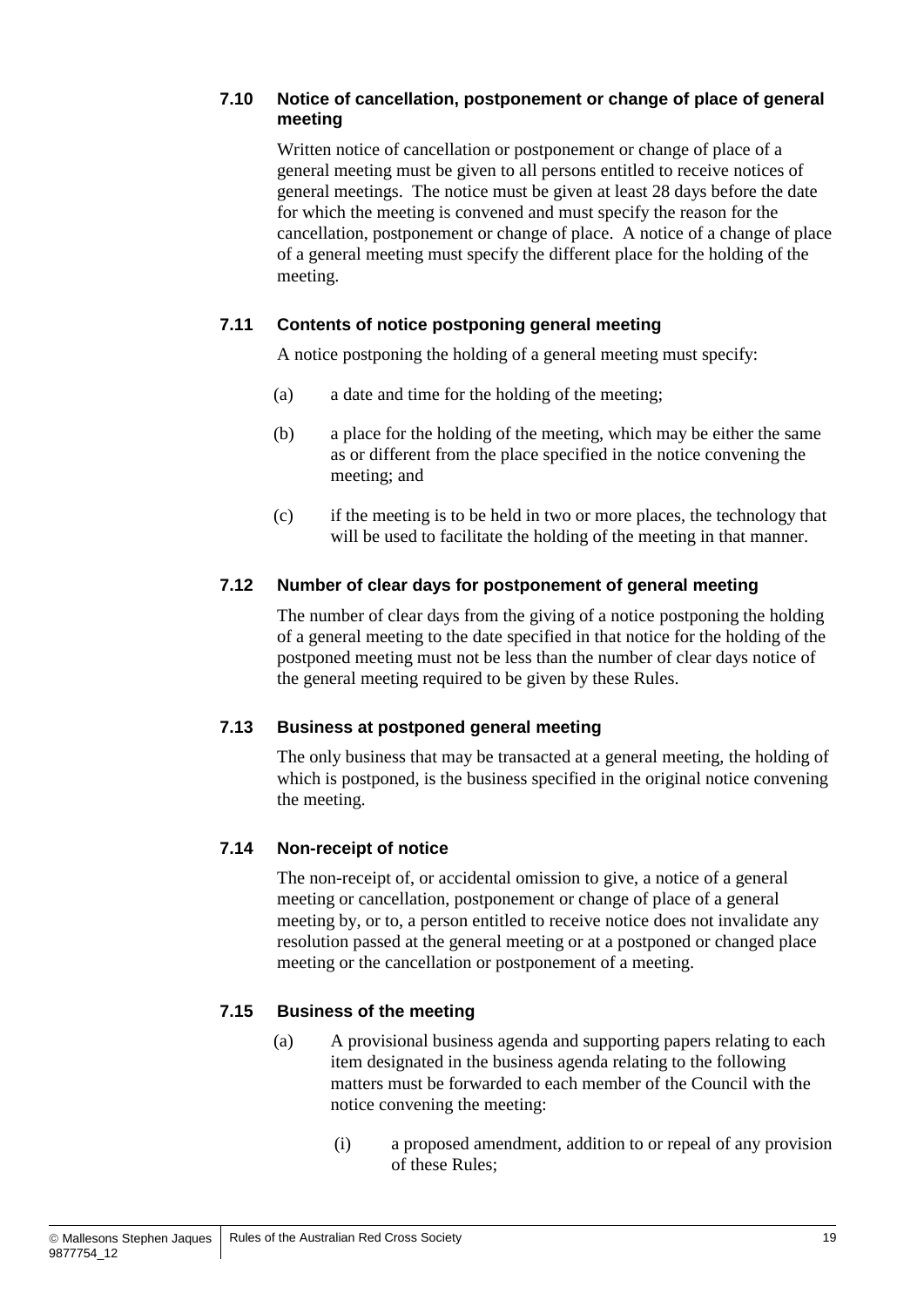- (ii) the establishment or disestablishment of a Division; and
- (iii) any item proposed for a meeting convened under Rule [7.4\(b\).](#page-22-0)
- (b) Insofar as is practicable, supporting papers relating to any items not so designated in the business agenda must be forwarded to each member of the Council at least 14 days before the day appointed for the holding of the meeting.
- (c) The President may, with the consent of the meeting, adjourn any meeting to a different time or place or both; however, only unfinished business is to be transacted at a meeting resumed after an adjournment.
- (d) Where a business agenda or supporting papers relating to any item designated in the business agenda specified in Rule [7.15\(a\)](#page-24-0) are not received by one or more members of the Council at least 42 days before the day appointed for the holding of the meeting, the Council may upon resolution passed by 7 or more members of the Council present in person or by alternate or proxy defer the taking of a vote on that item.
- (e) Where the taking of a vote is deferred under this Rule, the Council may by ordinary resolution decide that an extraordinary general meeting of the Council be held on a date within 91 days after the meeting from which the vote is deferred for the purpose of taking the deferred vote.

## <span id="page-25-0"></span>**8 Proceedings at general meetings of Council**

#### **8.1 Reference to a member of Council**

Unless the contrary intention appears, a reference to a member of Council in this Rule [8](#page-25-0) means a person who is a member of Council, or:

- (a) a proxy; or
- (b) an alternate appointed under Rule [6.13,](#page-21-2)

of that member of Council.

#### **8.2 Quorum**

The quorum for a meeting of the Council is one-half of members present in person or by alternate or proxy, from at least 4 Divisions.

#### **8.3 Requirement for a quorum**

An item of business may not be transacted at a general meeting unless a quorum is present when the meeting proceeds to consider it. If a quorum is present at the time the first item of business is transacted, it is taken to be present when the meeting proceeds to consider each subsequent item of business unless the chairman of the meeting (on the chairman's own motion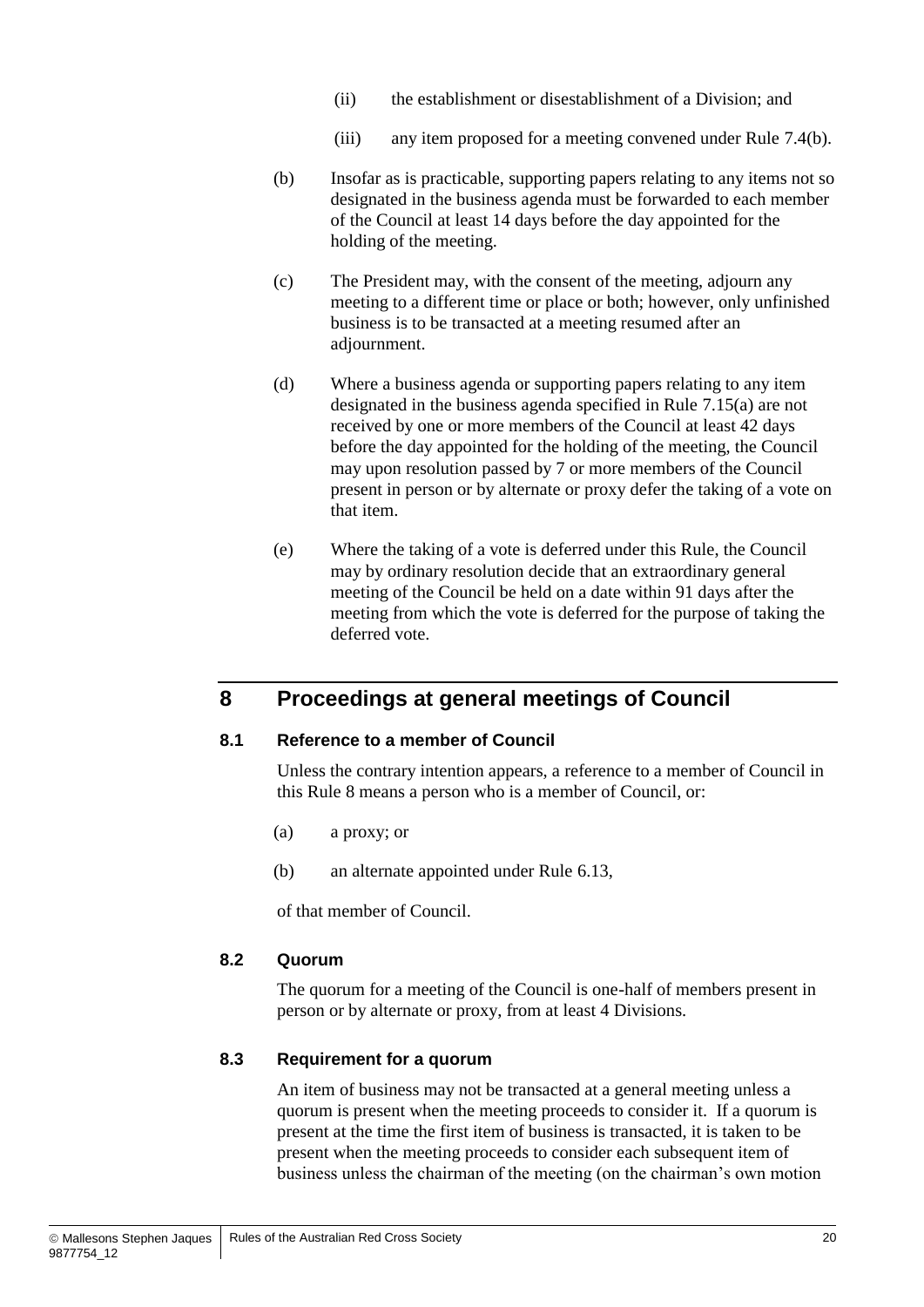or at the request of a member of Council, proxy or alternate who is present) declares otherwise.

#### **8.4 If quorum not present**

If within 15 minutes after the time appointed for a general meeting a quorum is not present, the meeting:

- (a) if convened under Rule [7.4\(b\),](#page-22-0) is dissolved; and
- <span id="page-26-0"></span>(b) in any other case, stands adjourned to the same day in the next week and the same time and place, or to any other day, time and place as the President appoints by notice to those entitled to notice of the meeting.

#### **8.5 Adjourned meeting**

At a meeting adjourned under Rule [8.4\(b\),](#page-26-0) one-half of members of Council present in person or by proxy or alternate, representing at least 4 Divisions at the meeting are a quorum. If a quorum is not present within 15 minutes after the time appointed for the adjourned meeting, the meeting is dissolved.

#### **8.6 Conduct of general meetings of Council**

The President shall act as Chair of a general meeting of Council and:

- (a) has charge of the general conduct of the meeting and the procedures to be adopted at the meeting;
- (b) may require the adoption of any procedure which is in the President's opinion necessary or desirable for proper and orderly debate or discussion and the proper and orderly casting or recording of votes at the general meeting; and
- (c) may terminate discussion or debate on any matter whenever the President considers it necessary or desirable for the proper conduct of the meeting,

and a decision by the President under this Rule is final.

For the avoidance of doubt, if the President is not present at the time scheduled for the commencement of a general meeting of Council, Rule 9 applies.

The CEO (Secretary-General) is entitled to be given notice of and to attend any meeting of the Council, subject to any resolution of the Council that his or her attendance not be permitted in respect of a meeting, or any part of a meeting, of the Council. For the avoidance of doubt, the CEO (Secretary-General) has no right to vote in respect of any resolution or other proceedings of the Council at any meeting.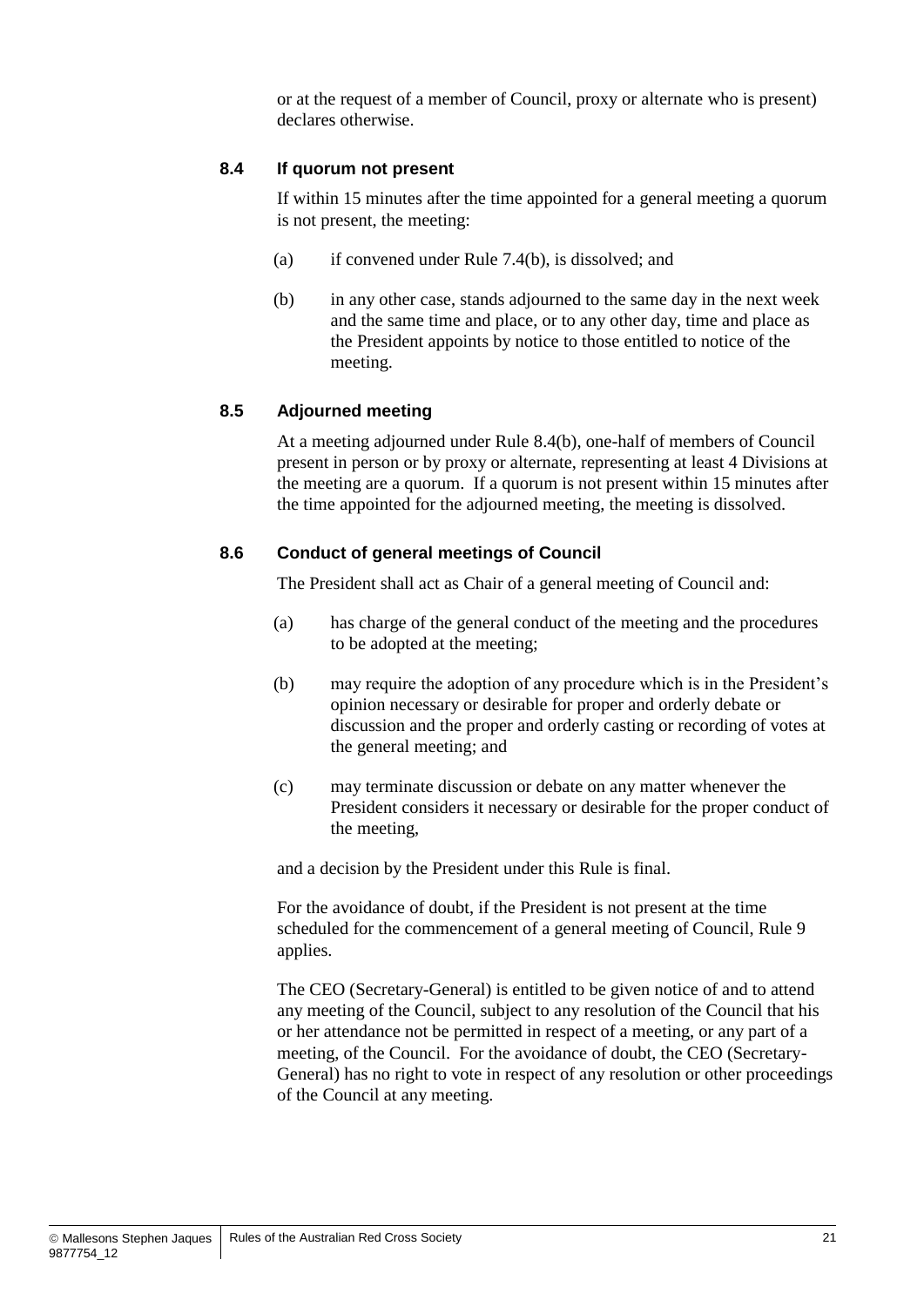#### **8.7 Adjournment of general meeting of Council**

The President may at any time during the general meeting adjourn the meeting or any business, motion, question, resolution, debate or discussion being considered or remaining to be considered by the meeting either to a later time at the same meeting or to an adjourned meeting at any time and place, but:

- (a) in exercising this discretion, the President may, but need not, seek the approval of the members of Council present in person or by proxy or alternate or representative; and
- (b) only unfinished business is to be transacted at a meeting resumed after an adjournment.

Unless required by the President, a vote may not be taken or demanded by the members of Council present in person or by proxy, alternate or representative in respect of any adjournment.

#### **8.8 Notice of adjourned general meeting**

It is not necessary to give any notice of an adjournment or of the business to be transacted at any adjourned general meeting unless a meeting is adjourned for one month or more. In that case, notice of the adjourned general meeting must be given as in the case of an original meeting.

#### **8.9 Questions decided by majority**

Unless a Special Resolution is required or unless otherwise indicated, a resolution is taken to be carried if a simple majority of the votes cast on the resolution are in favour of it.

#### **8.10 Equality of votes - casting vote for President**

If there is an equality of votes, whether on a show of hands or on a poll, the President is entitled to a casting vote in addition to any votes to which the President is entitled as a member of the Council or proxy, alternate or representative of a member of Council.

#### **8.11 Voting on show of hands**

- (a) Subject to Rule [8.12,](#page-28-0) resolutions of the Council, other than those for which the use of proxies is specifically provided either by the Charter or the Rules, must at any meeting of the Council be decided by a show of hands.
- (b) Each member of the Council present in person or by his alternate or proxy is entitled to one vote.
- (c) A declaration by the President that a resolution has on a show of hands been carried or carried unanimously, or by a sufficient or particular majority, or lost, as the case may be, and an entry to that effect in the book containing the minutes of the proceedings of the Council, is conclusive evidence of the fact.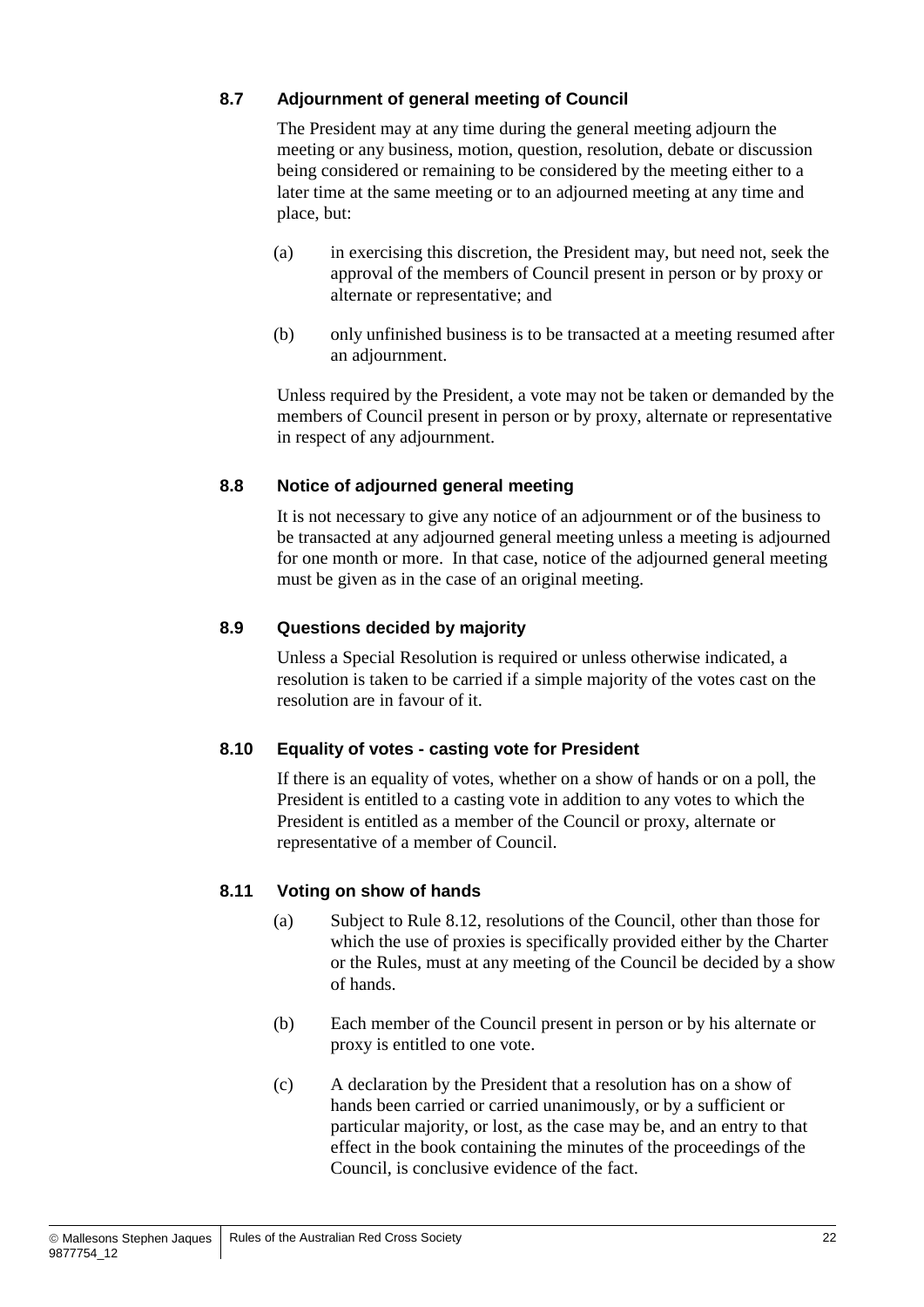(d) Neither the President nor the minutes need state and it is not necessary to prove the number or proportion of the votes recorded in favour of or against the resolution.

#### <span id="page-28-0"></span>**8.12 Demanding a poll**

- (a) At a general meeting of the Council, a poll may be demanded by:
	- (i) the President;
	- (ii) at least 2 members of the Council entitled to vote at a poll on the resolution present in person or by alternates or proxies,

a poll must be taken at a time and place and in a manner as the President directs (and may be held then and there).

- (b) At a poll, each member of the Council or his alternate or proxy entitled to vote on the resolutions is entitled to one vote.
- (c) A resolution taken by poll is deemed to be the resolution of the meeting at which the poll was demanded.
- (d) The demand for a poll may be withdrawn.
- (e) Pending the taking of a poll the other business of the meeting may be taken.

#### **8.13 Proxies**

A member of Council is entitled to appoint a proxy.

Proxies must be delivered to the Secretary or other officer authorised by him or her to act on his or her behalf before the meeting or the taking of a poll at which they are intended to be used.

The instrument appointing a proxy must be in writing under the hand of the appointer, in any form the President may accept, and be communicated to the President by any means (including email, facsimile machine, prepaid post or other means of communication in writing as may be approved by the Board).

#### **8.14 Objection to voting qualification**

- (a) No objection may be made to the validity of any vote except at the meeting or poll at which that vote will be tendered.
- (b) Every vote, whether given in person or by alternate or proxy, not disallowed at that meeting or poll is deemed valid for all purposes of that meeting or poll.
- (c) The President acting as Chair of any meeting shall be the sole judge of the validity of every vote tendered at that meeting. The President acting as Chair present at the taking of a poll is the sole judge of the validity of every vote tendered at that poll.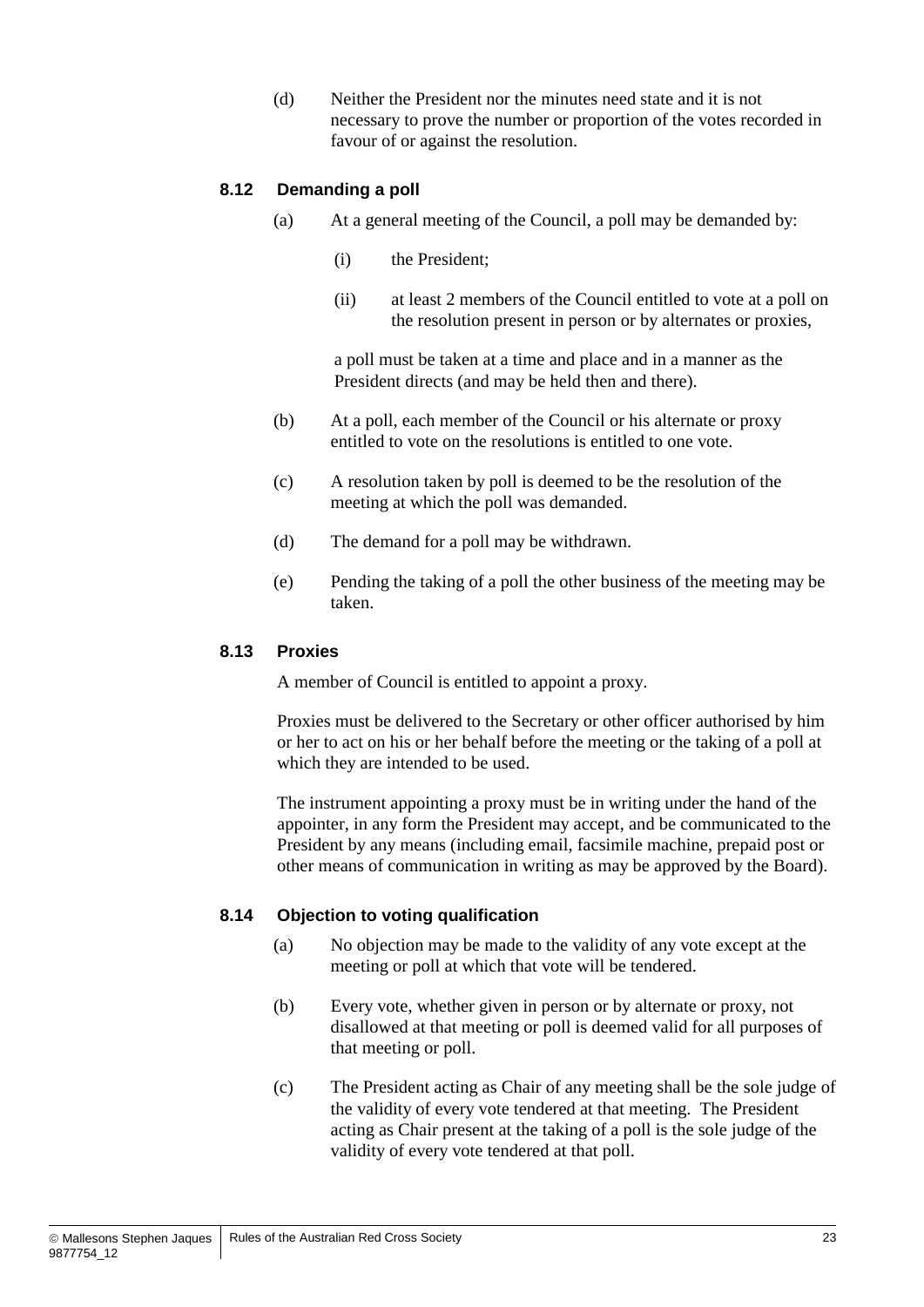#### **8.15 President to determine voting dispute**

If there is a dispute as to the admission or rejection of a vote, the President acting as Chair of the meeting must decide it and the President's decision made in good faith is final and conclusive.

#### **8.16 Circulating resolutions of members of Council**

- (a) A resolution of Council may be passed without a general meeting being held if:
	- (i) a copy of the written resolution has been forwarded to every member of Council; and
	- (ii) within:

(A) 14 days (or a longer period set out in the Notice accompanying the written resolution); or

(B) a longer period as determined by the President having regard to delays in the delivery of the notice,

at least 75% of the members of Council who exercise their right to vote on the resolution (whether personally or by alternate or proxy) within that period sign a document containing a statement that they are in favour of the resolution set out in the document.

- (b) Separate copies of a document may be used for signing by members of Council if the wording of the resolution and statement is identical in each copy.
- (c) The resolution is taken to be passed (and if it is required to be a Special Resolution to be effective, passed as a Special Resolution), as if it had been passed at a duly convened general meeting, at the time the Secretary has evidence (which is provided in accordance with Rule 8.16 (d)) that the requisite number of members of Council have signed it.
- (d) The document upon which the resolution is set out (in such number of copies as may be used) may be provided or communicated to the Secretary by hand, pre-paid post, facsimile transmission, or as a PDF format attachment to email, or by any other means which may be approved by the Council.

## <span id="page-29-0"></span>**9 Duties and Powers of President and Deputy President**

(a) In addition to any powers and duties provided elsewhere in these Rules, the President acts under the authority of Council and the Board. In guiding the governance of the Society in accordance with the decisions of the Council and the Board, the President has a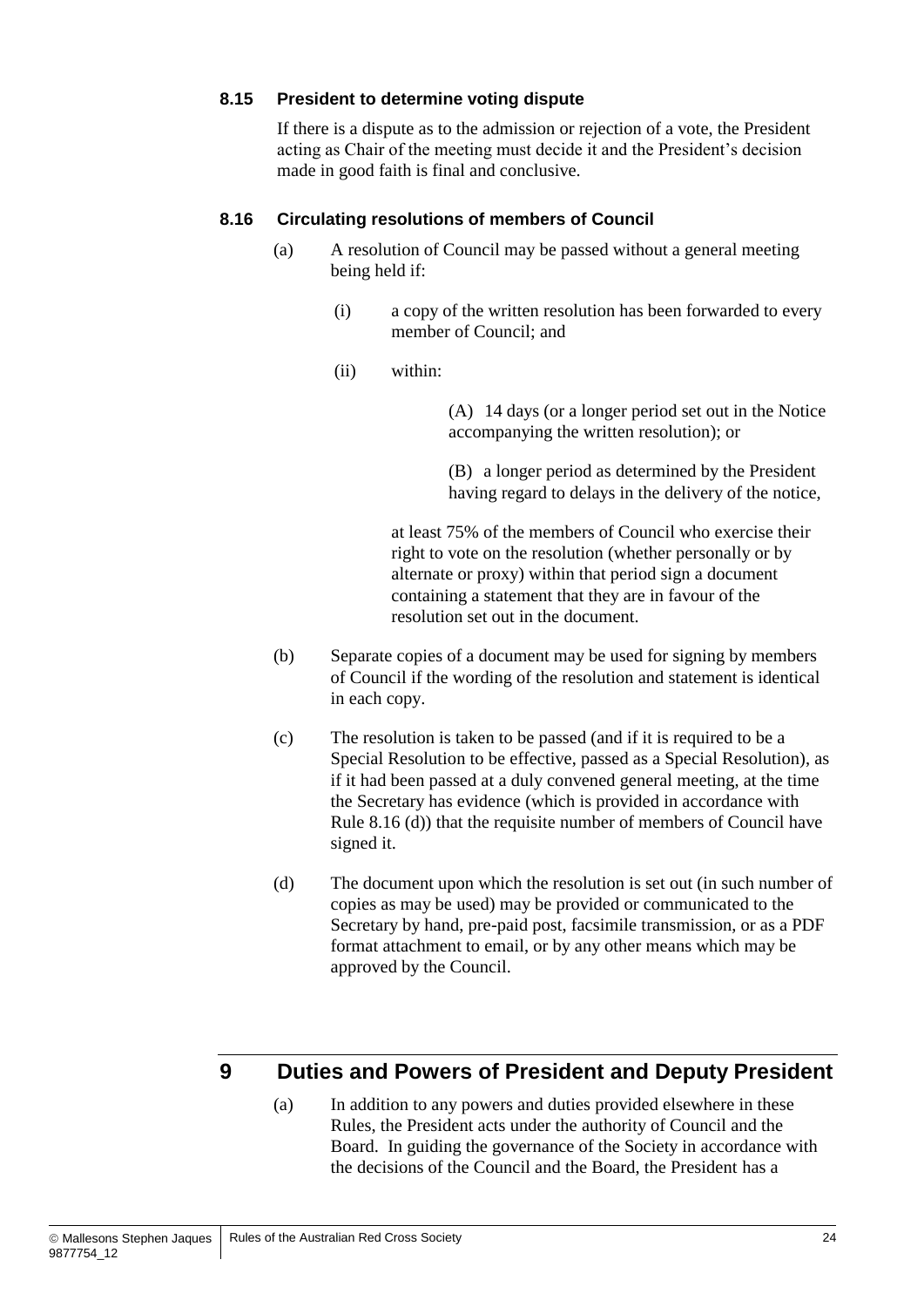governance responsibility to the Council for ensuring that the Society pursues the objectives of the Society as set out in the Charter and the Rules.

- (b) In the absence of the President or in the event of his or her incapacity to act for a period of time or for the whole or part of a Board or Council meeting (as the case may be), the powers and duties of the President will pass to the Deputy President (who will preside as Acting President).
- (c) In the absence or incapacity of both the President and the Deputy President to act for a period of time or for the whole or part of a Board or Council meeting (as the case may be), the powers and duties of the President will pass to the Chair of the Audit and Risk Committee (who will preside as Acting President).
- (d) In the absence or incapacity of each of the President, the Deputy President and the Chair of the Audit and Risk Committee to act for a period of time or for the whole or part of a Board or Council meeting (as the case may be), the Board or Council (as the case may be) +may elect another Board Member to preside as Acting President.
- (e) If the powers of the President or the Deputy President pass under this Rule [9,](#page-29-0) the expression "President" will be construed as including the Deputy President or Acting President (as the case requires), when that person exercises the powers and duties of the President.

## **10 Board**

#### <span id="page-30-0"></span>**10.1 Composition of Board**

- <span id="page-30-1"></span>(a) The Board will consist of the following members:
	- (i) the President;
	- (ii) the Deputy President;
	- (iii) as determined by each Divisional Advisory Board, the Chair of each Divisional Advisory Board or a nominee of the Divisional Advisory Board who is a member of the Divisional Advisory Board;
	- (iv) the Youth Member;
	- (v) the Chair of the Audit and Risk Committee; and
	- (vi) the Additional Board Members (if any) appointed under Rule [10.2.](#page-31-0)
- <span id="page-30-4"></span><span id="page-30-3"></span><span id="page-30-2"></span>(b) The Chair of the ARCBS Board will be a member of the Board.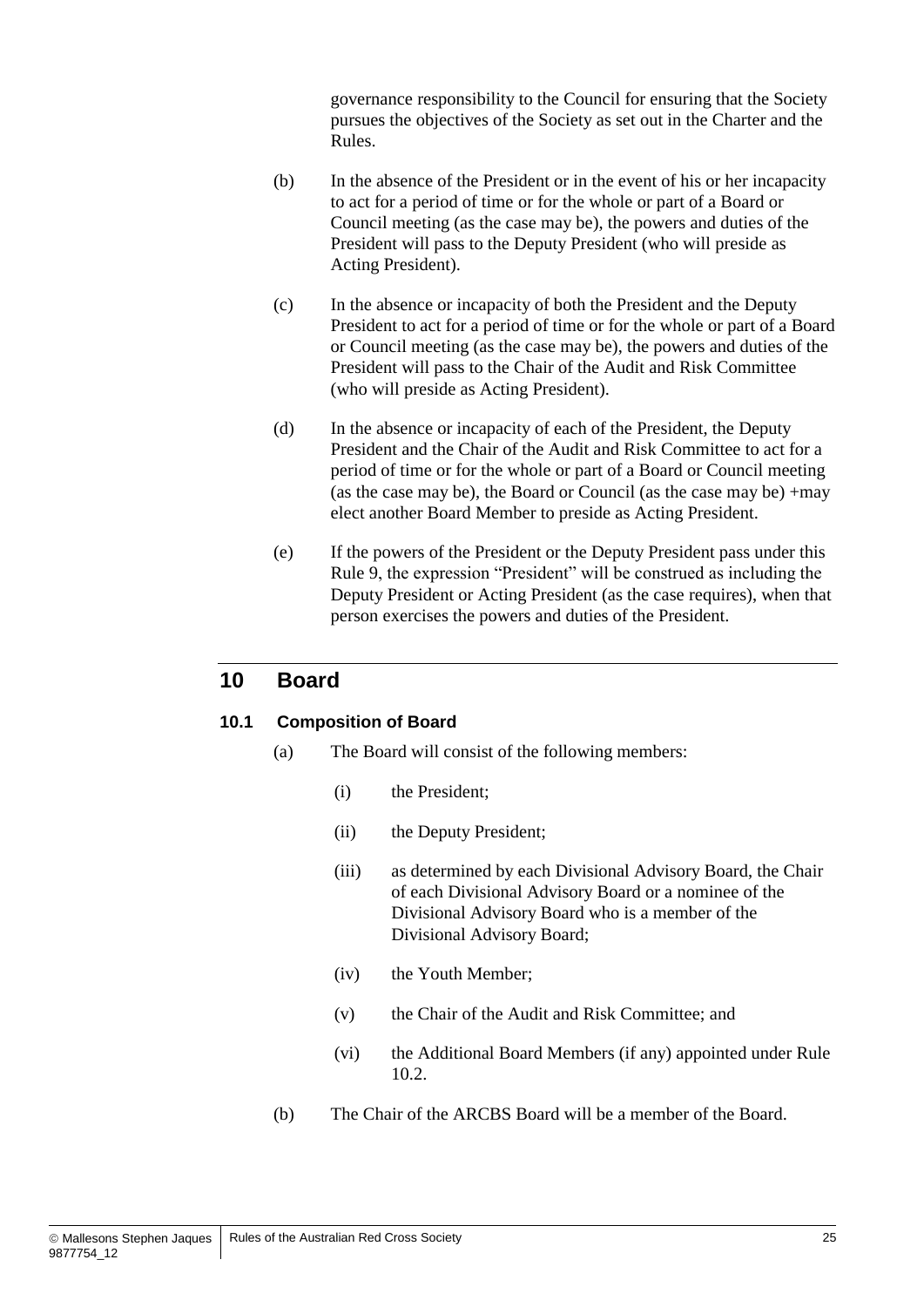#### <span id="page-31-0"></span>**10.2 Appointment of Additional Board Members**

In addition to the members of the Board described in Rule [10.1,](#page-30-0) the Council may, if requested to do so by the Board, appoint up to three additional members of the Board (the "**Additional Board Members**"), who must be recommended by resolution of the other Board Members.

#### **10.3 Eligibility**

To be eligible for the Board, a person must be a Governance Member of the Society.

#### **10.4 Term of office**

- (a) Board Members will hold office for a term of:
	- (i) in the case of the President, the Deputy President and the Chair of the Audit and Risk Committee, for the period of their term in that office as determined under Rule [6;](#page-17-2) and
	- (ii) in the case of the Additional Board Members (if any), two years commencing on a date determined by the Council when appointed;
	- (iii) in the case of the person determined under Rule  $10.1(a)(iii)$ for a period of two years commencing on a date determined by the Divisional Advisory Board;
	- (iv) in the case of the person determined under Rule  $10.1(a)(iv)$ , for the period of their term in that role as determined under Rule [13.5\(c\)](#page-40-1) or Rule [13.5\(d\)](#page-40-2) (as applicable); and
	- (v) in the case of the Chair of the ARCBS, for the period of their term in that role, as determined under Rule [19.9.](#page-45-0)
- (b) The Maximum Service Period applies to the period of office as a member of the Board in a specific office (including an office held exofficio). A person will not be eligible for re-appointment to the Board in that office for a period of three years after completion of the Maximum Service Period.

#### **10.5 Leave of absence**

The Board may grant a leave of absence to any Board Member and may appoint an alternate during that leave of absence.

#### **10.6 Casual vacancy**

- (a) Subject to Rule [10.7\(b\),](#page-32-0) the Board may at any time appoint any person to be a Board Member to fill a casual vacancy.
- (b) A Board Member appointed under this Rule holds office until the conclusion of the next Annual General Meeting of the Council but is eligible for election at that meeting.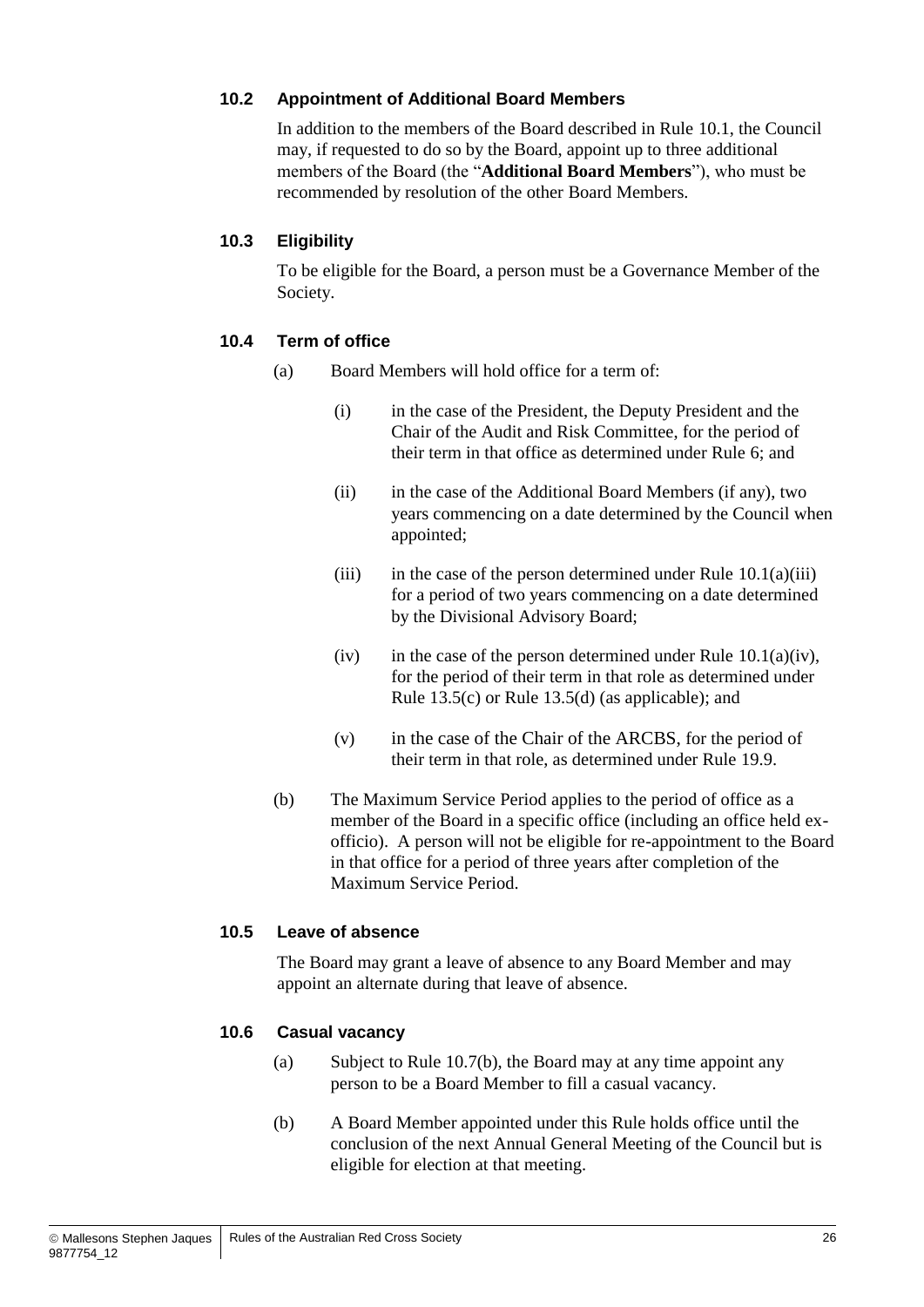(c) For the avoidance of doubt, there will not be a casual vacancy for the purposes of this Rule if the powers and duties of any Board Member pass in accordance with Rule [9.](#page-29-0)

#### **10.7 Appointment of Divisional members of the Board**

- (a) Each Divisional Advisory Board must notify the Secretary (or other person authorised to act on behalf of the Secretary) of the name of the Divisional member of the Board determined under Rule [10.1\(a\)\(iii\).](#page-30-1)
- <span id="page-32-0"></span>(b) If there is a casual vacancy in the office of Divisional member of the Board the Divisional Advisory Board must appoint one of its members to hold office until the expiration of the prior incumbent's term of office. For the avoidance of doubt, there will not be a casual vacancy for the purposes of this Rule if the powers and duties of any Board Member pass in accordance with Rule [9.](#page-29-0)

#### <span id="page-32-2"></span>**10.8 Vacation of office**

<span id="page-32-1"></span>The office of a Board Member becomes vacant if the Board Member:

- (a) resigns office by notice in writing to the Society;
- (b) is disqualified from managing corporations under Part 2D.6 of the Corporations Act (unless ASIC or the Court orders otherwise) or is otherwise ineligible or prohibited from holding office in the Society under any applicable law;
- (c) is convicted on indictment of an offence that:
	- (i) concerns the making, or participation in making, of decisions that affect the whole or a substantial part of the business of a corporation; or
	- (ii) concerns an act that has the capacity to affect significantly a corporation's financial standing; or
- (d) is convicted of an offence that:
	- (i) is a contravention of the Corporations Act and is punishable by imprisonment for a period greater than 12 months; or
	- (ii) involves dishonesty and is punishable by imprisonment for at least 3 months; or
- (e) is convicted of an offence against the law of a foreign country that is punishable by imprisonment for a period greater than 12 months which is constituted by an act or omission which
	- (i) would constitute an offence if committed in Australia: and
	- (ii) if so committed, is punishable in Australia by imprisonment for a period greater than 12 months;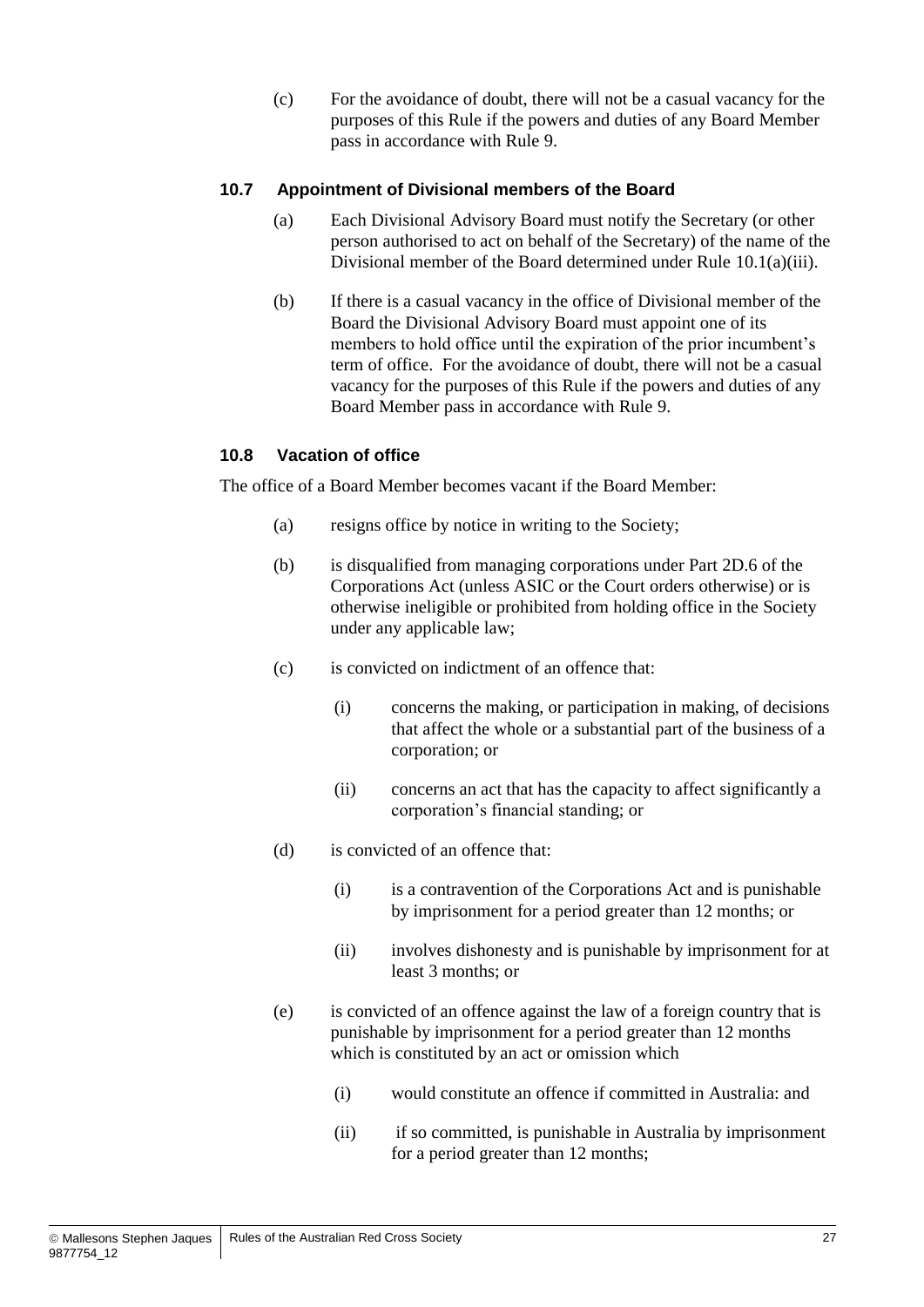- (f) is an undischarged bankrupt under the law of Australia, its external territories or another country;
- (g) has executed a personal insolvency agreement under:
	- (i) Part X of the Bankruptcy Act 1966 (Cth);
	- (ii) or a similar law of an external Territory or a foreign country,

and the terms of the agreement have not been fully complied with;

- (h) is removed by Special Resolution of the Board (which is ratified by a Special Resolution of the Council) for any reason, including in the event that the Board Member:
	- (i) engages in serious misconduct;
	- (ii) brings the Society into disrepute;
	- (iii) materially breaches the Board's Code of Conduct; or
	- (iv) materially breaches the Board's Conflict of Interest Policy; or
- (i) is not present personally or by Alternate Board Member at meetings of the Board for 3 consecutive meetings of the Board without leave of absence from the Board;
- (j) commits an act which, in the reasonable opinion of the Council, would be likely to constitute an offence under the Corporations Act and which, on conviction, would be punishable by imprisonment for a period greater than 12 months if the relevant Board Member were a director or officer and the Society were a company under the Corporations Act;
- (k) commits an act which, in the reasonable opinion of the Council, would be likely to constitute a breach of directors' duties if the Society were a company under the Corporations Act and that Board Member was a director of that company;
- (l) becomes of unsound mind or a person whose person or estate is liable to be dealt with in any way under a law relating to mental health.

#### **10.9 Effect of vacation of office**

Subject to any Divisional Regulations, if the office of a Board Member becomes vacant for any reason other than under Rule [10.8\(a\),](#page-32-1) the office of that person on the Council, any Committee of the Board, and any Divisional Advisory Board automatically becomes vacant.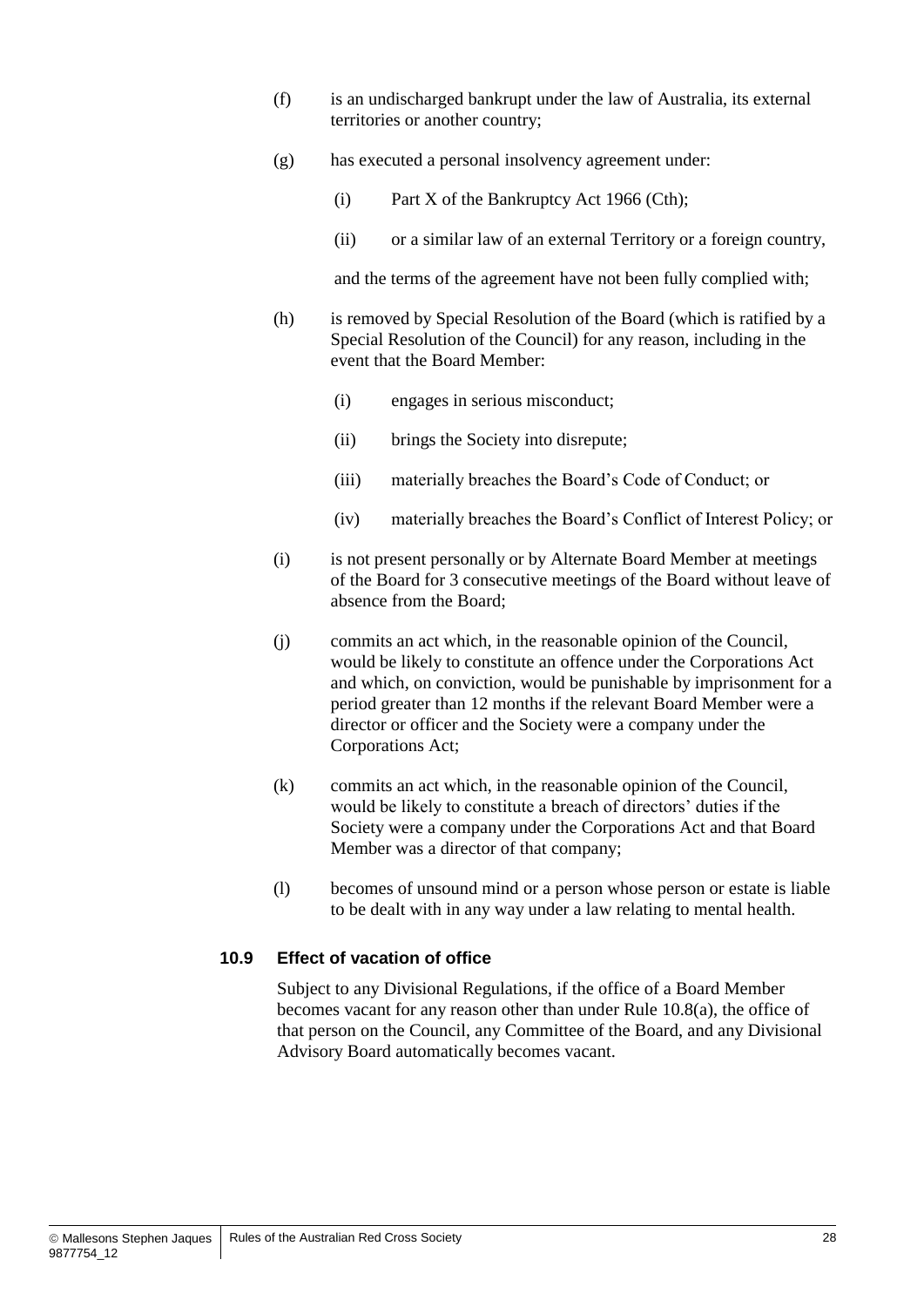## **11 Powers and duties of Board**

#### **11.1 Board to manage Society**

The Board is to govern the activities of the Society and may exercise all the powers of the Society that are not, by the Charter or by these Rules, required to be exercised by the Council.

#### <span id="page-34-1"></span>**11.2 Appointment of attorney**

The Board may, by power of attorney, appoint any person or persons to be the attorney or attorneys of the Society for the purposes and with the powers, authorities and discretions vested in or exercisable by the Board for the period and subject to the conditions they think fit.

#### **11.3 Provisions in power of attorney**

A power of attorney granted under Rule [11.2](#page-34-1) may contain any provisions for the protection and convenience of persons dealing with the attorney that the Board thinks fit and may also authorise the attorney to delegate (including by way of appointment of a substitute attorney) all or any of the powers, authorities and discretions vested in the attorney.

#### <span id="page-34-0"></span>**11.4 Powers of delegation**

- <span id="page-34-3"></span><span id="page-34-2"></span>(a) Subject to the Charter and these Rules, the Board may delegate any of its powers (including the power to delegate where that power is delegated by the Board) to any of the following persons:
	- (i) the CEO (Secretary-General);
	- (ii) a Committee of the Board;
	- (iii) the ARCBS Board;
	- (iv) a Divisional Advisory Board;
	- (v) the Secretary;
	- (vi) the Chief Financial Officer;
	- (vii) senior staff of the Society; and
	- (viii) the ARCBS CEO,

those discretions and powers to be exercised for any objects and purposes on any terms and subject to any conditions and restrictions as the Board thinks fit, and the Board may revoke, withdraw, alter or vary the delegation of any of those powers.

Subject to the Charter and these Rules, the Board must not delegate its powers to govern the Society to a member of the staff of the Society.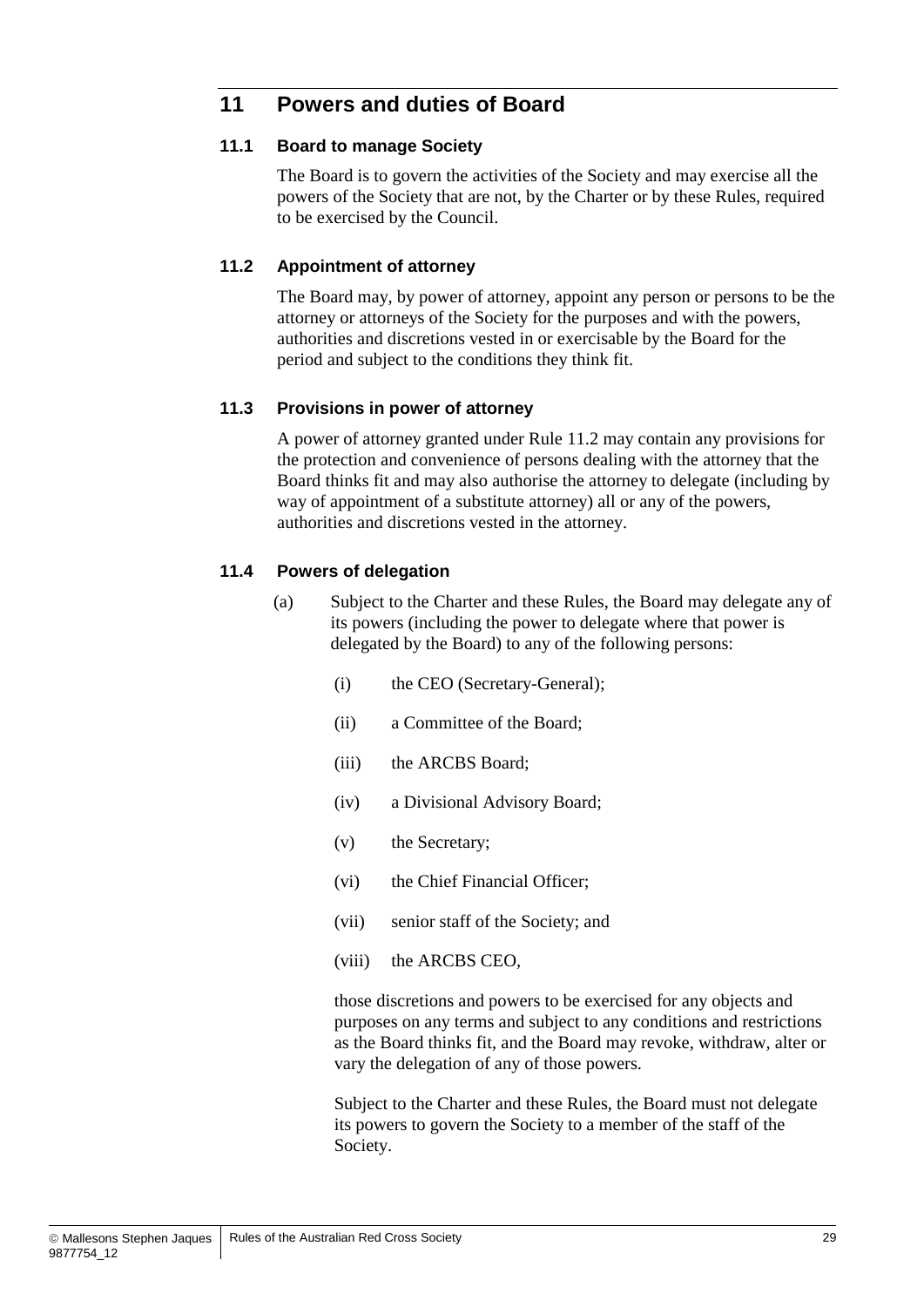- (b) The Board, in delegating its powers, must do so in a manner which reflects an appropriate system of responsibilities, accountability and reporting. The Board must not delegate any power of management of all activities or staff of the Society under Rule  $11.4(a)(iv)$  that has been delegated under Rule [11.4\(a\)\(i\).](#page-34-3)
- (c) The Board must delegate powers and discretions to the CEO (Secretary-General) to enable the CEO (Secretary-General) to perform his or her responsibilities specified in Rule [15.3\(d\).](#page-41-0) For the avoidance of doubt, the CEO (Secretary-General) may delegate those powers to any person if permitted by the terms of the original delegation by the Board.
- (d) A Delegate must conform with any directions given by resolution of the Board.

#### **11.5 Acting in the interests of the Society**

Regardless of who elects or appoints them or who they represent, each Board Member must:

- (a) act in good faith in the interests of the Society as a whole;
- (b) act in accordance with any Code of Conduct and any Conflict of Interest Policy, as determined by the Board.

## **12 Board Proceedings**

#### **12.1 Board Meetings**

The Board may meet together for the dispatch of business and adjourn and otherwise regulate their meetings as they think fit.

#### **12.2 Convening a Board Meeting**

- (a) The President may convene a meeting of the Board ("**Board Meeting**"). Upon the request of the President, the Secretary must convene a meeting of the Board.
- (b) Upon the written request of 3 Board Members, the Secretary must convene a meeting of the Board.

#### **12.3 Use of technology**

A Board Meeting may be called or held using any technology consented to by a majority of the Board Members. The consent may be a standing one. A Board Member may only withdraw their consent within a reasonable period before the meeting.

#### **12.4 Questions decided by majority**

Unless a "special resolution" is required, a question arising at a meeting of the Board is to be decided by a majority of votes of Board Members present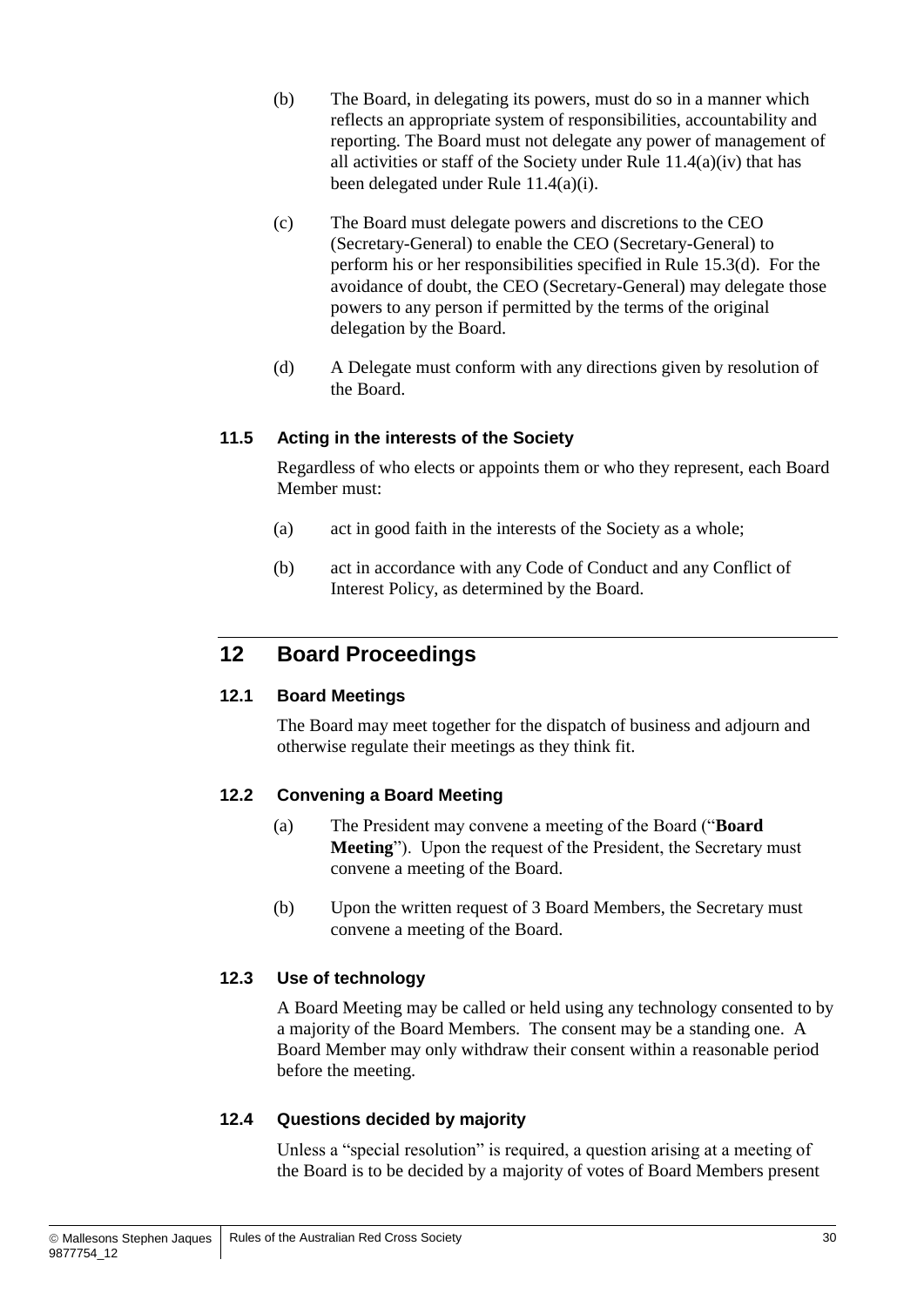and entitled to vote and that decision is for all purposes a decision of the Board.

#### **12.5 Alternate Board Member and voting**

A person who is present at a meeting of the Board as an Alternate Board Member for another Board Member has one vote for each absent Board Member who would be entitled to vote if present at the meeting and for whom that person is an Alternate Board Member. If that person is also a Board Member, they also have one vote as a Board Member in that capacity.

#### **12.6 President as Chair and casting vote at meetings**

- (a) Subject at all times to Rule [9,](#page-29-0) the President shall act as Chair of meetings of the Board.
- (b) If there is an equality of votes, the President is entitled to a casting vote in addition to any votes to which the President is entitled as a Board Member, proxy for a Board Member or Alternate Board Member.

#### <span id="page-36-0"></span>**12.7 Appointment of Alternate Board Member**

Subject to this Rule, a Board Member (other than a Board Member appointed under Rule  $10.1(a)(vi)$  or Rule  $10.1(b)$  may appoint a person approved by a majority of the other Board Members, to be an Alternate Board Member in the Board Member's place during a period that the Board Member thinks fit.

NYAC may appoint as an alternate Youth Member a person from amongst the members of NYAC who meets the eligibility criteria set out in Rule [6.8](#page-19-2) at the time of their first election, to act as alternate when the Youth Member is unwilling or unable to act in the capacity of member of the Board.

#### **12.8 Alternate Board Member and meetings**

An Alternate Board Member is entitled to notice of all meetings of the Board Members and, if the appointer does not participate in a meeting, the Alternate Board Member is entitled to participate and vote in the appointer's place.

#### **12.9 Alternate Board Member's powers**

An Alternate Board Member may exercise all the powers of the appointer except the power to appoint an Alternate Board Member and may perform all the duties of the appointer except to the extent that the appointer has exercised or performed them.

#### **12.10 Alternate Board Member responsible for own acts and defaults**

Whilst acting as a Board Member, an Alternate Board Member:

- (a) is an officer of the Society and not the agent of the appointer; and
- (b) is responsible to the exclusion of the appointer for the Alternate Board Member's own acts and defaults.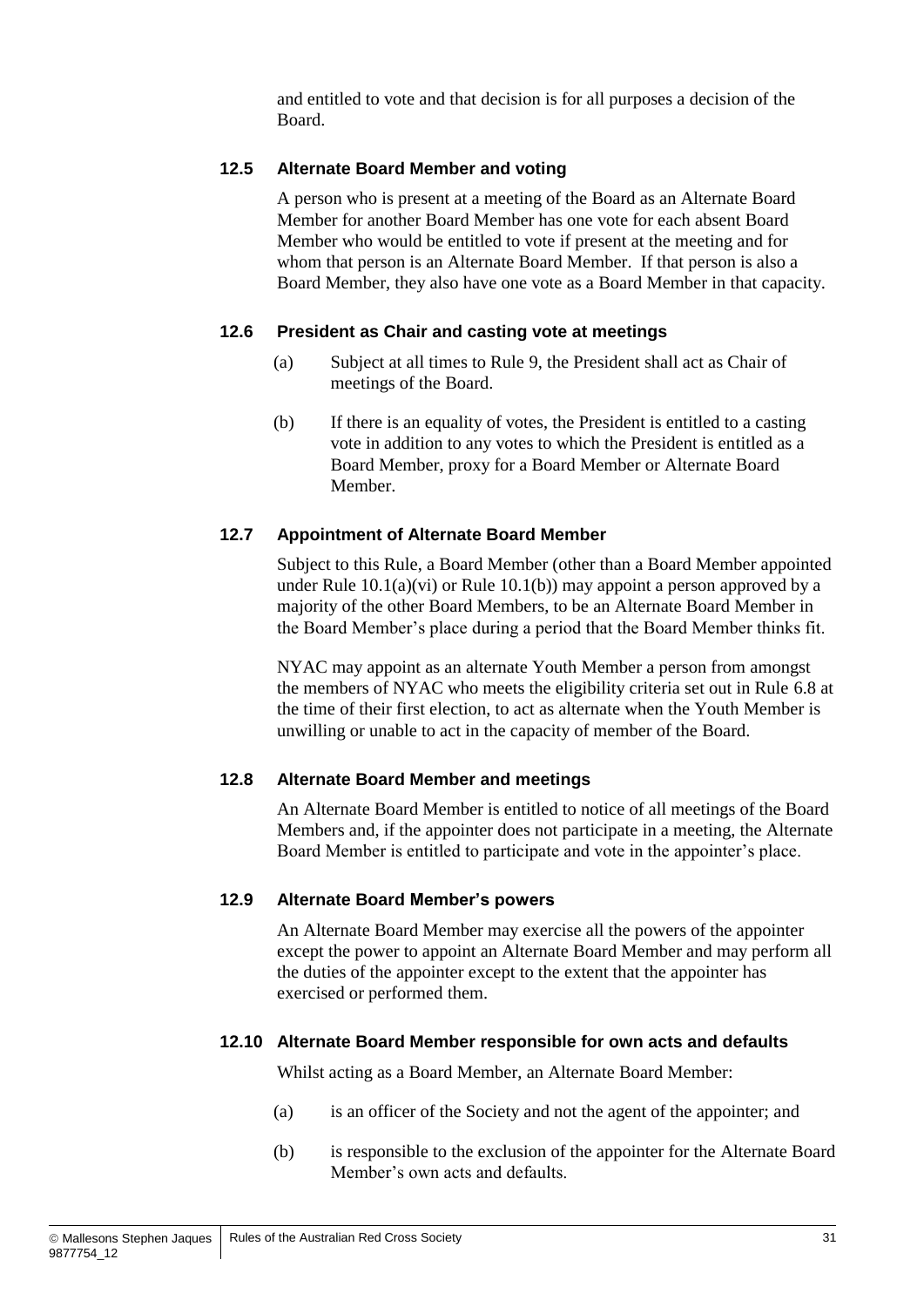#### **12.11 Alternate Board Member and remuneration**

Rule [3.3](#page-13-2) applies to an Alternate Board Member as if they were a Board Member.

#### **12.12 Termination of appointment of Alternate Board Member**

The appointment of an Alternate Board Member may be terminated at any time by the appointer even if the period of the appointment of the Alternate Board Member has not expired, and terminates in any event if the appointer ceases to be a Board Member.

#### **12.13 Appointment or termination in writing**

An appointment, or the termination of an appointment, of an Alternate Board Member must be effected by a notice in writing signed by the Board Member who makes or made the appointment, and delivered to the Society.

#### **12.14 Alternate Board Member and number of Board Members**

An Alternate Board Member is not to be taken into account separately from the appointer in determining the number of Board Members.

#### **12.15 Board Member attending and voting by proxy**

A Board Member may participate in and vote by proxy at a meeting of the Board if the proxy:

- (a) is another Board Member; and
- (b) has been appointed in writing signed by the appointer.

The appointment may be general or for one or more particular meetings. A Board Member present as proxy of another Board Member who would be entitled to vote if present at the meeting has one vote for the appointer and one vote in his or her own capacity as a Board Member.

#### **12.16 Quorum for Board Meeting**

At a meeting of the Board, the number of Board Members whose presence in person or by proxy is necessary to constitute a quorum is as determined by the Board and, unless so determined, is one-half of the members of the Board, of whom two must be members determined or nominated by Divisional Advisory Boards or their alternates.

#### **12.17 Continuing Board Members may act**

The continuing Board Members may act despite a vacancy in their number.

#### **12.18 Circulating resolutions**

The Board may pass a resolution without a Board Meeting being held if 75% of the Board Members who are entitled to vote on the resolution sign a document containing a statement that they are in favour of the resolution set out in the document. Separate copies of a document may be used for signing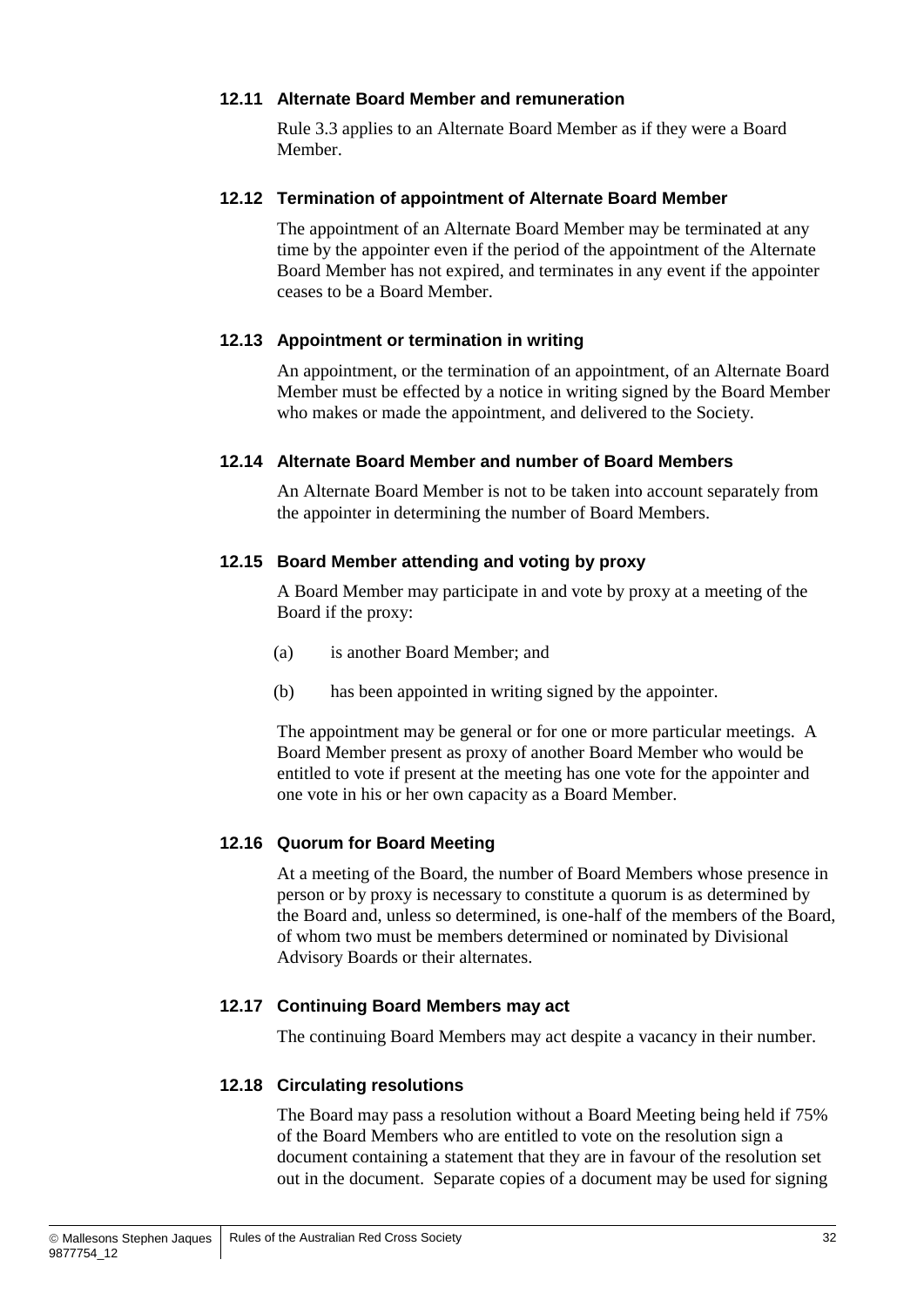by the Board Members if the wording of the resolution and statement is identical in each copy. The resolution is passed when the required majority of Board Members sign.

The document upon which the resolution is set out (in such number of copies as may be used) may be provided or communicated to the Secretary by hand, pre-paid post, facsimile transmission, or as a PDF attachment to email, or by any other means which may be approved by the Board.

#### **12.19 Decision by President**

Subject to these Rules, where any matter arises for decision and the President is of the opinion that the decision should be made before the next meeting of the Board, the President may make that decision, after consulting Board Members as widely as is practicable in the circumstances, and inform the Board of that decision at its next meeting.

#### **12.20 Validity of acts of Board**

All acts done at a meeting of the Board or of a Committee, or by a person acting as a Board Member are, even if it is afterwards discovered that:

- (a) there was a defect in the appointment or continuance in office of a person as a Board Member or of the person so acting; or
- (b) a person acting as a Board Member was disqualified or was not entitled to vote,

as valid as if the relevant person had been duly appointed or had duly continued in office and was qualified and entitled to vote.

#### **12.21 Meeting by use of technology**

A Board Member may not leave a telephone meeting by disconnecting the telephone without the consent of the President of the meeting. A Board Member is deemed to be present and form part of the quorum throughout the meeting unless the Board Member obtains the consent of the President of the meeting to leave the meeting.

#### **12.22 Frequency of Board Meetings**

The Board must meet at least 4 times in each year at times and places as determined by the Board.

#### <span id="page-38-0"></span>**12.23 Attendance by invitation and attendance as of right**

- (a) The President may invite any persons as the President thinks fit to attend any Board Meeting and advise on any matters as the Board may determine.
- (b) However, any person invited to attend any Board Meeting under Rule [12.23\(a\)](#page-38-0) is not deemed to be a member of the Board and is not permitted to exercise any right which a Board Member may have under these Rules.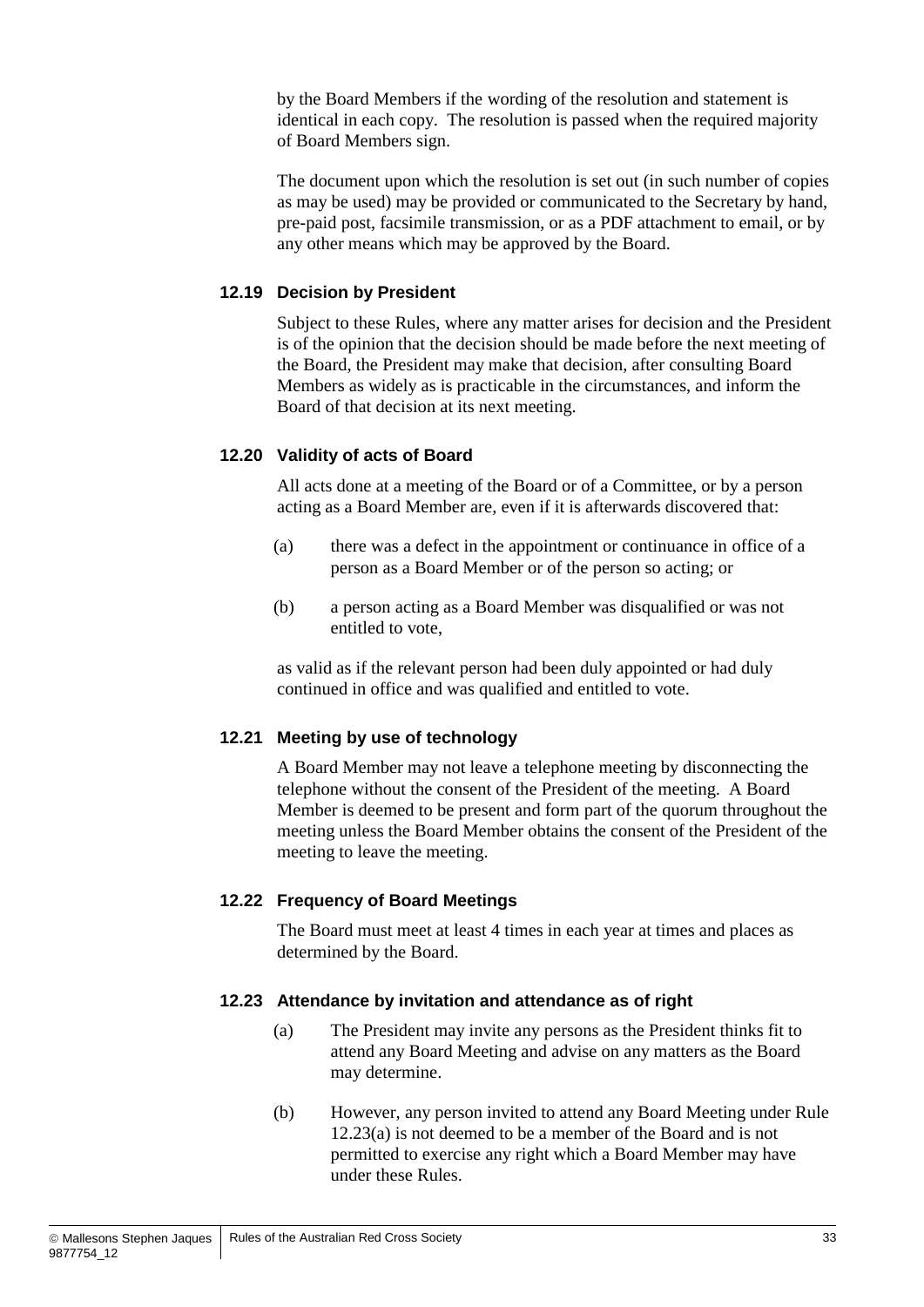(c) The CEO (Secretary-General) is entitled to be given notice of and to attend any meeting of the Board, subject to any resolution of the Board that his or her attendance not be permitted in respect of a meeting, or any part of a meeting, of the Board. For the avoidance of doubt, the CEO (Secretary-General) has no right to vote in respect of any resolution or other proceedings of the Board.

## <span id="page-39-1"></span>**13 Committees**

#### <span id="page-39-3"></span>**13.1 Board may delegate to a Committee**

- (a) The Board may delegate (and revoke the delegation of) any of its powers to a Committee or Committees including one or more of their number as they think fit.
- (b) Members of a Committee hold office at the discretion of the Board.

#### <span id="page-39-0"></span>**13.2 Board Committees**

- (a) The Board must establish Committees in accordance with Rule [13.1](#page-39-3) to deal with the following:
	- (i) audit and risk management;
	- (ii) nominations and remuneration;
	- (iii) representation of youth; and
	- (iv) awards.
- <span id="page-39-4"></span><span id="page-39-2"></span>(b) The Board may establish any other Committees that it thinks fit in accordance with Rule [13.1.](#page-39-3)
- (c) Each Committee of the Board must have terms of reference determined by the Board.

#### <span id="page-39-5"></span>**13.3 Powers delegated to Committees**

A Committee to which any powers have been delegated under Rule [13.1](#page-39-3) must exercise those powers in accordance with any directions of the Board and in accordance with the terms and subject to any conditions and restrictions imposed by the Board when delegating those powers.

#### **13.4 Chair of Committees**

Other than in the case of the Chair of the Audit and Risk Committee and the Chair of the National Youth Advisory Committee, the Board must appoint a Chair to each Committee who must be a Board Member or a Special Councillor.

#### **13.5 Chair of the National Youth Advisory Committee**

(a) The National Youth Advisory Committee, as established under Rule  $13.2(a)(iii)$ , is approved by the Board.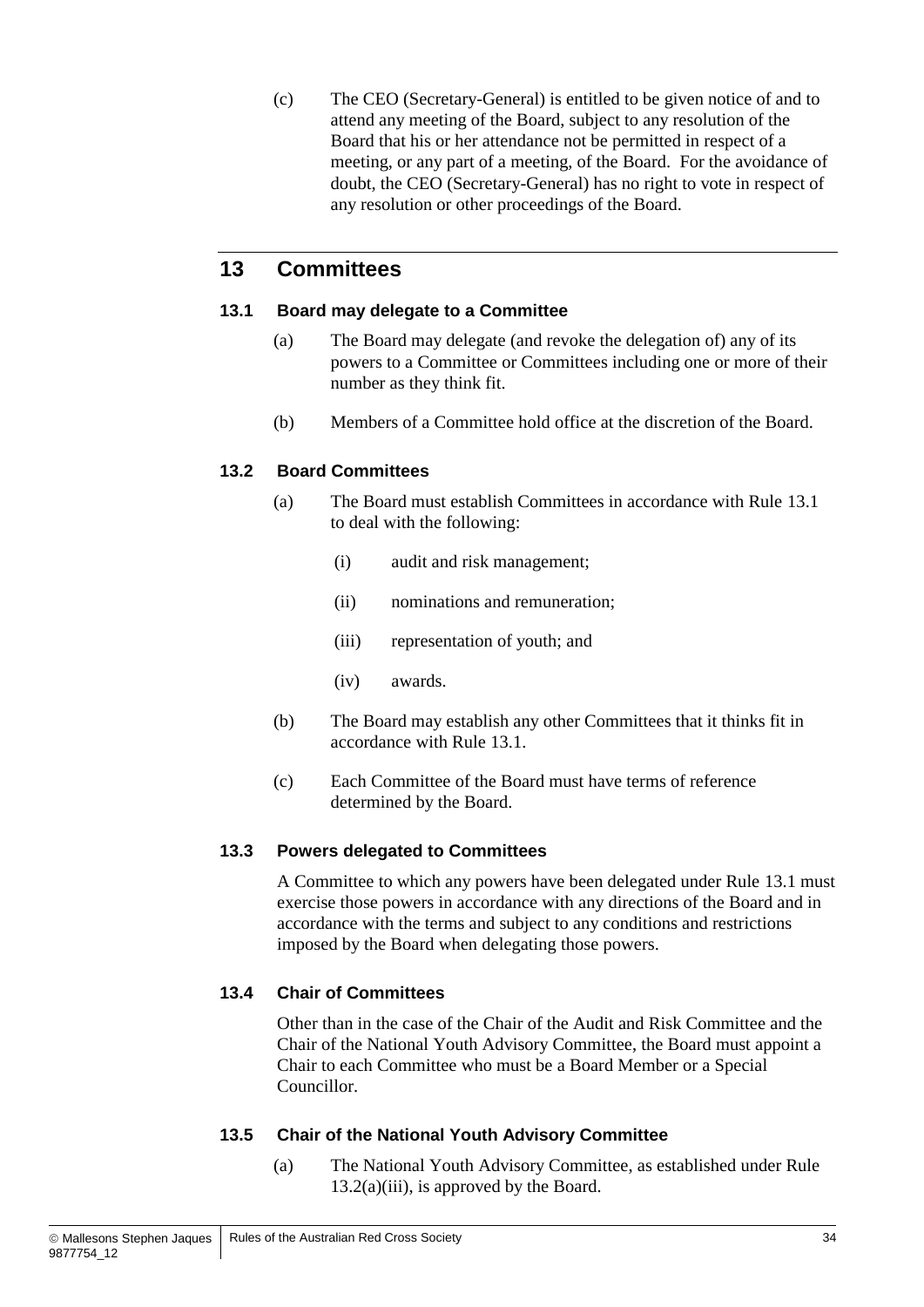- (b) The Chair of the Committee is elected by the Committee and approved by the Board.
- <span id="page-40-1"></span>(c) Members of the National Youth Advisory Committee, including the Chair of the National Youth Advisory Committee, hold office on the National Youth Advisory Committee for the period specified by the Board (such period not to exceed 2 years).
- <span id="page-40-2"></span>(d) A nominee appointed for the purposes of Rule  $10.1(a)(iv)$  will hold office for the period specified by the Board (such period not to exceed 2 years), provided that the term will cease if there is a new chair of the National Youth Advisory Committee elected.

#### <span id="page-40-3"></span>**13.6 Meetings of Committee**

A Committee may meet and adjourn as it thinks proper.

#### <span id="page-40-4"></span>**13.7 Determination of questions**

Questions arising at a meeting of a Committee are to be determined by a majority of votes of the members of the Committee present and voting.

In the event of an equality of votes the Chair of the meeting has a casting vote.

## <span id="page-40-0"></span>**14 Secretary**

#### **14.1 Appointment of Secretary**

The Society must have a Secretary who is to be appointed by the Board.

#### **14.2 Suspension and removal of Secretary**

The Board may suspend or remove the Secretary from that office.

#### **14.3 Powers, duties and authorities of Secretary**

The Secretary holds office on the terms and conditions (including as to remuneration) and with the powers, duties and authorities, as determined by the Board. The exercise of those powers and authorities and the performance of those duties by the Secretary is subject at all times to the control of the Board and subject to Rule [11.4.](#page-34-0)

## **15 CEO (Secretary-General)**

#### **15.1 Appointment of CEO (Secretary-General)**

The Society must have a CEO (Secretary-General) who is to be appointed by the Board.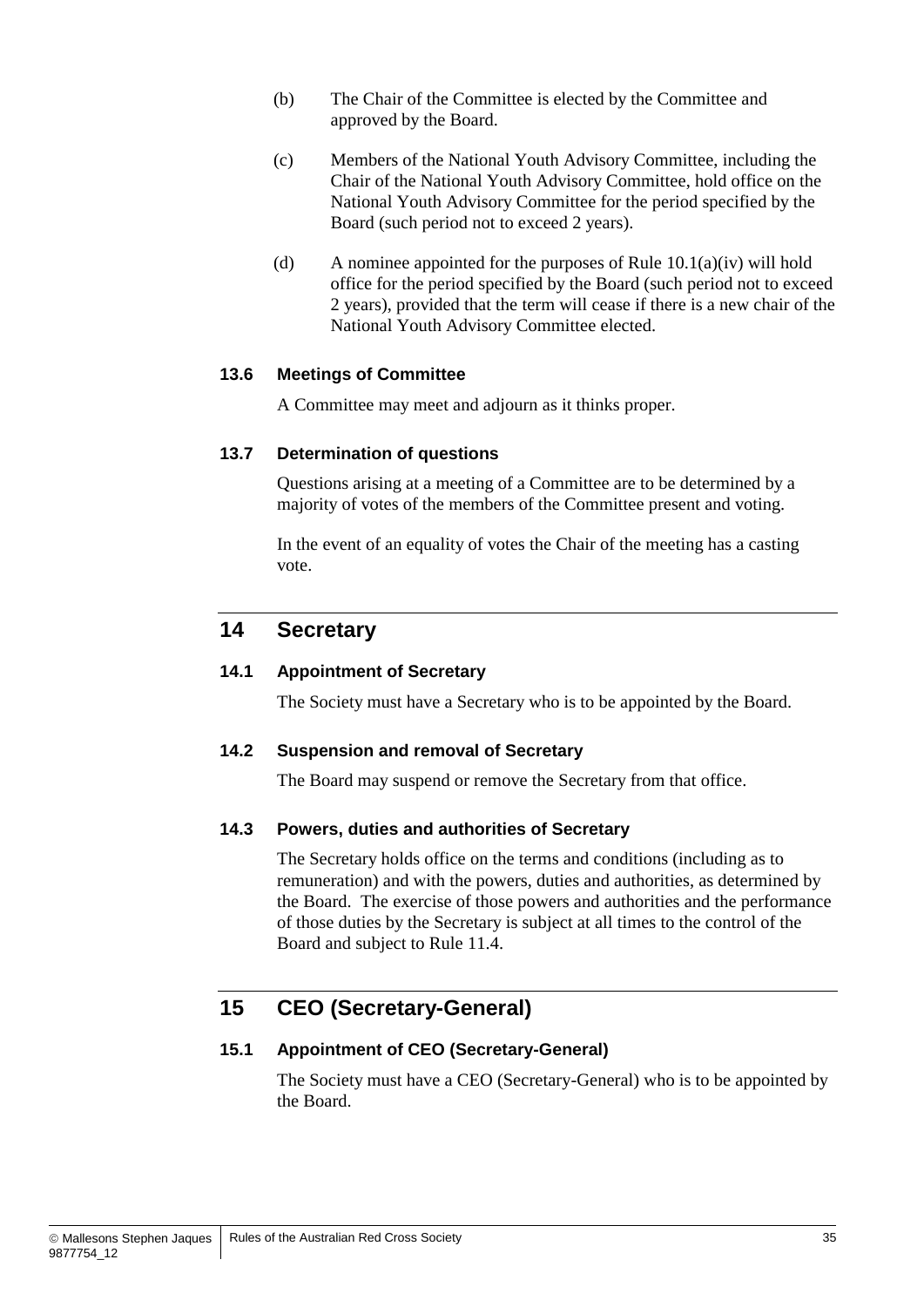#### **15.2 Suspension and removal of CEO (Secretary-General)**

The Board may suspend or remove the CEO (Secretary-General) from that office.

#### **15.3 Powers, duties and authorities of CEO (Secretary-General)**

- (a) The CEO (Secretary-General) holds office on the terms and conditions (including as to remuneration) and with the powers, duties and authorities, as determined by the Board.
- (b) The exercise of those powers and authorities and the performance of those duties by the CEO (Secretary-General) is subject at all times to the control of the Board and subject to Rule [11.4.](#page-34-0)
- (c) The CEO (Secretary-General) will report to the Board.
- <span id="page-41-0"></span>(d) The CEO (Secretary-General)'s responsibilities include:
	- (i) providing advice and recommendations to the Board;
	- (ii) implementing the decisions of the Board;
	- (iii) managing all activities of the Society;
	- (iv) appointing and dismissing staff;
	- (v) managing all of the staff of the Society; and
	- (vi) supporting members and volunteers.

## **16 Chief Financial Officer**

#### **16.1 Appointment of Chief Financial Officer**

The Society must have a Chief Financial Officer who is to be appointed by the Board.

#### **16.2 Suspension and removal of Chief Financial Officer**

The Board may suspend or remove the Chief Financial Officer from that office.

#### **16.3 Powers, duties and authorities of Chief Financial Officer**

- (a) The Chief Financial Officer holds office on the terms and conditions (including as to remuneration) and with the powers, duties and authorities, as determined by the Board.
- (b) The exercise of those powers and authorities and the performance of those duties by the Chief Financial Officer is subject at all times to the control of the Board and subject to Rule [11.4.](#page-34-0)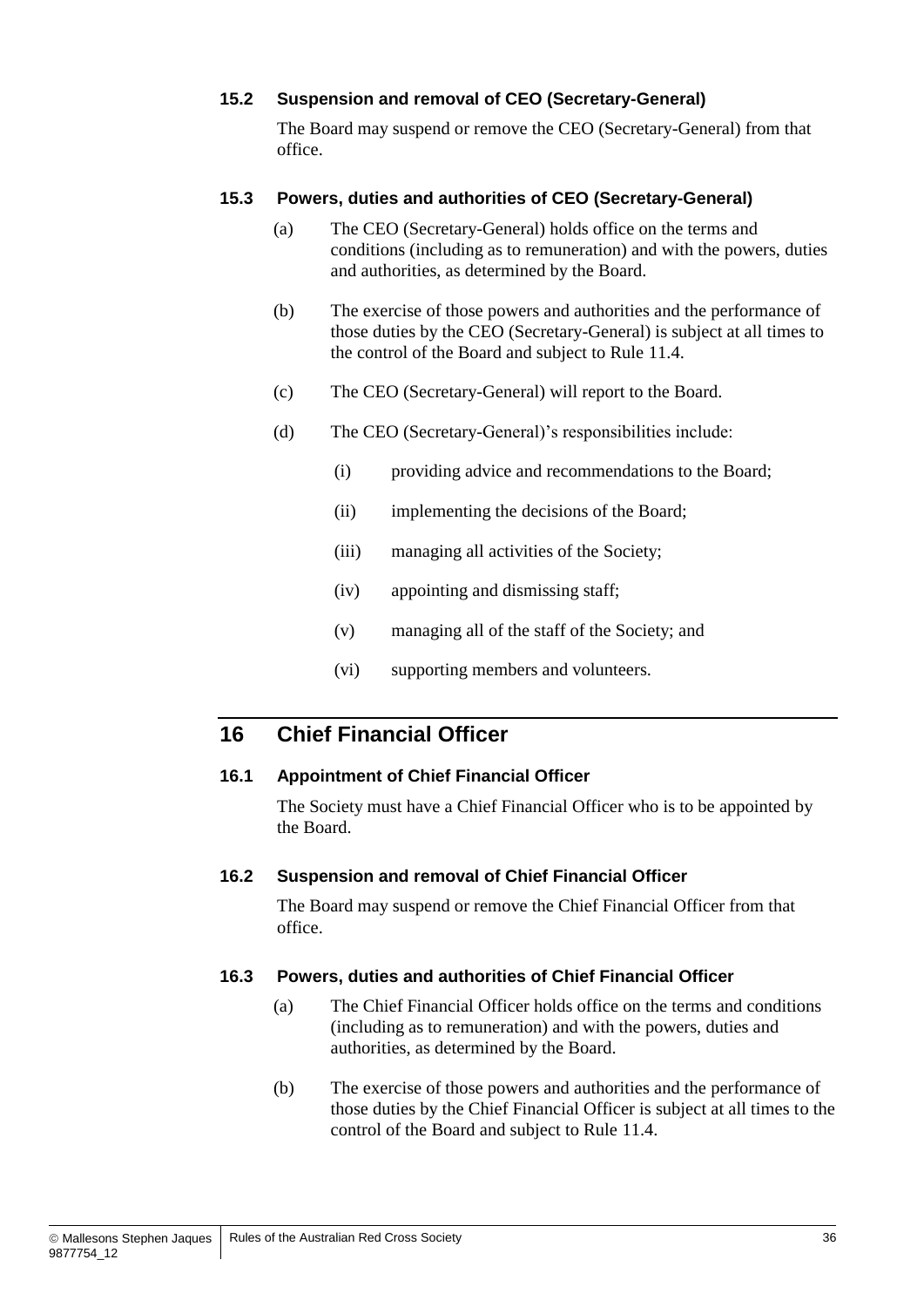(c) The Chief Financial Officer will report to the CEO (Secretary-General). The Chief Financial Officer's responsibilities include any duties, discretions and powers delegated to the Chief Financial Officer by the CEO (Secretary-General) in accordance with Rule [11.4.](#page-34-0)

## <span id="page-42-0"></span>**17 Divisions**

#### **17.1 Constitution of Divisions**

Except to the extent otherwise determined by the Council when establishing a Division, a Division is constituted by the Members of the Society whose usual place of residence is within the geographical boundaries of the Division or who are otherwise Members of the Society within the Division.

#### **17.2 Divisions of the Society**

A Division is entitled to describe itself as a "Division of the Australian Red Cross Society".

#### **17.3 General Meetings of the Division**

There must be an annual general meeting of the Governance Members of the Society in the Division. Subject to the Rules, the quorum for the meeting and the calling, business and procedure of the meeting must be in accordance with the Divisional Regulations.

An extraordinary general meeting of the Governance Members of the Society in the Division may be called and conducted in accordance with the Divisional Regulations.

#### <span id="page-42-1"></span>**17.4 Divisional Advisory Board**

Each Division must have a Divisional Advisory Board which is to be comprised of:

- (a) persons elected by the Governance Members within the Division at the Annual General Meeting of the Governance Members of the Society in the Division; and
- <span id="page-42-2"></span>(b) persons appointed by the Divisional Advisory Board,

in accordance with the Divisional Regulations. Only Governance Members of the Society may be members of a Divisional Advisory Board.

#### **17.5 Role of Divisional Advisory Board**

A Divisional Advisory Board is authorised to:

- (a) to offer guidance and support to the manager of the Division in managing the activities of the Division;
- (b) undertake any functions delegated to it under Rule [11.4;](#page-34-0) and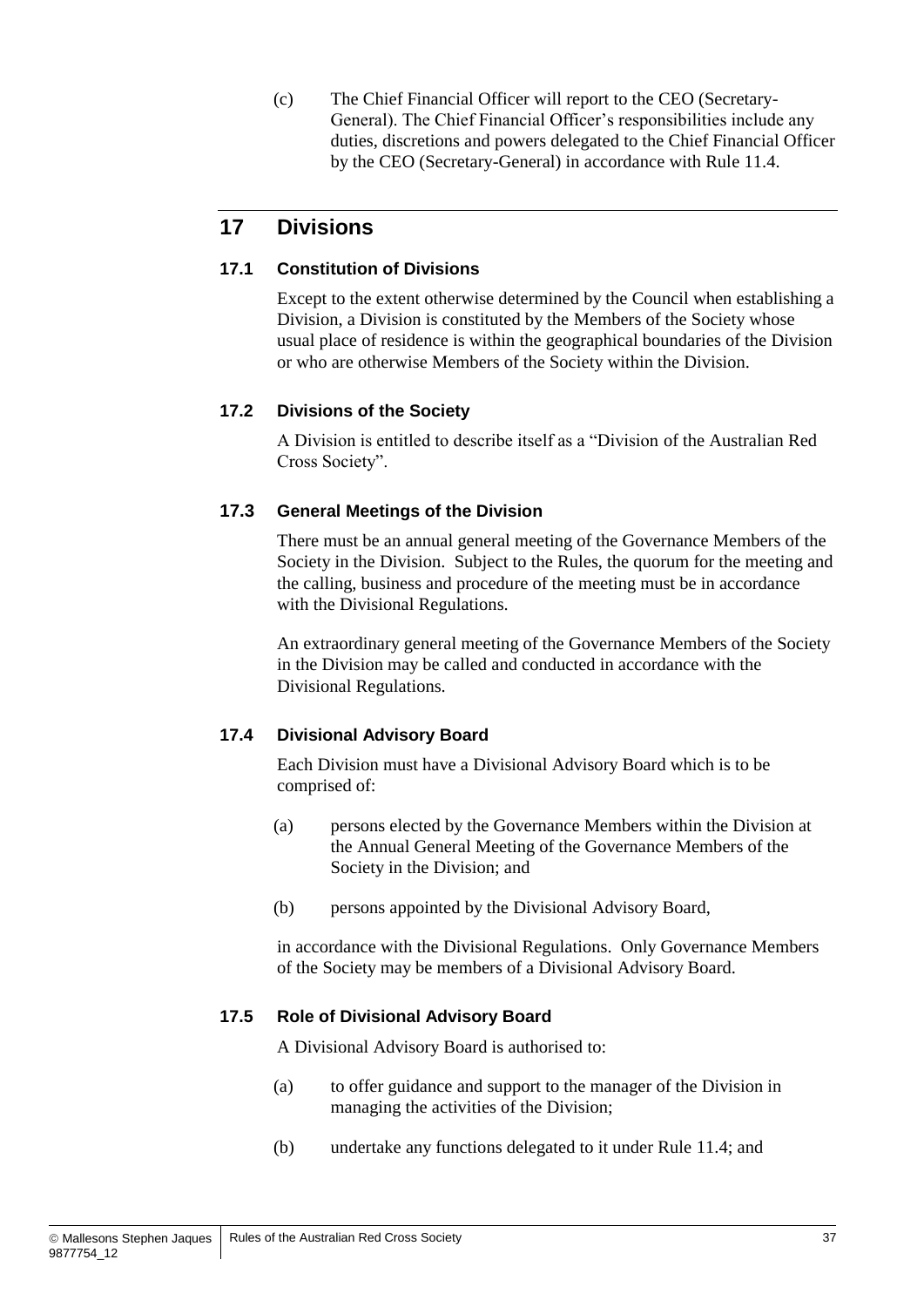(c) subject to Rule [11.4,](#page-34-0) undertake any functions prescribed by the Divisional Regulations.

#### <span id="page-43-2"></span>**17.6 Acting in the Interests of the Society**

Regardless of who elects or appoints them, each Divisional Board Member must:

- (a) act in good faith in the interests of the Society as a whole;
- (b) act in accordance with any Code of Conduct and any Conflict of Interest Policy determined by the Board.

#### **17.7 Regulations**

The Board may, after consultation with Divisions, make or amend Regulations in a manner not inconsistent with the Rules.

## **18 Divisional Patrons and Vice-Patrons**

#### <span id="page-43-1"></span>**18.1 Invitation for appointment as Divisional Patrons**

A Divisional Advisory Board may invite the Governor of the State or the Administrator of the Northern Territory of Australia or an eminent person in the community of the relevant Division to be appointed a Divisional Patron of the Society in respect of that Division. A Divisional Patron cannot be appointed unless they consent to act.

#### <span id="page-43-3"></span>**18.2 Invitations for appointment as Society and Divisional Vice-Patrons**

The Board may invite a person to be appointed a Vice-Patron of the Society. A Divisional Advisory Board may invite a person to be a Vice-Patron of the relevant Division.

#### **18.3 Other provisions**

A Vice-Patron cannot be appointed unless they consent to act.

There may be more than one Vice-Patron of the Society and more than one Vice-Patron of each Division.

## <span id="page-43-0"></span>**19 Australian Red Cross Blood Service**

#### **19.1 Australian Red Cross Blood Service**

There shall be an Australian Red Cross Blood Service which operates as a part of the Society and undertakes the activities determined by the ARCBS Board and the Board.

At the date of adoption of these Rules the activities of ARCBS include:

(a) delivering the nation's need for blood and blood products and related services in partnership with a volunteer donor base;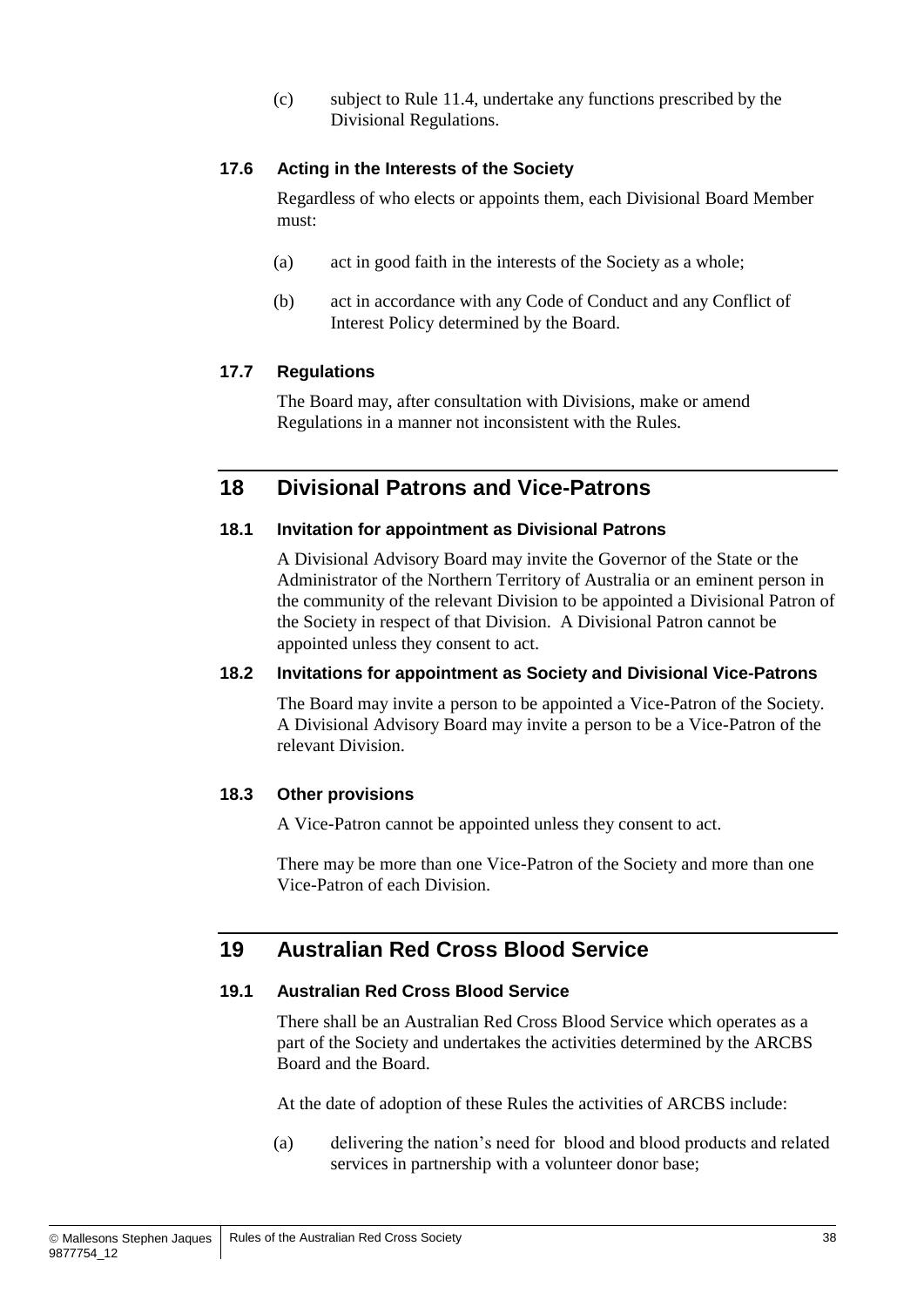- (b) leading blood research and influencing policy;
- (c) assuring patient, donor and employee safety; and
- (d) partnering with healthcare professionals to share clinical practice expertise.

#### <span id="page-44-0"></span>**19.2 Composition of ARCBS Board**

The ARCBS Board will consist of those persons appointed by the Board.

The ARCBS Board may include the ARCBS Chief Executive Officer.

#### **19.3 Suspension and removal of members of the ARCBS Board**

- (a) The members of the ARCBS Board (other than the ARCBS Chief Executive Officer, if relevant) may suspend or remove the ARCBS Chief Executive Officer from the office of ARCBS Chief Executive Officer.
- (b) The Board may remove any member of the ARCBS Board (other than the ARCBS Chief Executive Officer, if relevant).
- (c) The provisions of Rule [10.8](#page-32-2) apply to the office of an ARCBS Board Member as if:
	- (i) each reference to "Board Member" in Rule [10.8](#page-32-2) was a reference to "ARCBS Board Member";
	- (ii) each reference to "Board" in Rule [10.8](#page-32-2) was a reference to "ARCBS Board";
	- (iii) each reference to "Council" in Rule [10.8](#page-32-2) was a reference to Board; and
	- (iv) each reference to "Society" under Rule [10.8](#page-32-2) was a reference to "ARCBS".

#### **19.4 Term of office - ARCBS Board Members**

The terms and conditions of the appointment (including the term of office) of the ARCBS Board (other than the ARCBS Chief Executive Officer, if relevant) are to be determined by the Board.

#### <span id="page-44-1"></span>**19.5 ARCBS Chief Executive Officer**

The ARCBS must have an ARCBS Chief Executive Officer. The ARCBS Chief Executive Officer is to be appointed by the ARCBS Board (other than the ARCBS Chief Executive Officer, if relevant) and the President.

#### **19.6 Terms and conditions of appointment of ARCBS Chief Executive Officer**

(a) The terms and conditions of the appointment (including the term of office) of the ARCBS Chief Executive Officer are to be determined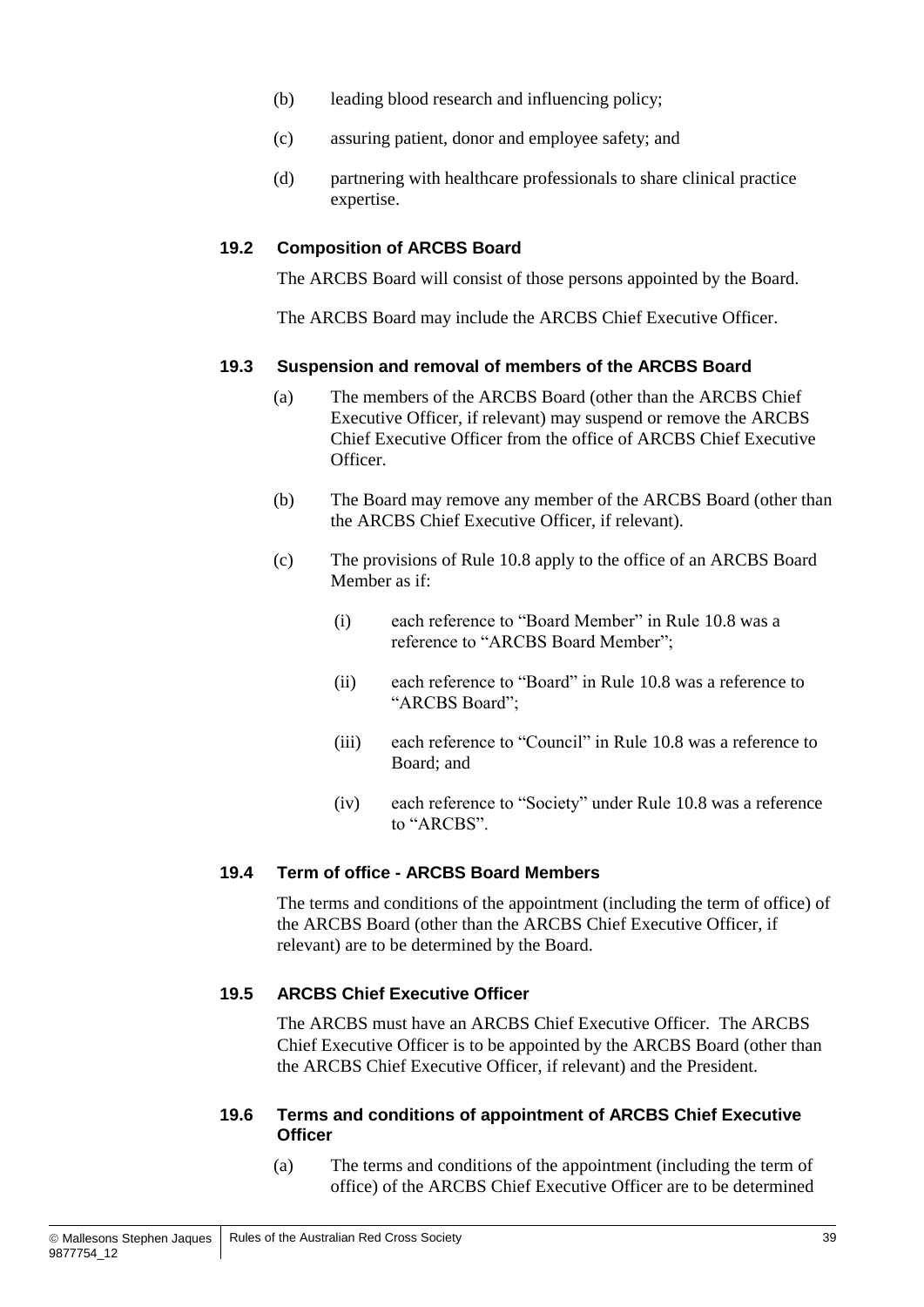by the ARCBS Board (other than the ARCBS Chief Executive Officer, if relevant).

(b) Without limiting the terms and conditions of the appointment of the ARCBS Chief Executive Officer, the ARCBS Chief Executive Officer is required to liaise directly with the CEO (Secretary-General) on all matters involving risks to the Society and matters affecting the reputation of the Society.

#### **19.7 Reporting - ARCBS Chief Executive Officer**

- (a) The ARCBS Chief Executive Officer must report to the ARCBS Board as required and is responsible for the implementation of the policies and decisions of the ARCBS Board in relation to ARCBS.
- (b) The ARCBS Chief Executive Officer must report to the Board as required.
- (c) To the extent required by the Board, the ARCBS Chief Executive Officer must report to the CEO (Secretary-General).

#### <span id="page-45-1"></span>**19.8 ARCBS Board powers**

- (a) The ARCBS Board will have those duties, authorities, discretions and powers as are delegated to it in accordance with Rule [11.4,](#page-34-0) but shall also include general oversight of the management of the Australian Red Cross Blood Service.
- (b) The exercise of those powers, discretions and authorities, and the performance of those duties, by the ARCBS Board referred to in Rule [19.8\(a\)](#page-45-1) is subject at all times to the control of the Board and is subject to Rule [11.4.](#page-34-0)

#### <span id="page-45-0"></span>**19.9 Chair of the ARCBS**

The Chair of the ARCBS Board will be appointed by the Board. The Chair of the ARCBS Board will be appointed on terms (and for a term) determined by the Board. The Board will endeavour to ensure that there is a person appointed as the Chair of the ARCBS Board at all times.

#### **19.10 ARCBS Board Meetings**

- (a) The ARCBS Board may meet together for the dispatch of business and adjourn and otherwise regulate their meetings as they think fit. This may include Meetings being held using any technology and the passing of resolutions without a Meeting by use of a circulating resolution.
- (b) The ARCBS Board must meet at least four times in each year.

#### **19.11 Convening a meeting of the ARCBS Board**

(a) The Chair of the ARCBS Board may convene a meeting of the ARCBS Board.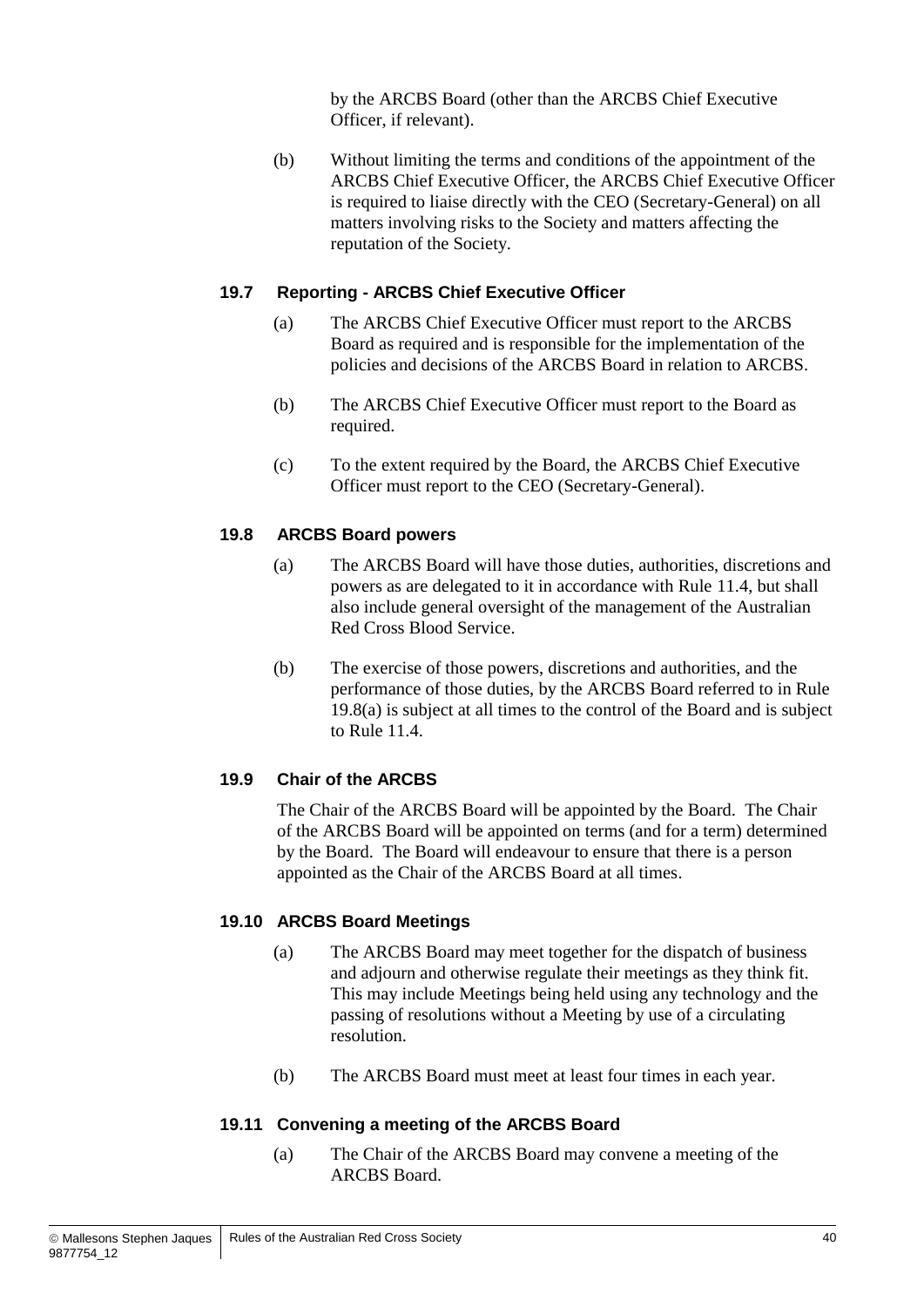(b) Upon the written request of 2 members of the ARCBS Board, the Chair of the ARCBS Board must convene a meeting of the ARCBS Board.

#### **19.12 Quorum for ARCBS Board Meetings**

At a meeting of the ARCBS Board, the number of ARCBS Board Members whose presence in person or by proxy is necessary to constitute a quorum is a majority of the members of the ARCBS Board then in office.

#### <span id="page-46-0"></span>**19.13 ARCBS committees**

- (a) The provisions of Rules [13.1,](#page-39-3) [13.2\(b\),](#page-39-4) [13.3,](#page-39-5) [13.6](#page-40-3) and [13.7](#page-40-4) apply to the ARCBS as if:
	- (i) each reference to "Board" in Rule [13](#page-39-1) were a reference to "ARCBS Board";
	- (ii) each reference to "Committee" in Rule [13](#page-39-1) were a reference to "ARCBS Committee"; and
- (b) The ARCBS Board must appoint a Chair to each ARCBS Committee who must be an ARCBS Board Member.
- (c) The ARCBS Board must establish a committee or committees under Rule [19.13\(a\)](#page-46-0) to cover the essential governance functions, including audit and risk management.

#### **19.14 Financial reports of ARCBS**

- (a) The ARCBS Board must prepare and provide to the Board the financial reports for ARCBS for the financial year ended 30 June of that year.
- (b) The financial reports must be received by the CEO (Secretary-General) on or before 30 September each year and be available for consideration by the Chief Financial Officer and the Board before the Annual General Meeting of the Council.

#### **19.15 ARCBS Advisory Committee**

- (a) The Board must establish an ARCBS Advisory Committee.
- (b) The ARCBS Advisory Committee will consist of those persons appointed by the Board.
- (c) The ARCBS Advisory Committee must provide advice to the Board and the ARCBS Board, either on request or of its own volition, on technical and safety issues (including any major risk identified by the ARCBS Advisory Committee).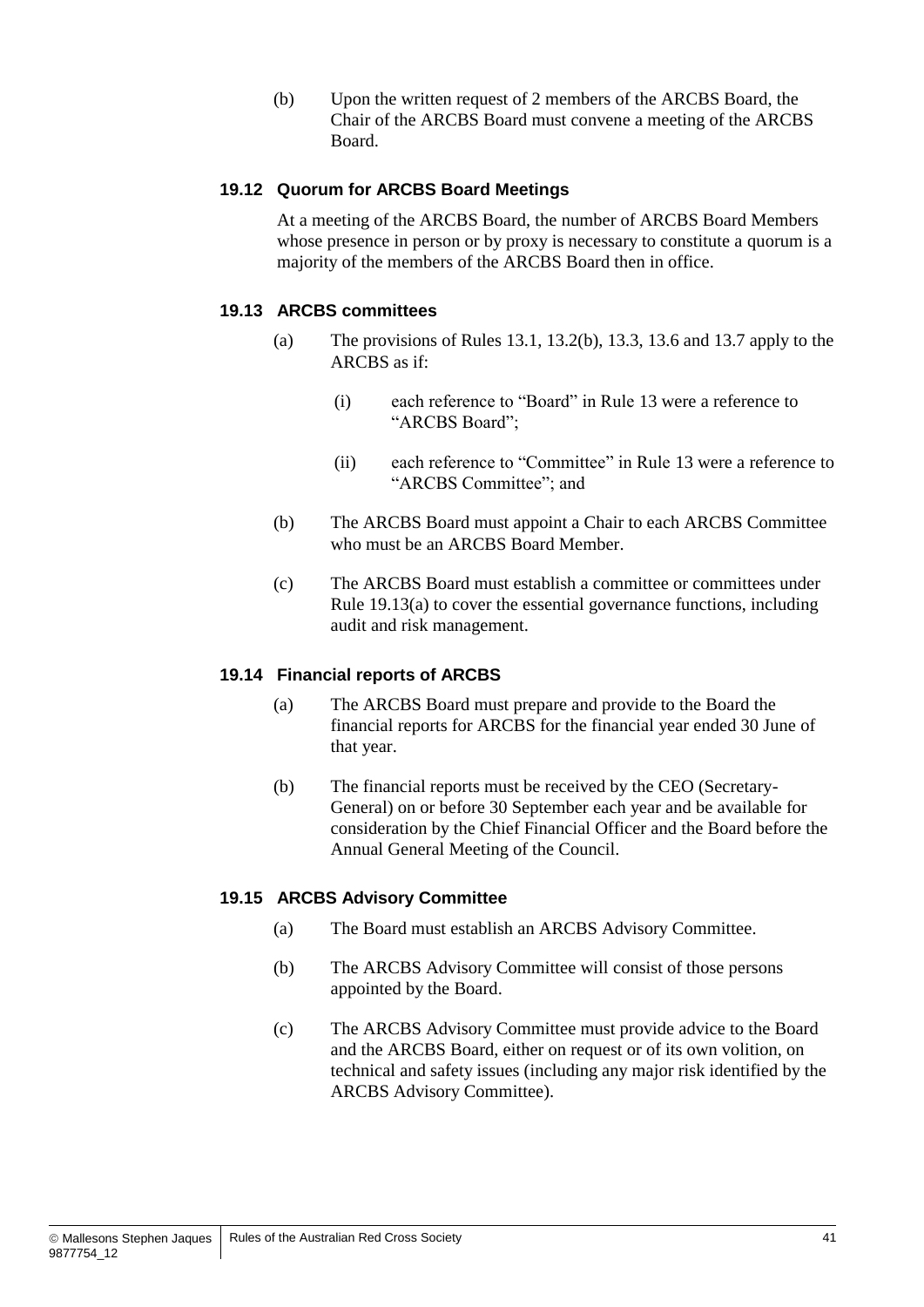## **20 Execution of documents and powers to make contracts**

#### **20.1 Exercise of the Society's power to make contracts**

The Society's power to make, vary, ratify or discharge a contract may be exercised by an individual acting with the Society's express or implied authority and on behalf of the Society. The power may be exercised without using a common seal.

#### **20.2 Use of Common Seal**

- (a) The Common Seal of the Society may be used only by the authority of the Board, or of a Committee authorised by the Board to authorise its use.
- (b) The Common Seal must be kept under custody and control as prescribed by the Board.

#### <span id="page-47-0"></span>**20.3 Execution of documents under Common Seal**

The Society may execute a document under Common Seal if the Common Seal or duplicate Common Seal is affixed to the document and it is signed by any two of the following:

- (a) any Board Member or Board Members of the Society;
- (b) the CEO (Secretary-General);
- (c) Chief Financial Officer;
- (d) Secretary; or
- (e) any other person or persons duly authorised by the Board.

#### <span id="page-47-1"></span>**20.4 Execution of documents**

The Society may execute a document without using a common seal if the document is signed by any two of the following:

- (a) any Board Member or Board Members of the Society;
- (b) the CEO (Secretary-General);
- (c) Chief Financial Officer;
- (d) Secretary; or
- (e) any other person or persons duly authorised by the Board.

#### **20.5 Execution of document as a deed**

The Society may execute a document as a deed if the document is expressed to be executed as a deed and is executed in accordance with Rules [20.3](#page-47-0) or [20.4.](#page-47-1)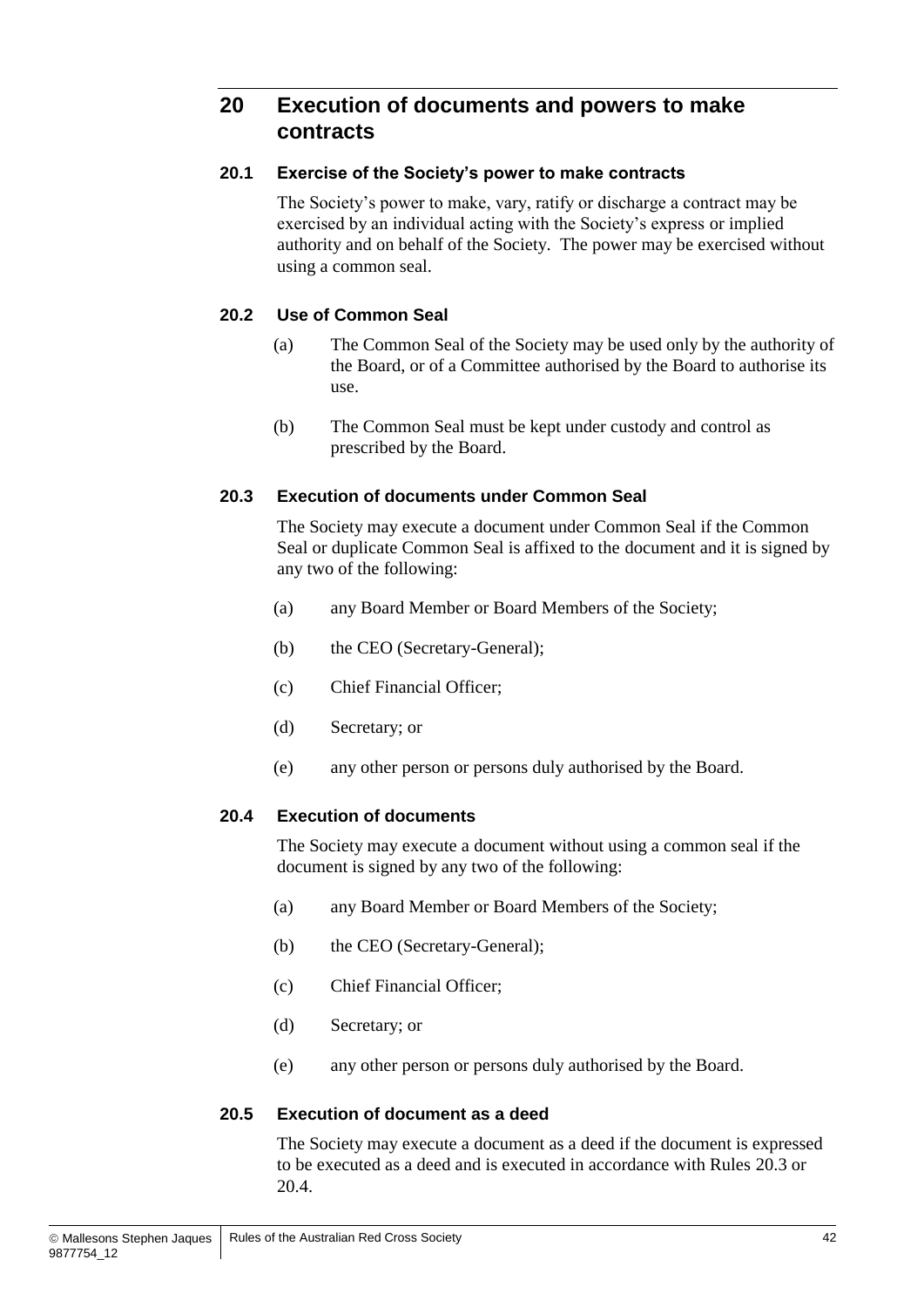#### **20.6 Method of execution not limited by these Rules and retention of details**

These Rules do not limit the ways in which the Society may execute a document (including a deed).

The Secretary must ensure that material particulars of any contract or other document which is required by or under the Rules to be approved or made by the Board, and is so approved or made, are to be included and maintained in the Contracts Register. The Contracts Register may form part of any register of contracts and other documents executed on behalf of the Society, maintained by the Society.

#### **20.7 Assumptions**

A person dealing with the Society in good faith is entitled to assume that:

- (a) a document signed by the Society has been duly executed if it appears to have been signed in accordance with these Rules; and
- (b) anyone who appears from information made available by the Society on its primary website to be an Office Bearer of the Society has been:
	- (i) duly appointed and holds that Office; and
	- (ii) has authority to exercise the powers and perform the duties of their role,

provided that at the time of the dealing the person did not know or suspect that the assumption was incorrect.

## **21 Records**

#### **21.1 Minutes**

Proper minutes must be duly entered in minute books of:

- (a) all appointments of officers,
- (b) all resolutions and proceedings at all meetings of the Council, the Board, the Divisional Advisory Boards, all committees provided for by or under these Rules or as may be constituted and all Divisions; and
- (c) the persons present at all meetings referred to in sub-paragraph (b) of this Rule,

and the Council, the Board, the Divisional Advisory Boards and the manager of each Division shall take any action within their authority as may be expedient to enforce this Rule.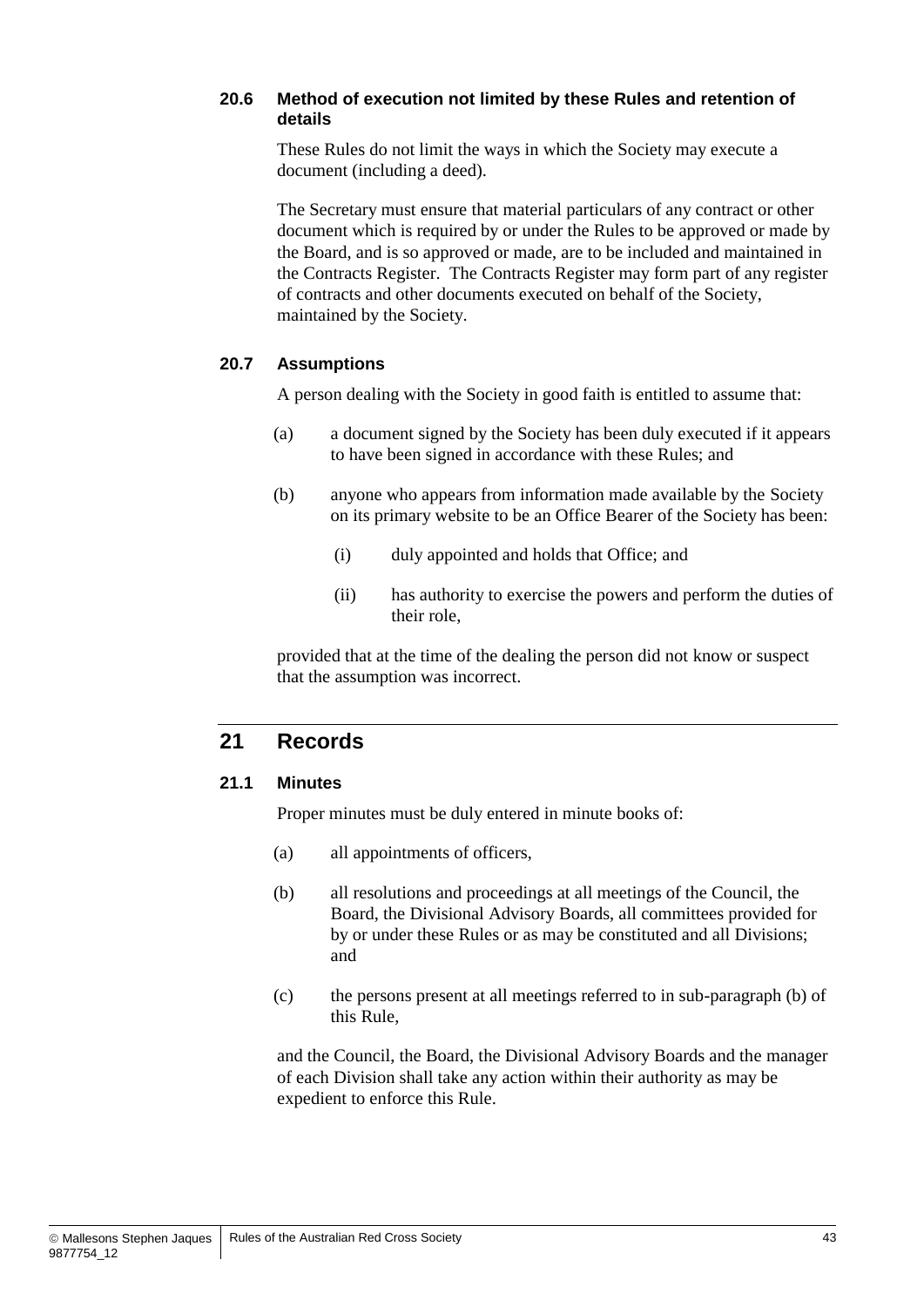#### **21.2 Annual Report and inspection of records**

The Board must publish the report on the activities of the Society and the externally audited financial statements referred to in Rule [7.2](#page-22-1) in a manner and at a time determined by the Board.

The Board may determine whether and to what extent, and at what times and places and under what conditions, the accounting records and other documents of the Society or any of them will be open to the inspection of Members (other than Board Members).

#### **21.3 Right of a Member to inspect**

A Member (other than a Board Member) does not have the right to inspect any document of the Society except as provided by law or authorised by the Board or by the Council in general meeting.

## <span id="page-49-0"></span>**22 Endorsement as a deductible gift recipient**

If the endorsement of the Society as a deductible gift recipient for the purposes of a Commonwealth Taxation Act is revoked, any surplus gifts, contributions and other monies received by reason of such gifts or contributions which are held by the Society must be paid or transferred to another fund, authority or institution:

- (a) which has objects and/or purposes similar to those of the Society;
- (b) whose memorandum of association or constitution prohibits the distribution of its income and property among its members to an extent at least as great as imposed on the Society; and
- (c) which is a fund, authority or institution entitled to receive deductible gifts under a Commonwealth Taxation Act.

## **23 Service of documents**

#### **23.1 Document includes notice**

In this Rule [22,](#page-49-0) a reference to a document includes a notice.

#### **23.2 Methods of service**

The Society may give a document to a person:

- (a) personally;
- (b) by sending it by post:
	- (i) in the case of a Member, to the address for the Member in the Register; or
	- (ii) to an address nominated by the person;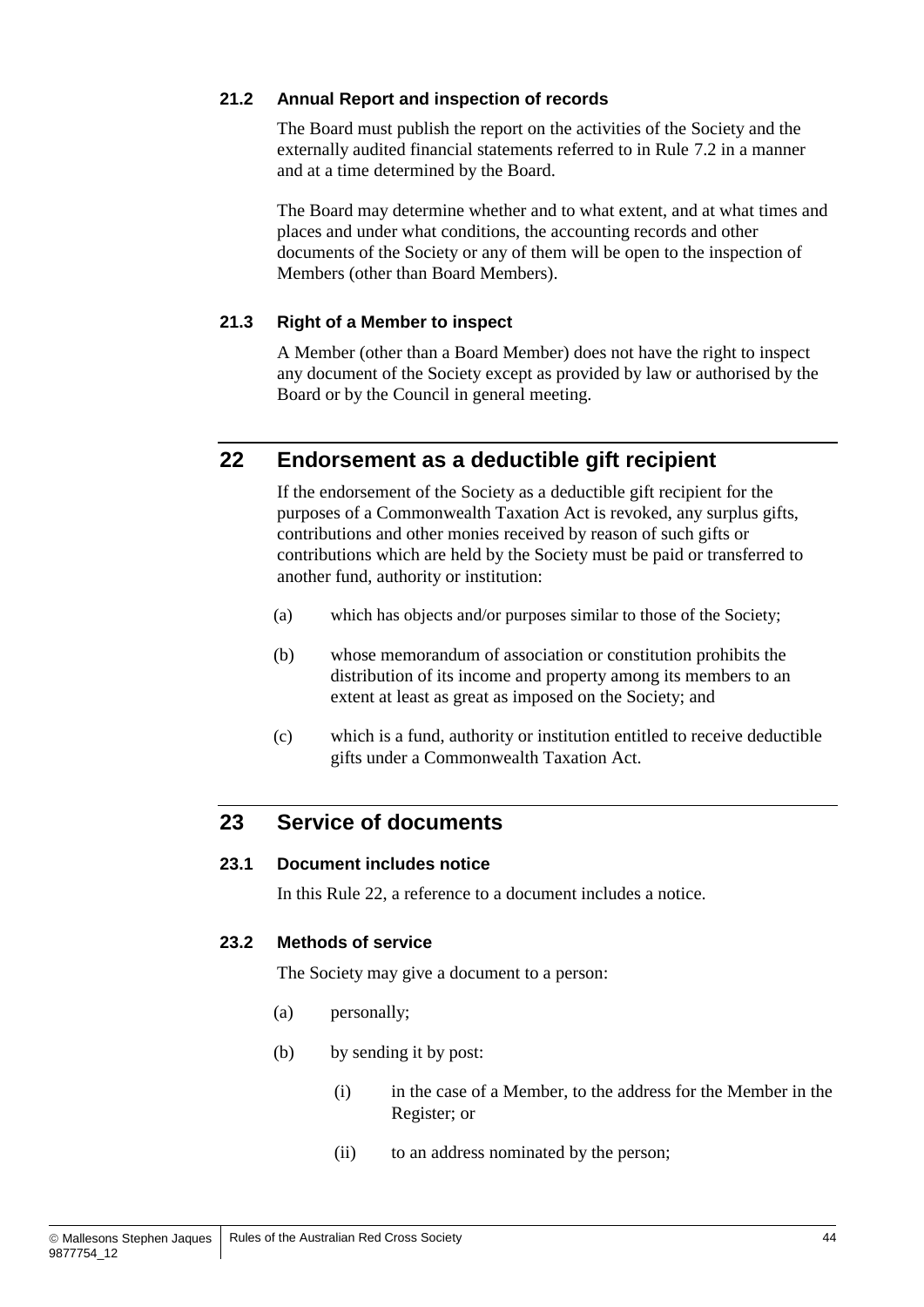- (c) by sending it to a fax number or electronic address nominated by the person;
- (d) by notifying the person by an electronic means nominated by the person that:
	- (i) the document is available; and
	- (ii) how the person may use the nominated access means to access the document;
- (e) by any other means of communication as may be approved by the Board.

#### **23.3 Post**

A document sent by post:

- (a) if sent to an address in Australia, may be sent by ordinary post; and
- (b) if sent to an address outside Australia, must be sent by airmail,

and in either case is taken to have been received 3 days after the time of its posting.

#### **23.4 Fax or electronic transmission**

If a document is sent by fax or electronic transmission, delivery of the document is taken:

- (a) to be effected by properly addressing and transmitting the fax or electronic transmission; and
- (b) to have been delivered on the day following its transmission.

#### **23.5 Electronic means**

A document made available by electronic means is taken to have been given and received on the day after the date of transmission of the notification specifying that the document is available and how it can be accessed.

#### **23.6 Evidence of service**

A certificate in writing signed by a Board Member or the Secretary stating that a document was sent to a person by post or by fax or electronic transmission on a particular date is prima facie evidence that the document was so sent on that date.

## **24 Indemnity and insurance**

#### <span id="page-50-0"></span>**24.1 Indemnity**

The Society will indemnify: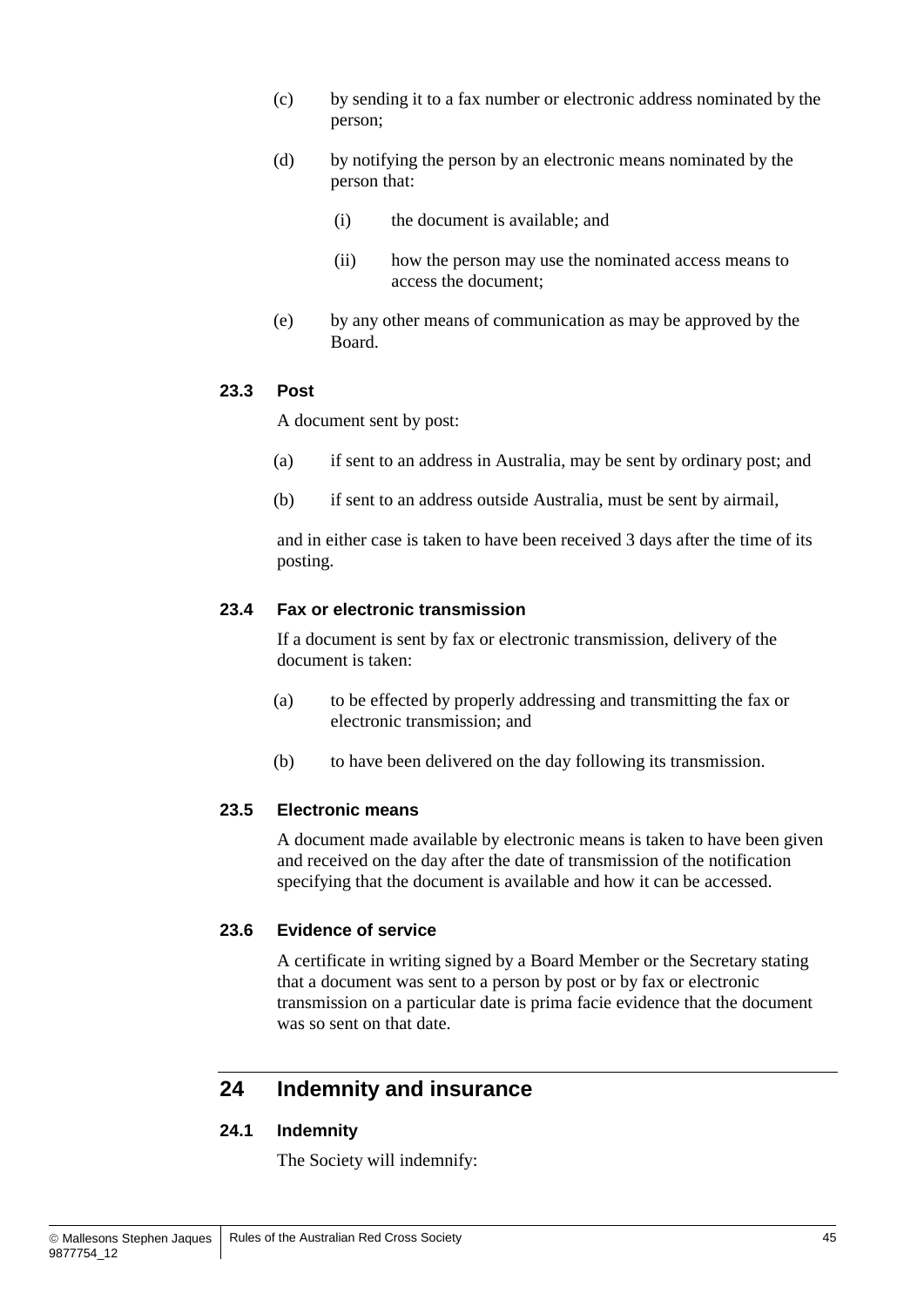- <span id="page-51-0"></span>(a) a member of the Council, Board, Divisional Advisory Board or ARCBS Board;
- <span id="page-51-1"></span>(b) a Committee member or Office Bearer of the Society appointed by any of the bodies listed in Rule [24.1\(a\);](#page-51-0) and
- <span id="page-51-2"></span>(c) a person to whom a delegation has been made in accordance with Rule [11.4,](#page-34-0)

out of the property of the Society against:

- (d) any liability incurred by the person in that capacity (except a liability for legal costs);
- (e) legal costs incurred in defending or resisting (or otherwise in connection with) proceedings, whether civil or criminal or of an administrative or investigatory nature, in which the person becomes involved because of that capacity; and
- (f) legal costs incurred in good faith in obtaining legal advice on issues relevant to the performance of their functions and discharge of their duties as an officer of the Society, if that expenditure has been approved in accordance with the Society's policy,

except to the extent that:

- (g) the Society is forbidden by law to indemnify the person against the liability or legal costs; or
- (h) an indemnity by the Society of the person against the liability or legal costs, if given, would be made void by law.

#### <span id="page-51-3"></span>**24.2 Insurance**

The Society may pay or agree to pay, whether directly or through an interposed entity, a premium for a contract insuring a person who is or has been a person identified in Rules [24.1\(a\),](#page-51-0) [24.1\(b\)](#page-51-1) or [24.1\(c\)](#page-51-2) against liability incurred by the person in that capacity, including a liability for legal costs, unless:

- (a) the Society is forbidden by law to pay or agree to pay the premium; or
- (b) the contract would, if the Society paid the premium, be made void by law.

#### **24.3 Contract**

The Society may enter into an agreement with a person referred to in Rules [24.1](#page-50-0) and [24.2](#page-51-3) with respect to the matters covered by those Rules. An agreement entered into under this Rule may include provisions relating to rights of access to the books of the Society conferred by law.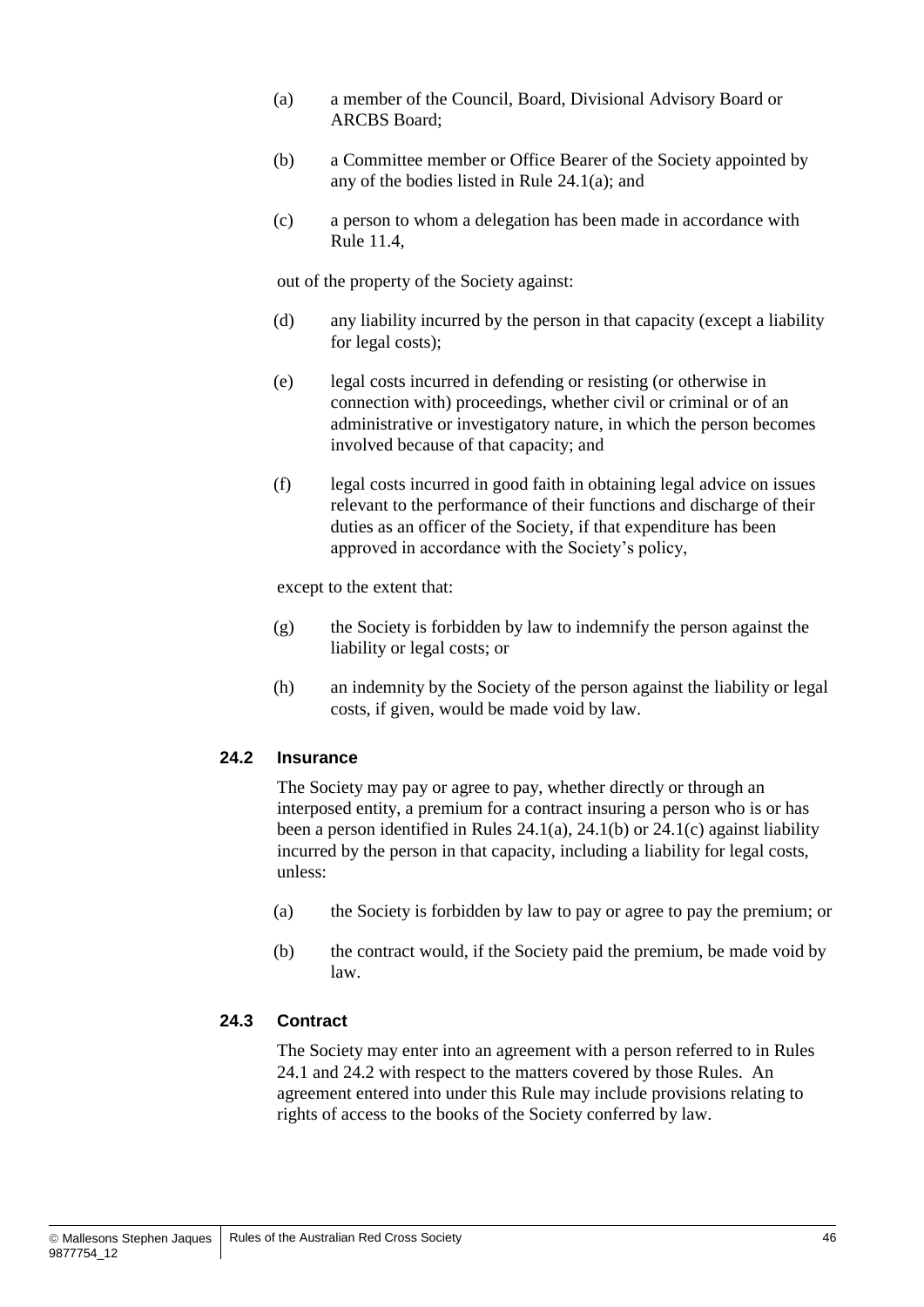## **25 Modification or repeal; Divisions**

#### **25.1 General power to modify or repeal Rules**

These Rules may be modified or repealed by Special Resolution of the Council.

#### **25.2 Consideration by International Federation**

Any proposed amendment to the Charter or the Rules is to be submitted to the Joint ICRC/International Federation Commission for National Society Statutes (or to any successor body), before those amendments may be adopted by the Council, in accordance with Resolution 6 of the  $22<sup>nd</sup>$ International Conference (Teheran) and Resolution 20 of the 24<sup>th</sup> International conference (Manila, 1981).

#### **25.3 Establishment or disestablishment of Divisions**

A Special Resolution is required for any resolution to establish or disestablish a Division.

## **26 Transitional**

#### **26.1 Previous Rules of the Society rescinded**

The previous Rules of the Society will be repealed in accordance with the resolution made at the Extraordinary General Meeting held in 5 December 2009 on the Consent Date. These Rules will come into force on the Consent Date.

#### **26.2 Offices held before these Rules came into force**

Any person who held office under the Previous Rules immediately before these Rules came into force will continue to hold that office in accordance with the terms of and for the period of their original appointment, subject to any change to terminology identified in Rule [26.4.](#page-52-0) The Board, the Council, the ARCBS Board and any other body existing under the Previous Rules will continue to exist but in accordance with and subject to these Rules.

#### **26.3 Transitioning Members of the Society**

A Transitioning Member will continue to be a Member.

#### <span id="page-52-0"></span>**26.4 Transitional terminology**

To avoid doubt, terms under the Previous Rules identified by the name in the column titled "Previous Rules" will, with effect from the Consent Date, be referred to by the name identified in the column titled "These Rules":

| <b>Previous Rules</b> | <b>These Rules</b> |
|-----------------------|--------------------|
|                       |                    |

ARC Board Board